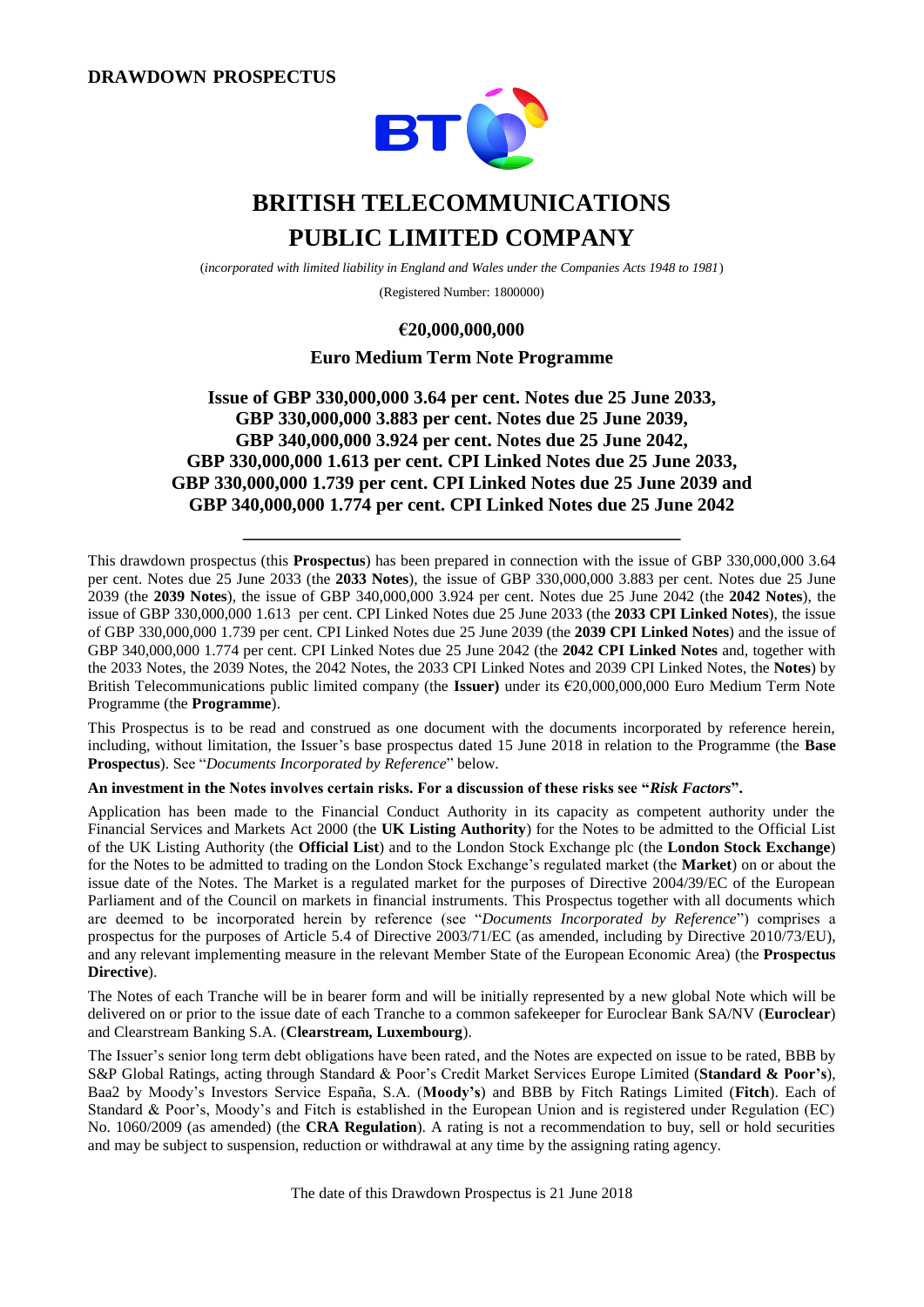#### **IMPORTANT INFORMATION**

**The Issuer accepts responsibility for the information contained in this Prospectus and the Final Terms for each Tranche of the Notes. To the best of the knowledge of the Issuer (having taken all reasonable care to ensure that such is the case) the information contained in this Prospectus is in accordance with the facts and does not omit anything likely to affect the import of such information.**

**This Prospectus is to be read in conjunction with all documents which are deemed to be incorporated herein by reference (see "***Documents Incorporated by Reference***"). This Prospectus shall be read and construed on the basis that such documents are incorporated and form part of this Prospectus.**

**Save for the Issuer, no other party has independently verified the information contained herein. Accordingly, no representation, warranty or undertaking, express or implied, is made and no responsibility or liability is accepted by Britel Scotland II L.P. (the** *Purchaser***) or the Trustee as to the accuracy or completeness of the information contained or incorporated in this Prospectus or any other information provided by the Issuer in connection with the Notes. Neither the Purchaser nor the Trustee accepts any liability in relation to the information contained or incorporated by reference in this Prospectus or any other information provided by the Issuer in connection with the Notes.**

**No person is or has been authorised by the Issuer or the Trustee to give any information or to make any representation not contained in or not consistent with this Prospectus or any other information supplied in connection with the Notes and, if given or made, such information or representation must not be relied upon as having been authorised by the Issuer, the Purchaser or the Trustee.**

**Neither this Prospectus nor any other information supplied in connection with the Notes (a) is intended to provide the basis of any credit or other evaluation or (b) should be considered as a recommendation by the Issuer or the Trustee that any recipient of this Prospectus or any other information supplied in connection with the Notes should purchase the Notes. Each investor contemplating purchasing the Notes should make its own independent investigation of the financial condition and affairs, and its own appraisal of the creditworthiness, of the Issuer. Neither this Prospectus nor any other information supplied in connection with the issue of the Notes constitutes an offer or invitation by or on behalf of the Issuer or the Trustee to any person to subscribe for or to purchase the Notes.**

**Neither the delivery of this Prospectus nor the offering, sale or delivery of the Notes shall in any circumstances imply that the information contained herein concerning the Issuer is correct at any time subsequent to the date hereof.**

**The Notes have not been and will not be registered under the United States Securities Act of 1933, as amended (the** *Securities Act***) or with any securities regulatory authority of any state or other jurisdiction of the United States and are subject to U.S. tax law requirements. Subject to certain exceptions, the Notes may not be offered, sold or delivered within the United States or to U.S. persons (see "***Subscription and Sale***" in the Base Prospectus).**

**This Prospectus does not constitute an offer to sell or the solicitation of an offer to buy the Notes in any jurisdiction to any person to whom it is unlawful to make the offer or solicitation in such jurisdiction. The distribution of this Prospectus and the offer or sale of the Notes may be restricted by law in certain jurisdictions. The Issuer, the Purchaser and the Trustee do not represent that this Prospectus may be lawfully distributed, or that the Notes may be lawfully offered, in compliance with any applicable registration or other requirements in any such jurisdiction, or pursuant to an exemption available thereunder, or assume any responsibility for facilitating any such distribution or offering. In particular, no action has been taken by the Issuer, the Purchaser or the Trustee which is intended to permit a public offering of the Notes or distribution of this Prospectus in any jurisdiction where action for that purpose is required. Accordingly, no Notes may be offered or sold, directly or indirectly, and neither this Prospectus nor any advertisement or other offering material may be distributed or published in any jurisdiction, except under circumstances that will result in compliance with any applicable laws and regulations. Persons into whose possession this Prospectus or the Notes may come must inform themselves about, and observe, any such restrictions on the distribution of this Prospectus and the offering and sale of the Notes. In particular, there are restrictions on the distribution of this Prospectus and the offer or sale of Notes in the United States, the European Economic Area (including the United Kingdom) and Japan; see "***Subscription and Sale***" in the Base Prospectus.**

**The Notes may not be a suitable investment for all investors. Each potential investor in the Notes must determine the suitability of that investment in light of its own circumstances. In particular, each potential investor should consider, either on its own or with the help of its financial and other professional advisers, whether it:**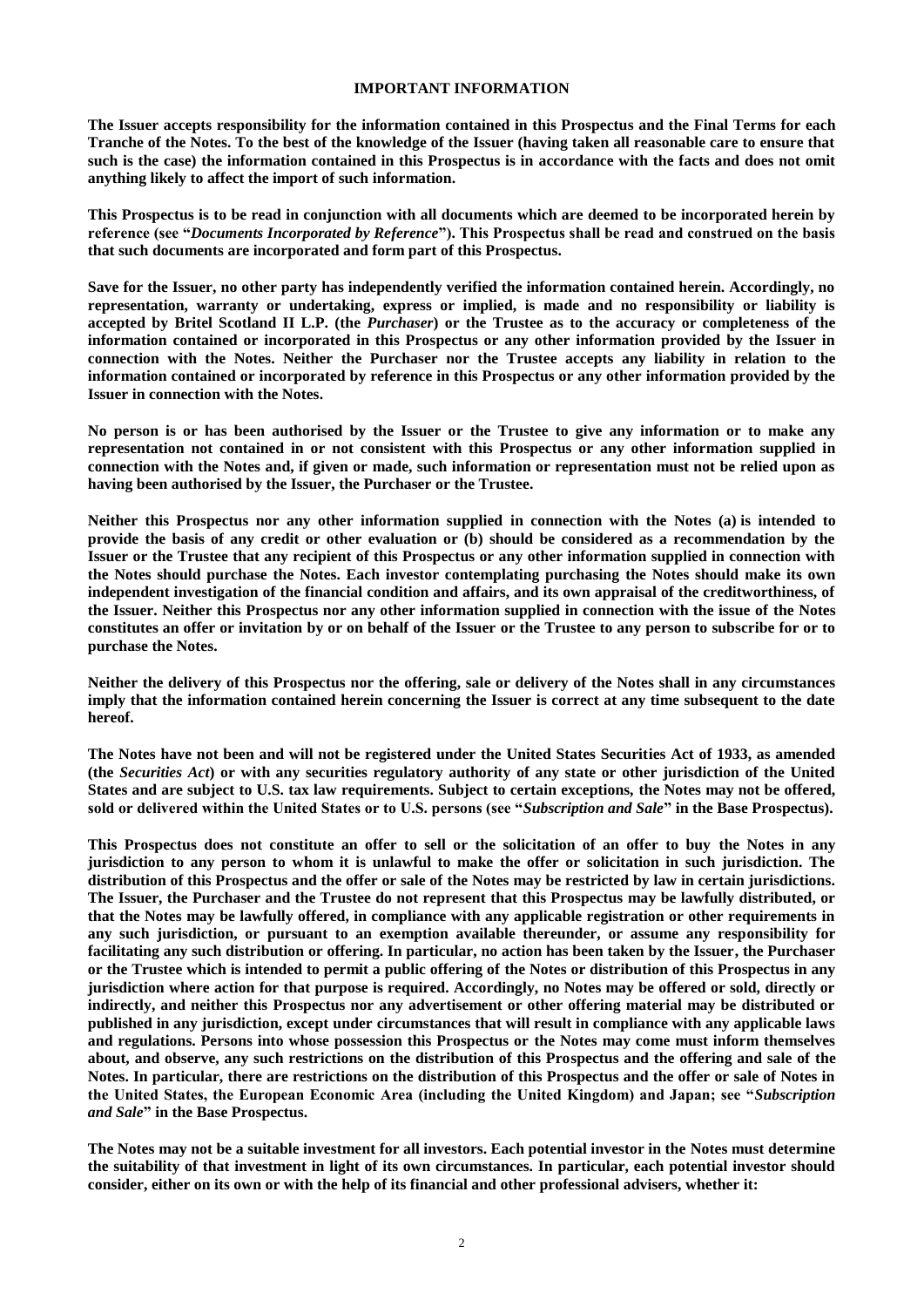- **(i) has sufficient knowledge and experience to make a meaningful evaluation of the Notes, the merits and risks of investing in the Notes and the information contained or incorporated by reference in this Prospectus and the applicable Final Terms set out below;**
- **(ii) has access to, and knowledge of, appropriate analytical tools to evaluate, in the context of its particular financial situation, an investment in the Notes and the impact such investment will have on its overall investment portfolio;**
- **(iii) has sufficient financial resources and liquidity to bear all of the risks of an investment in the Notes, including where the potential investor's currency is not sterling;**
- **(iv) understands thoroughly the terms of the Notes and is familiar with the behaviour of the financial markets; and**
- **(v) is able to evaluate possible scenarios for economic, interest rate and other factors that may affect its investment and its ability to bear the applicable risks.**

**Legal investment considerations may restrict certain investments. The investment activities of certain investors are subject to legal investment laws and regulations, or review or regulation by certain authorities. Each potential investor should consult its legal advisers to determine whether and to what extent (1) the Notes are legal investments for it, (2) the Notes can be used as collateral for various types of borrowing and (3) other restrictions apply to its purchase or pledge of the Notes. Financial institutions should consult their legal advisers or the appropriate regulators to determine the appropriate treatment of the Notes under any applicable riskbased capital or similar rules.**

**All references in this Prospectus to** *U.S. dollars***,** *U.S.\$* **and** *\$* **refer to United States dollars, to** *Sterling* **and** *£* **refer**  to pounds sterling, to *yen* and  $\ddot{f}$  refer to Japanese yen and to *euro* and  $\ddot{f}$  refer to the currency introduced at the **start of the third stage of European economic and monetary union pursuant to the Treaty on the Functioning of the European Union, as amended.**

**Unless the source is otherwise stated, the market, economic and industry data in this Prospectus about the Issuer constitutes the Issuer's estimates, using underlying data from various industry sources where appropriate. The Issuer accepts responsibility for the market, economic and industry data contained in this Prospectus. The market, economic and industry data has been extracted from various industry and other independent and public sources, the publications in which they are contained generally state that the information they contain has been obtained from sources believed to be reliable, but that the accuracy and completeness of such information is not guaranteed. The Issuer confirms that such information has been accurately reproduced and that, so far as it is aware and is able to ascertain from information published by any such industry and other independent and public sources, no facts have been omitted which would render the reproduced information inaccurate or misleading.**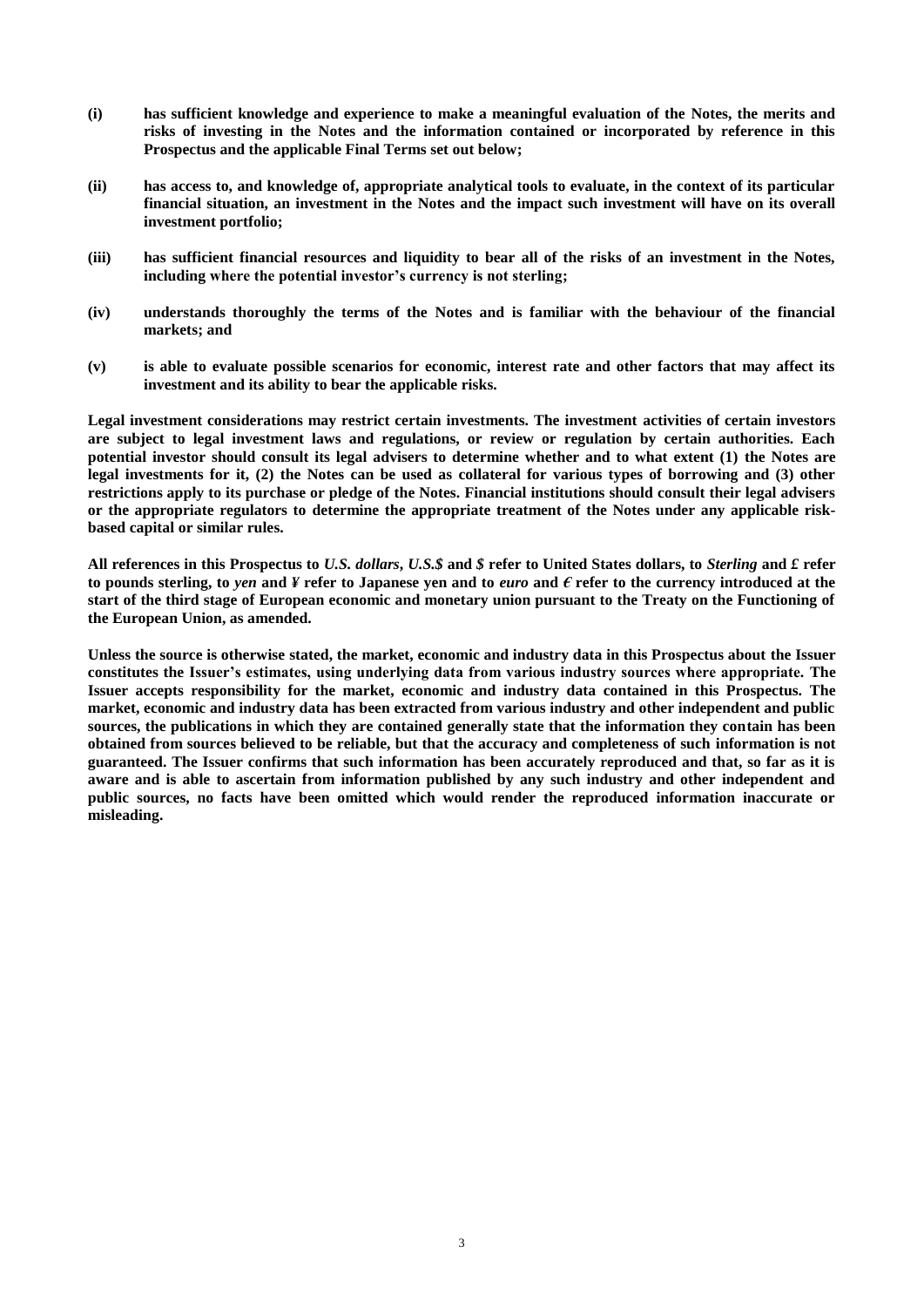### **CONTENTS**

*Page*

# [Risk Factors........................................................................................................................................................5](#page-4-0) Documents Incorporated by Reference [..............................................................................................................6](#page-5-0) [Terms and Conditions of the Notes....................................................................................................................7](#page-6-0) Final Terms 2033 Notes [.....................................................................................................................................8](#page-7-0) Final Terms 2039 Notes [...................................................................................................................................13](#page-12-0) Final Terms 2042 Notes [...................................................................................................................................18](#page-17-0) [Final Terms 2033 CPI Linked Notes................................................................................................................23](#page-22-0) [Final Terms 2039 CPI Linked Notes................................................................................................................34](#page-33-0) [Final Terms 2042 CPI Linked Notes................................................................................................................45](#page-44-0) General Information [.........................................................................................................................................56](#page-55-0)

### **PROHIBITION OF SALES TO EEA RETAIL INVESTORS**

**\_\_\_\_\_\_\_\_\_\_\_\_\_\_\_\_\_\_\_\_\_\_\_\_\_\_\_\_\_\_\_\_\_\_\_\_\_\_\_\_\_\_\_\_\_\_\_**

**The Notes are not intended to be offered, sold or otherwise made available to and should not be offered, sold or otherwise made available to any retail investor in the European Economic Area (***EEA***). For these purposes, a**  *retail investor* **means a person who is one (or more) of: (i) a retail client as defined in point (11) of Article 4(1) of Directive 2014/65/EU (as amended,** *MiFID II***); or (ii) a customer within the meaning of Directive 2002/92/EC (as amended), where that customer would not qualify as a professional client as defined in point (10) of Article 4(1) of MiFID II. Consequently no key information document required by Regulation (EU) No 1286/2014 (as amended, the** *PRIIPs Regulation***) for offering or selling the Notes or otherwise making them available to retail investors in the EEA has been prepared and therefore offering or selling the Notes or otherwise making them available to any retail investor in the EEA may be unlawful under the PRIIPs Regulation.**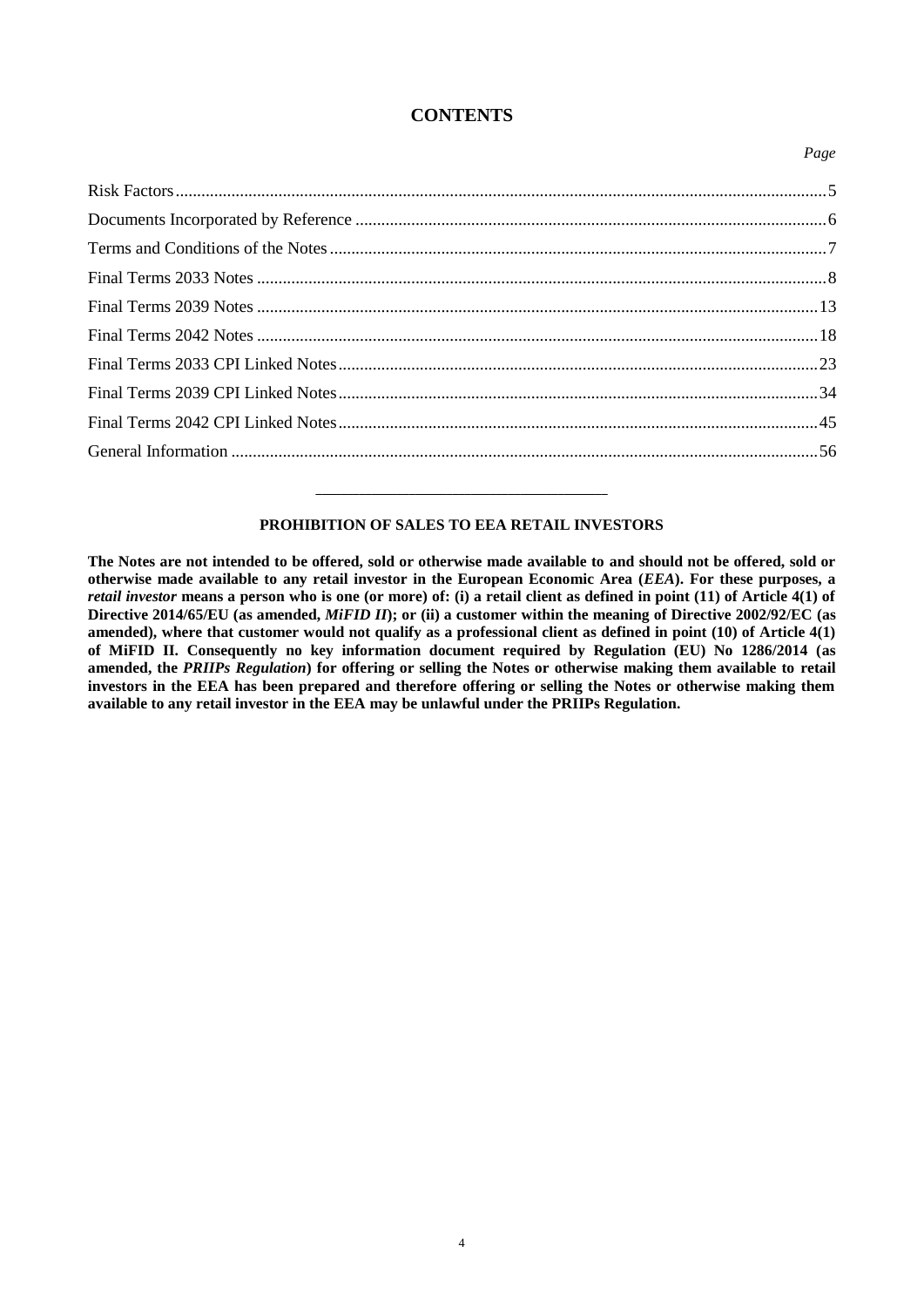### **RISK FACTORS**

<span id="page-4-0"></span>*The Issuer believes that the factors described in the Base Prospectus under the heading "Risk Factors" on pages 10 to 19 of the Base Prospectus and the additional risk factors set out below (together, the Risk Factors) may affect its ability to fulfil its obligations under the Notes. Most of these factors are contingencies which may or may not occur and the Issuer is not in a position to express a view on the likelihood of any such contingency occurring.*

*The Issuer believes that the factors described in the Risk Factors represent the principal risks inherent in investing in the Notes, but the inability of the Issuer to pay interest, principal or other amounts on or in connection with the Notes may occur for other reasons and the Issuer does not represent that the statements in the Risk Factors regarding the risks of holding the Notes are exhaustive. Prospective investors should also read the detailed information set out elsewhere in this Prospectus and reach their own views prior to making any investment decision.*

#### *Certain risks relating to CPI Index-linked Notes*

Potential investors should be aware that:

- (a) the market price of such Notes may be volatile;
- (b) interest payments will fluctuate to reflect changes to the index from time to time;
- (c) they may lose all or a substantial portion of their principal;
- (d) the index may be subject to significant fluctuations that may not correlate with changes in interest rates or other indices;
- (e) the effect of changes in the index on principal or interest payable is likely to be magnified where the index is applied to such Notes in conjunction with a multiplier and/or contains some other leverage factor; and
- (f) the timing of changes in the index may affect the actual yield to investors, even if the average level is consistent with their expectations. In general the earlier the change in the index, the greater the effect on yield.

The historical performance of the index should not be viewed as an indication of future performance of such index during the term of any CPI Index-linked Notes.

#### *An active trading market for the Notes cannot be assured*

The Issuer cannot assure investors in the Notes that there will be at any given time an active trading market for the Notes. On their issue date, the Purchaser will purchase all the Notes. The Purchaser has confirmed to the Issuer that the Purchaser and Morgan Stanley & Co. International plc have entered into an arrangement to provide, subject to the satisfaction of certain conditions, for up to £600,000,000 in aggregate nominal amount of the Notes to be sold in the secondary market at intervals during the first three years after their issuance. There can, however, be no guarantee that such an amount of Notes will be sold in the secondary market in such time period or at all nor can there be any certainty in relation to which Series of Notes will be sold.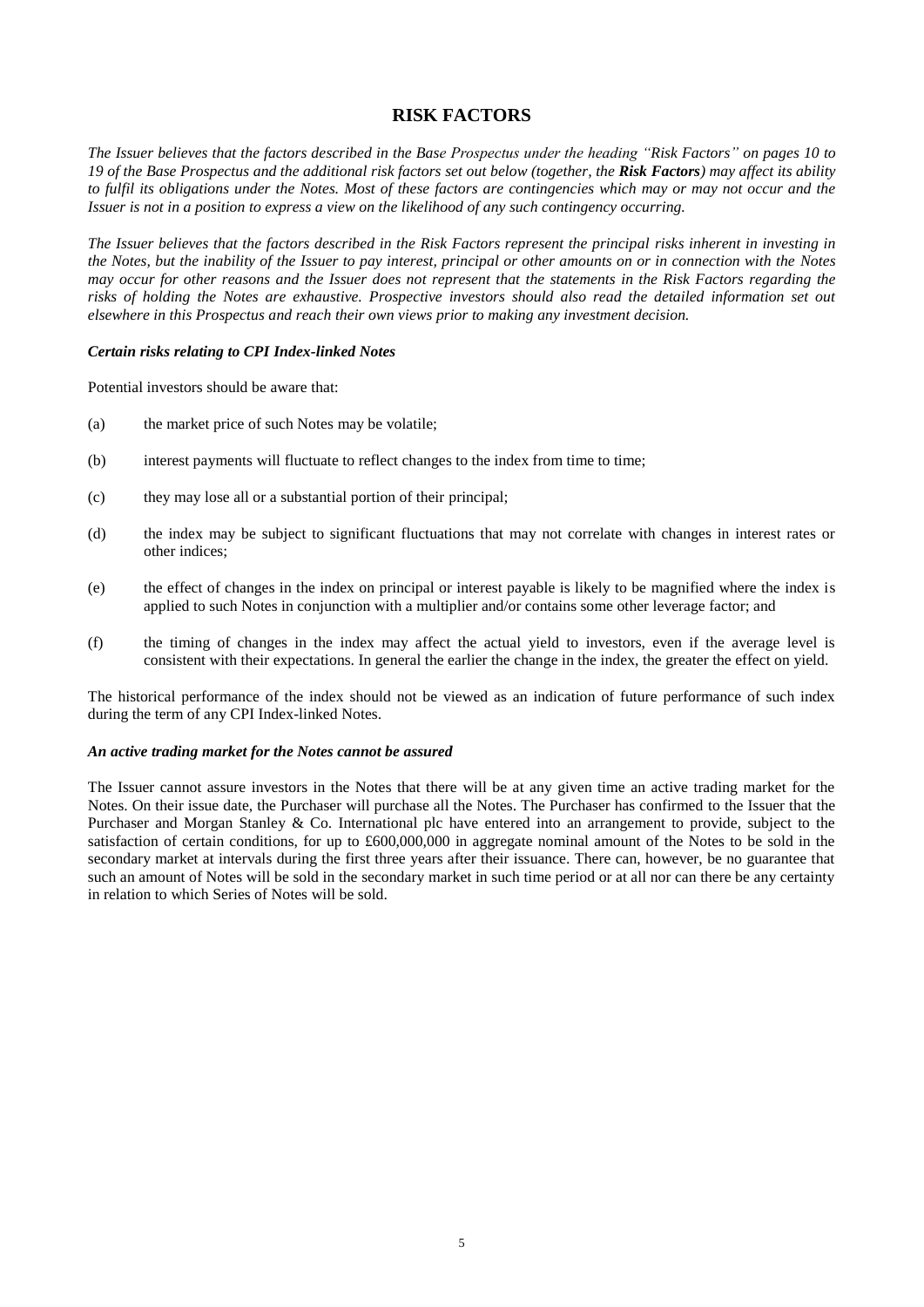### **DOCUMENTS INCORPORATED BY REFERENCE**

<span id="page-5-0"></span>The following documents which have previously been published and which have been approved by, filed with or notified to the Financial Conduct Authority shall be deemed to be incorporated in, and form part of, this Prospectus:

- (a) the Base Prospectus, other than (i) the documents incorporated by reference in the Base Prospectus set out on page 20 of the Base Prospectus; and (ii) the "Applicable Final Terms" set out on pages 23 to 30 (inclusive) of the Base Prospectus; and
- (b) the Annual Report & Form 20-F 2018 of the Issuer which contains the auditors' report and audited consolidated annual financial statements of the Issuer in respect of the financial years ended 31 March 2018 and 31 March 2017.

Following the publication of this Prospectus a supplement may be prepared by the Issuer and approved by the UK Listing Authority in accordance with section 87G of the FSMA. Statements contained in any such supplement (or contained in any document incorporated by reference therein) shall, to the extent applicable (whether expressly, by implication or otherwise), be deemed to modify or supersede statements contained in this Prospectus or in a document which is incorporated by reference in this Prospectus. Any statement so modified or superseded shall not, except as so modified or superseded, constitute a part of this Prospectus.

Copies of documents incorporated by reference in this Prospectus are available for viewing on the website of the Issuer (*www.btplc.com*) and at the specified offices of the Paying Agent for the time being in London.

Any documents themselves incorporated by reference in the documents incorporated by reference in this Prospectus shall not form part of this Prospectus.

Any non-incorporated parts of a document referred to herein are either deemed not relevant for an investor or are otherwise covered elsewhere in this Prospectus.

The Issuer will in connection with the admission of the Notes to the Official List and to trading on the Market in the event of any significant new factor, material mistake or inaccuracy relating to information included in this Prospectus which is capable of affecting the assessment of the Notes, which occurs between the time when this Prospectus is approved and the time when trading on the Market begins, prepare a supplement to this Prospectus.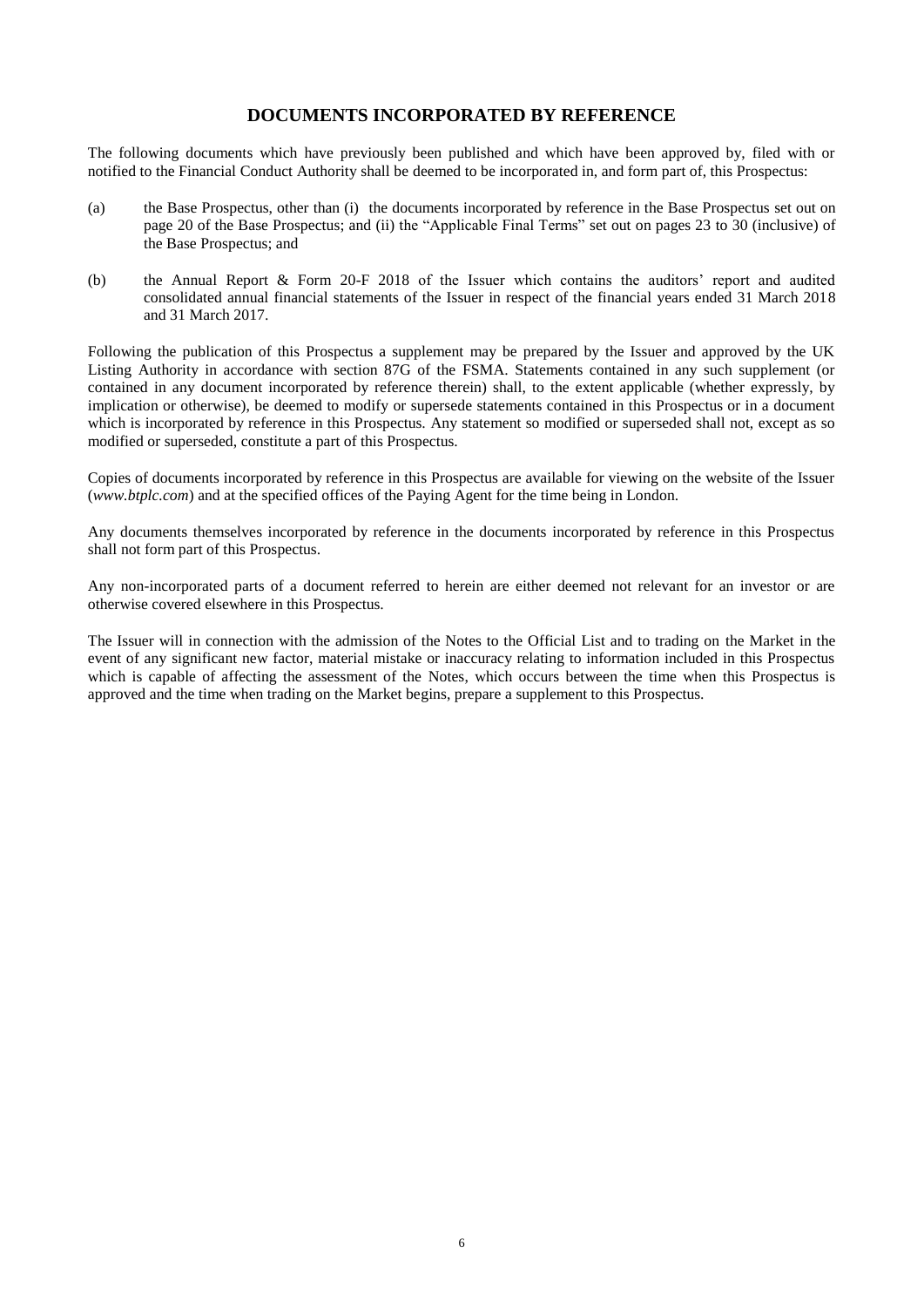### **TERMS AND CONDITIONS OF THE NOTES**

<span id="page-6-0"></span>The terms and conditions of the Notes shall consist of the "Terms and Conditions" set out on pages 31 to 56 inclusive of the Base Prospectus (the **Conditions**), as completed by:

- (i) in respect of the 2033 Notes, the Final Terms issued in respect of the 2033 Notes (the **Final Terms 2033 Notes**);
- (ii) in respect of the 2039 Notes, the Final Terms issued in respect of the 2039 Notes (the **Final Terms 2039 Notes**);
- (iii) in respect of the 2042 Notes, the Final Terms issued in respect of the 2042 Notes (the **Final Terms 2042 Notes**);
- (iv) in respect of the 2033 CPI Linked Notes, the Final Terms issued in respect of the 2033 CPI Linked Notes (the **Final Terms 2033 CPI Linked Notes**);
- (v) in respect of the 2039 CPI Linked Notes, the Final Terms issued in respect of the 2039 CPI Linked Notes (the **Final Terms 2039 CPI Linked Notes**); and
- (vi) in respect of the 2042 CPI Linked Notes, the Final Terms issued in respect of the 2042 CPI Linked Notes (the **Final Terms 2042 CPI Linked Notes**),

in each case, the form of which is set out below. References in the Conditions to "Final Terms" shall be deemed to refer, in respect of the 2033 Notes to the Final Terms 2033 Notes, in respect of the 2039 Notes to the Final Terms 2039 Notes, in respect of the 2042 Notes to the Final Terms 2042 Notes, in respect of the 2033 CPI Linked Notes to the Final Terms 2033 CPI Linked Notes, in respect of the 2039 CPI Linked Notes to the Final Terms 2039 CPI Linked Notes and in respect of the 2042 CPI Linked Notes to the Final Terms 2042 CPI Linked Notes, respectively, the form of which, in each case, is set out below.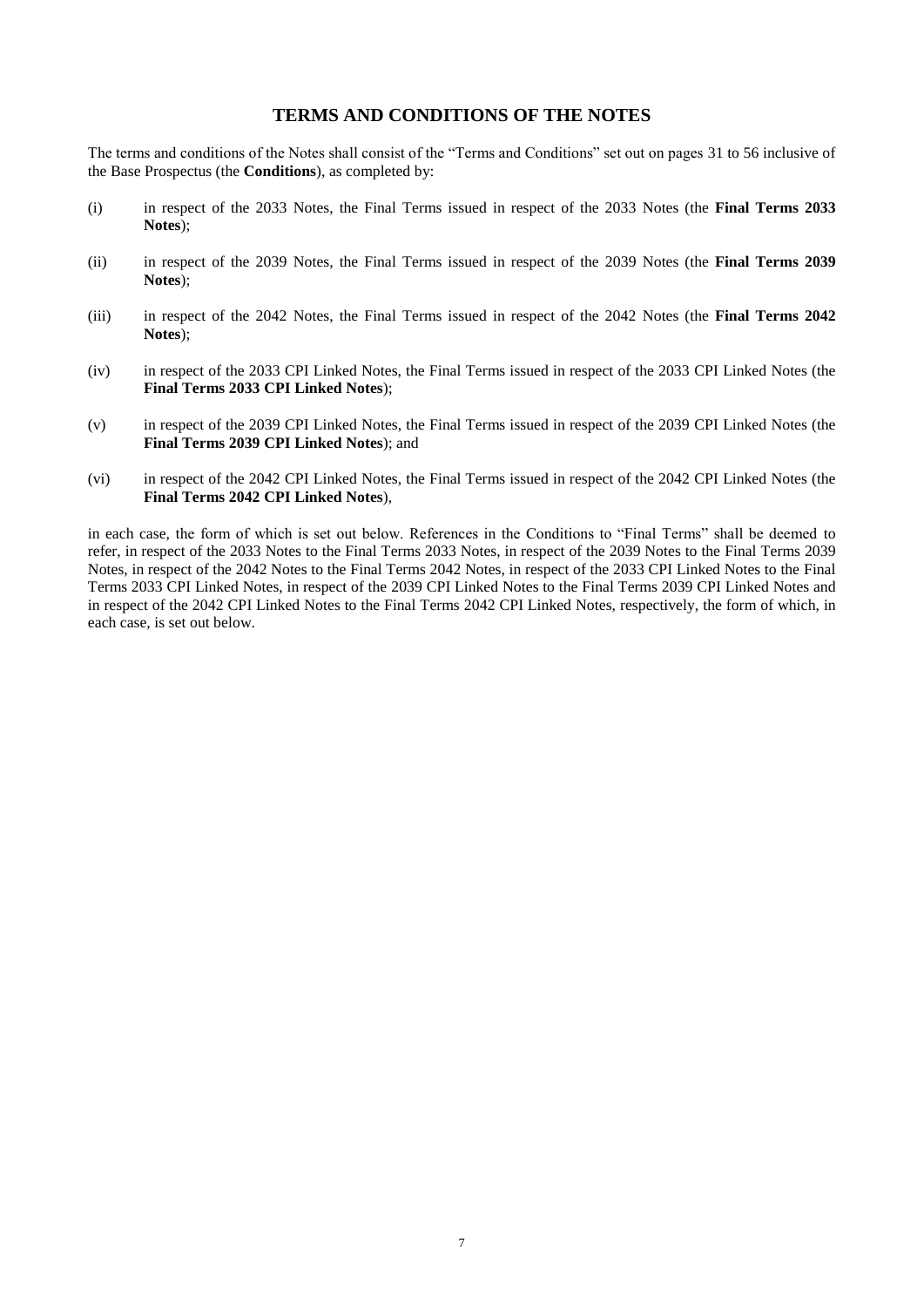### **FINAL TERMS 2033 NOTES**

<span id="page-7-0"></span>**PRIIPs Regulation / PROHIBITION OF SALES TO EEA RETAIL INVESTORS** – The Notes are not intended to be offered, sold or otherwise made available to and should not be offered, sold or otherwise made available to any retail investor in the European Economic Area (**EEA**). For these purposes, a retail investor means a person who is one (or more) of: (i) a retail client as defined in point (11) of Article 4(1) of Directive 2014/65/EU (as amended, **MiFID II**); or (ii) a customer within the meaning of Directive 2002/92/EC (as amended), where that customer would not qualify as a professional client as defined in point (10) of Article 4(1) of MiFID II. Consequently no key information document required by Regulation (EU) No 1286/2014 (as amended, the **PRIIPs Regulation**) for offering or selling the Notes or otherwise making them available to retail investors in the EEA has been prepared and therefore offering or selling the Notes or otherwise making them available to any retail investor in the EEA may be unlawful under the PRIIPs Regulation.

Final Terms dated 21 June 2018

### **British Telecommunications public limited company Legal Entity Identifier (LEI): 549300OWFMSO9NYV4H90 Issue of GBP 330,000,000 3.64 per cent. Notes due 25 June 2033 under the €20,000,000,000 Euro Medium Term Note Programme**

### **PART A – CONTRACTUAL TERMS**

Terms used herein shall be deemed to be defined as such for the purposes of the Terms and Conditions set forth in the Prospectus dated 15 June 2018 relating to the Issuer's Euro Medium Term Note Programme (the **Base Prospectus**) and incorporated by reference in the drawdown prospectus dated 21 June 2018, which constitutes a prospectus (the **Prospectus**) for the purposes of Directive 2003/71/EC (as amended, including by Directive 2010/73/EU) and any relevant implementing measure in the relevant Member State of the European Economic Area (the **Prospectus Directive**). This document constitutes the Final Terms of the Notes described herein for the purposes of Article 5.4 of the Prospectus Directive and must be read in conjunction with the Prospectus. Full information on the Issuer and the offer of the Notes is only available on the basis of the combination of these Final Terms and the Prospectus. The Prospectus is available for viewing at the specified office of the Paying Agent for the time being in London and) on the website of the London Stock Exchange at [http://www.londonstockexchange.com/exchange/ news/market-news/market](http://www.londonstockexchange.com/exchange/%20news/market-news/market-news-home.html)[news-home.html.](http://www.londonstockexchange.com/exchange/%20news/market-news/market-news-home.html)

| 1. | Issuer:             |                                                                              | British Telecommunications public limited company                                                                                                                                      |
|----|---------------------|------------------------------------------------------------------------------|----------------------------------------------------------------------------------------------------------------------------------------------------------------------------------------|
| 2. | (a)                 | Series Number:                                                               | 20181                                                                                                                                                                                  |
|    | (b)                 | Tranche Number:                                                              | 1                                                                                                                                                                                      |
|    | (c)                 | Date on which the Notes<br>will be consolidated and<br>form a single Series: | Not Applicable                                                                                                                                                                         |
| 3. | Specified Currency: |                                                                              | Pounds Sterling (GBP)                                                                                                                                                                  |
| 4. |                     | <b>Aggregate Nominal Amount:</b>                                             |                                                                                                                                                                                        |
|    | (a)                 | Series:                                                                      | GBP 330,000,000                                                                                                                                                                        |
|    | (b)                 | Tranche:                                                                     | GBP 330,000,000                                                                                                                                                                        |
| 5. | <b>Issue Price:</b> |                                                                              | 100.00 per cent. of the Aggregate Nominal Amount                                                                                                                                       |
| 6. | (a)                 | <b>Specified Denominations:</b>                                              | GBP 100,000 and integral multiples of GBP 1,000 in excess thereof up<br>to and including GBP 199,000. Definitive Notes will not be issued in<br>denominations in excess of GBP 199,000 |
|    | (b)                 | <b>Calculation Amount:</b>                                                   | GBP 1,000                                                                                                                                                                              |
| 7. | (a)                 | <b>Issue Date:</b>                                                           | 25 June 2018                                                                                                                                                                           |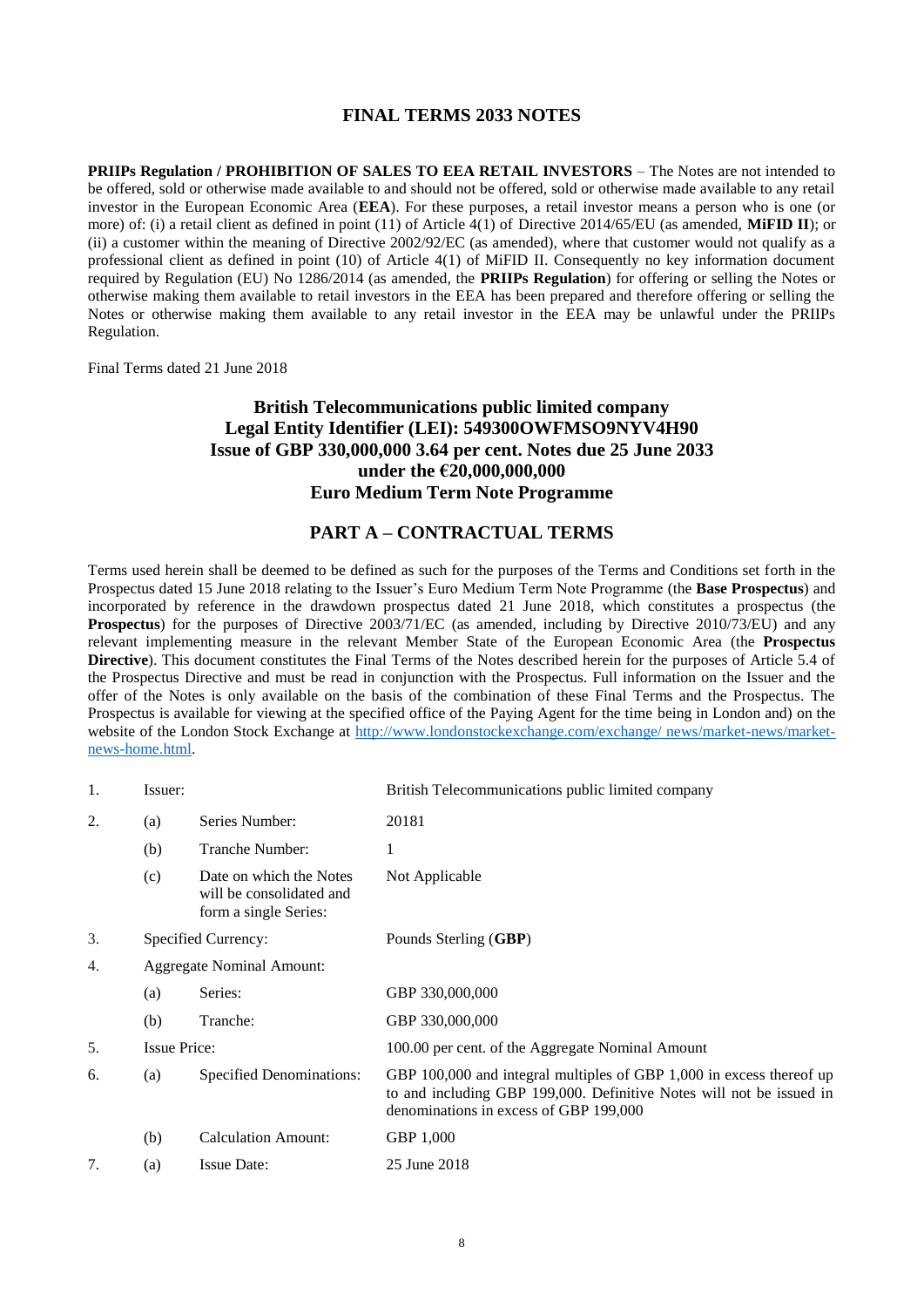|     | (b)                                                    | <b>Interest Commencement</b><br>Date:                                       | <b>Issue Date</b>                                                                                                                                                                                                                          |
|-----|--------------------------------------------------------|-----------------------------------------------------------------------------|--------------------------------------------------------------------------------------------------------------------------------------------------------------------------------------------------------------------------------------------|
| 8.  | <b>Maturity Date:</b>                                  |                                                                             | 25 June 2033                                                                                                                                                                                                                               |
| 9.  | <b>Interest Basis:</b>                                 |                                                                             | 3.64 per cent. Fixed Rate                                                                                                                                                                                                                  |
| 10. |                                                        | Redemption/Payment Basis:                                                   | Subject to any purchase and cancellation or early redemption, the Notes<br>will be redeemed on the Maturity Date at par                                                                                                                    |
| 11. |                                                        | Change of Interest Basis or<br>Redemption/Payment Basis:                    | Not Applicable                                                                                                                                                                                                                             |
| 12. |                                                        | Put/Call Options:                                                           | Change of Control Investor Put<br><b>Issuer Call</b><br><b>Issuer Maturity Par Call</b>                                                                                                                                                    |
| 13. | Date Board approval for issuance of<br>Notes obtained: |                                                                             | 26 April 1994, 23 October 2001 and 14 June 2018                                                                                                                                                                                            |
| 14. |                                                        | Negative Pledge (Condition 3):                                              | Applicable                                                                                                                                                                                                                                 |
|     |                                                        | PROVISIONS RELATING TO INTEREST (IF ANY) PAYABLE                            |                                                                                                                                                                                                                                            |
| 15. |                                                        | <b>Fixed Rate Note Provisions</b>                                           | Applicable                                                                                                                                                                                                                                 |
|     | (a)                                                    | Rate of Interest:                                                           | 3.64 per cent. per annum payable annually in arrear on each Interest<br>Payment Date                                                                                                                                                       |
|     | (b)                                                    | <b>Interest Payment Date(s)</b><br>and Business Day<br>Convention:          | 25 June in each year from and including 25 June 2019 up to and<br>including the Maturity Date adjusted in accordance with the Following<br>Business Day Convention, with no adjustment for period end dates                                |
|     | (c)                                                    | Fixed Coupon Amount(s):                                                     | GBP 36.40 per Calculation Amount (applicable to the Notes in<br>definitive form) and GBP 12,012,000 per Aggregate Nominal Amount<br>of the Notes (applicable to the Notes in global form), payable on each<br><b>Interest Payment Date</b> |
|     | (d)                                                    | Broken Amount(s):                                                           | Not Applicable                                                                                                                                                                                                                             |
|     | (e)                                                    | Day Count Fraction:                                                         | Actual/Actual (ICMA)                                                                                                                                                                                                                       |
|     | (f)                                                    | Determination Date(s):                                                      | 25 June in each year                                                                                                                                                                                                                       |
|     | (g)                                                    | <b>Step Up Rating Change</b><br>and/or Step Down Rating<br>Change:          | Not Applicable                                                                                                                                                                                                                             |
|     | (h)                                                    | Step Up Margin:                                                             | Not Applicable                                                                                                                                                                                                                             |
| 16. |                                                        | <b>Floating Rate Note Provisions</b>                                        | Not Applicable                                                                                                                                                                                                                             |
| 17. |                                                        | Zero Coupon Note Provisions                                                 | Not Applicable                                                                                                                                                                                                                             |
|     |                                                        | PROVISIONS RELATING TO REDEMPTION                                           |                                                                                                                                                                                                                                            |
| 18. | Issuer Call:                                           |                                                                             | Applicable                                                                                                                                                                                                                                 |
|     | (a)                                                    | <b>Optional Redemption</b><br>Date(s):                                      | Any day prior to the Maturity Date                                                                                                                                                                                                         |
|     | (b)                                                    | <b>Optional Redemption</b><br>Amount of each Note and<br>method, if any, of | Make Whole Amount                                                                                                                                                                                                                          |

|     | $amount(s)$ :             |                        |
|-----|---------------------------|------------------------|
| (c) | Reference Bond:           | UKT 4.25% June 2032    |
| (d) | <b>Ouotation Time:</b>    | 11.00 a.m. London time |
| (e) | <b>Redemption Margin:</b> | $0.30$ per cent.       |
| (f) | If redeemable in part:    | Not Applicable         |

calculation of such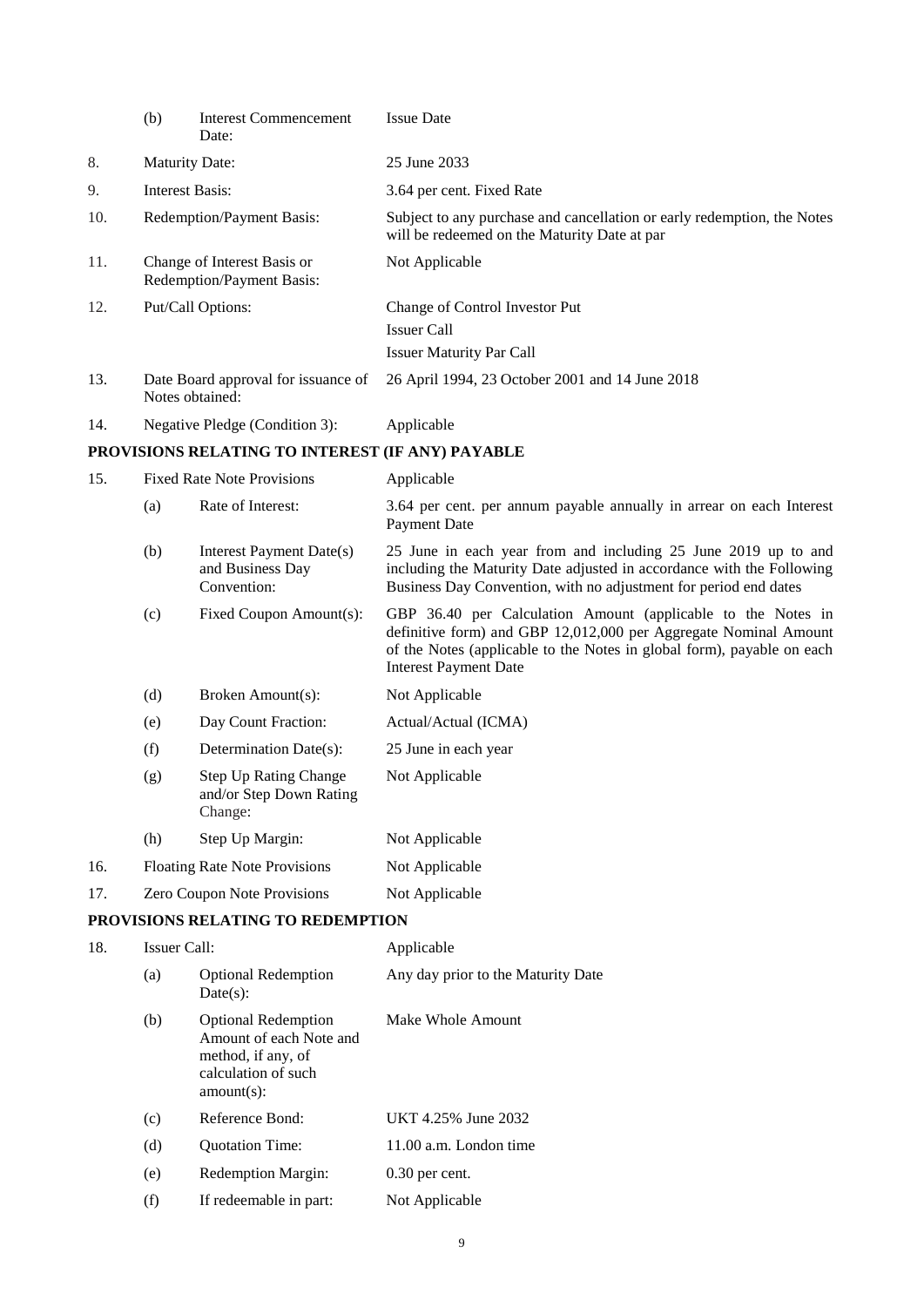|     | (g)                                                                                                                                                                                        | Notice periods (if other<br>than as set out in the<br>Conditions): | Minimum period: 15 days<br>Maximum period: 30 days |
|-----|--------------------------------------------------------------------------------------------------------------------------------------------------------------------------------------------|--------------------------------------------------------------------|----------------------------------------------------|
| 19. |                                                                                                                                                                                            | <b>Issuer Maturity Par Call:</b>                                   | Applicable                                         |
|     |                                                                                                                                                                                            | Notice periods (if other<br>than as set out in the<br>Conditions): | Minimum period: 15 days<br>Maximum period: 30 days |
| 20. |                                                                                                                                                                                            | General Investor Put:                                              | Not Applicable                                     |
| 21. |                                                                                                                                                                                            | Change of Control Investor Put:                                    | Applicable                                         |
|     | (a)                                                                                                                                                                                        | <b>Optional Redemption</b><br>Amount:                              | GBP 1,000 per Calculation Amount                   |
|     | (b)                                                                                                                                                                                        | Put Period (if other than as<br>set out in the Conditions):        | Minimum period: 30 days<br>Maximum period: 45 days |
| 22. | Final Redemption Amount:                                                                                                                                                                   |                                                                    | GBP 1,000 per Calculation Amount                   |
| 23. | Early Redemption Amount payable<br>on redemption for taxation reasons<br>or on event of default and/or the<br>method of calculating the same (if<br>required or if different from that set |                                                                    | GBP 1,000 per Calculation Amount                   |

### **GENERAL PROVISIONS APPLICABLE TO THE NOTES**

out in Condition 6.6):

| 24. | Form of Notes:                                                                             | Temporary Global Note exchangeable for a Permanent Global Note<br>which is exchangeable for Definitive Notes only upon an Exchange<br>Event |
|-----|--------------------------------------------------------------------------------------------|---------------------------------------------------------------------------------------------------------------------------------------------|
| 25. | New Global Note:                                                                           | <b>Yes</b>                                                                                                                                  |
| 26. | Additional Financial Centre(s) or<br>other special provisions relating to<br>Payment Days: | Not Applicable                                                                                                                              |
| 27. | Talons for future Coupons to be.<br>attached to Definitive Notes:                          | N <sub>0</sub>                                                                                                                              |
| 28. | Relevant Benchmark:                                                                        | Not Applicable                                                                                                                              |

Signed on behalf of the Issuer:

By: ................................................................... *Duly authorised*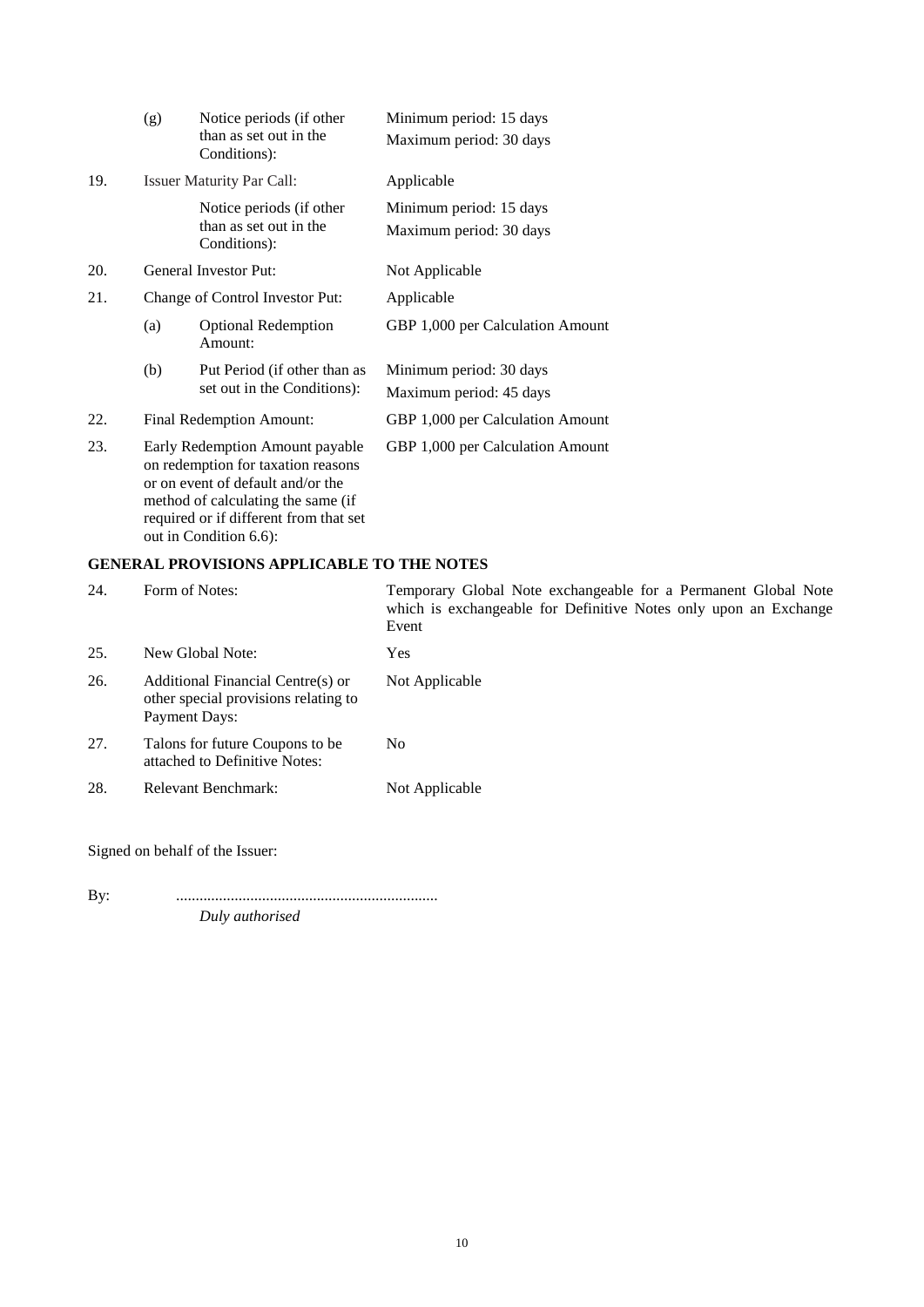### **PART B – OTHER INFORMATION**

#### **1. ADMISSION TO TRADING**

(i) Admission to trading: Application has been made by the Issuer (or on its behalf) for the Notes to be admitted to trading on the London Stock Exchange's regulated market and admitted to the Official List of the UK Listing Authority with effect from the Issue Date (ii) Estimate of total expenses related to admission to trading: GBP 4,500

#### **2. RATINGS**

Ratings: The Notes to be issued are expected to be rated:

S&P Global Ratings, acting through Standard & Poor's Credit Market Services Europe Limited (**Standard and Poor's**): BBB

Moody's Investors Service España, S.A. (**Moody's**): Baa2

Fitch Ratings Limited (**Fitch**): BBB

#### **3. INTERESTS OF NATURAL AND LEGAL PERSONS INVOLVED IN THE ISSUE**

Britel Scotland II L.P. is an investment holding vehicle established for the purpose of holding certain investments for the BT Pension Scheme (the **Scheme**). The Issuer is the sponsor to the Scheme. Save as discussed in the risk factor titled "An active trading market for the Notes cannot be assured" in the Prospectus, so far as the Issuer is aware, no other person involved in the offer of the Notes has an interest that is material to the offer.

#### **4. YIELD** (*Fixed Rate Notes only*)

Indication of yield: 3.64 per cent. per annum calculated on an annual basis

operations by the Eurosystem either upon issue or at any or all times during their life. Such recognition will depend upon the ECB being

satisfied that Eurosystem eligibility criteria have been met.

#### **5. REASONS FOR THE OFFER**

As set out in "Use of Proceeds" on page 57 of the Base Prospectus

#### **6. OPERATIONAL INFORMATION**

| (i)    | ISIN:                                                                                                                                                   | XS1833075259                                                                                                                                                                                                                                                                                                                          |
|--------|---------------------------------------------------------------------------------------------------------------------------------------------------------|---------------------------------------------------------------------------------------------------------------------------------------------------------------------------------------------------------------------------------------------------------------------------------------------------------------------------------------|
| (ii)   | Common Code:                                                                                                                                            | 183307525                                                                                                                                                                                                                                                                                                                             |
| (iii)  | CFI Code:                                                                                                                                               | Not Applicable                                                                                                                                                                                                                                                                                                                        |
| (iv)   | FISN:                                                                                                                                                   | Not Applicable                                                                                                                                                                                                                                                                                                                        |
| (v)    | Any clearing system(s)<br>other than Euroclear Bank<br><b>SA/NV</b> and Clearstream<br>Banking S.A. and the<br>relevant identification<br>$number(s)$ : | Not Applicable                                                                                                                                                                                                                                                                                                                        |
| (vi)   | Delivery:                                                                                                                                               | Delivery against payment                                                                                                                                                                                                                                                                                                              |
| (vii)  | Names and addresses of<br>additional Paying Agent(s)<br>(if any):                                                                                       | Not Applicable                                                                                                                                                                                                                                                                                                                        |
| (viii) | Intended to be held in a<br>manner which would allow<br>Eurosystem eligibility:                                                                         | Yes<br>Note that the designation "yes" means that the Notes are intended<br>upon issue to be deposited with Euroclear Bank SA/NV or<br>Clearstream Banking S.A. as common safekeeper and does not<br>necessarily mean that the Notes will be recognised as eligible<br>collateral for Eurosystem monetary policy and intra-day credit |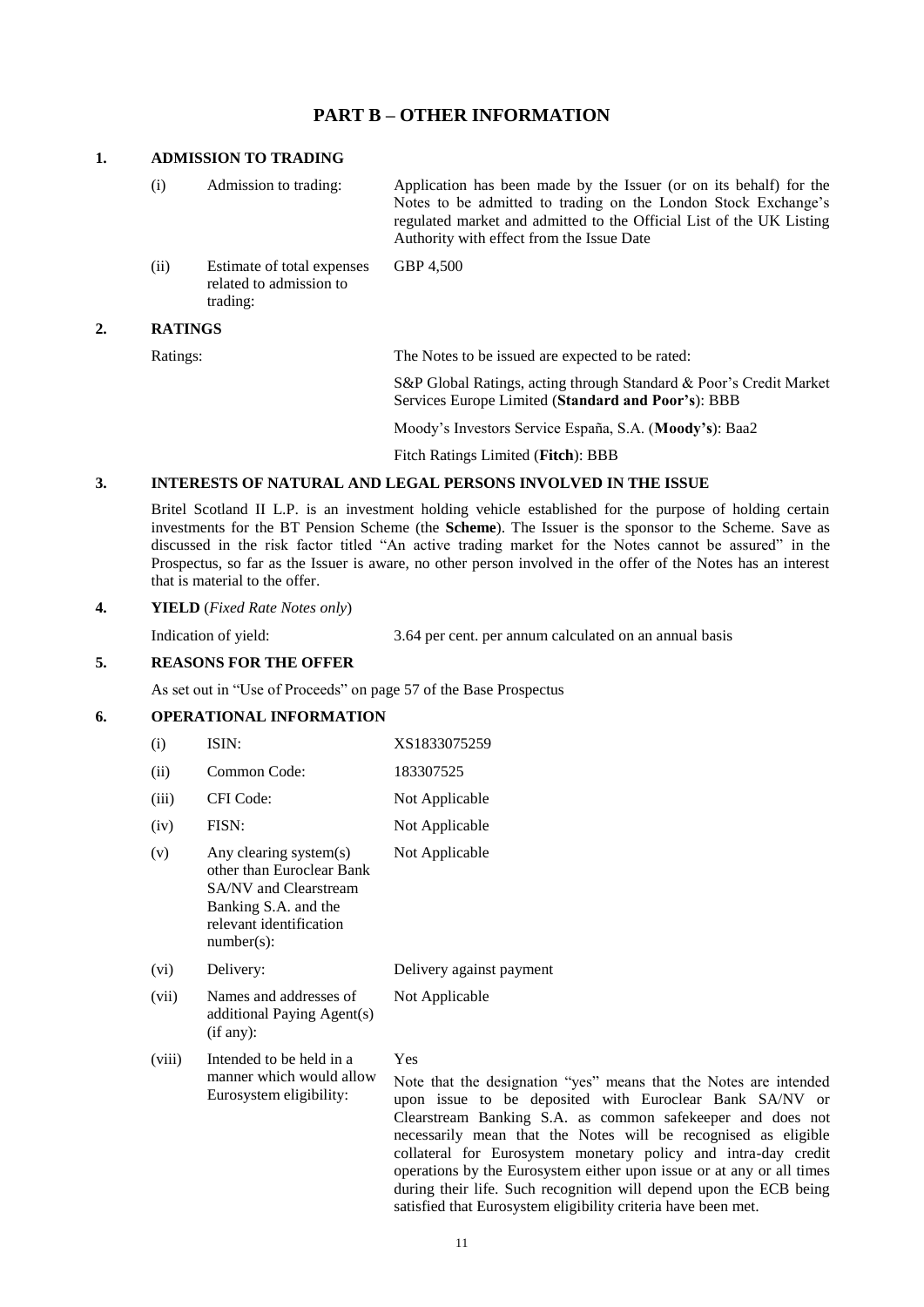# **7. DISTRIBUTION**

| (i)   | Method of distribution:                                                 | Non-syndicated                        |
|-------|-------------------------------------------------------------------------|---------------------------------------|
| (ii)  | If syndicated:                                                          | Not Applicable                        |
| (iii) | If non-syndicated, name of Britel Scotland II L.P.<br>Dealer/Purchaser: |                                       |
| (iv)  | U.S. Selling<br>Restrictions/TEFRA<br>Rules:                            | Reg. S Compliance Category 2; TEFRA D |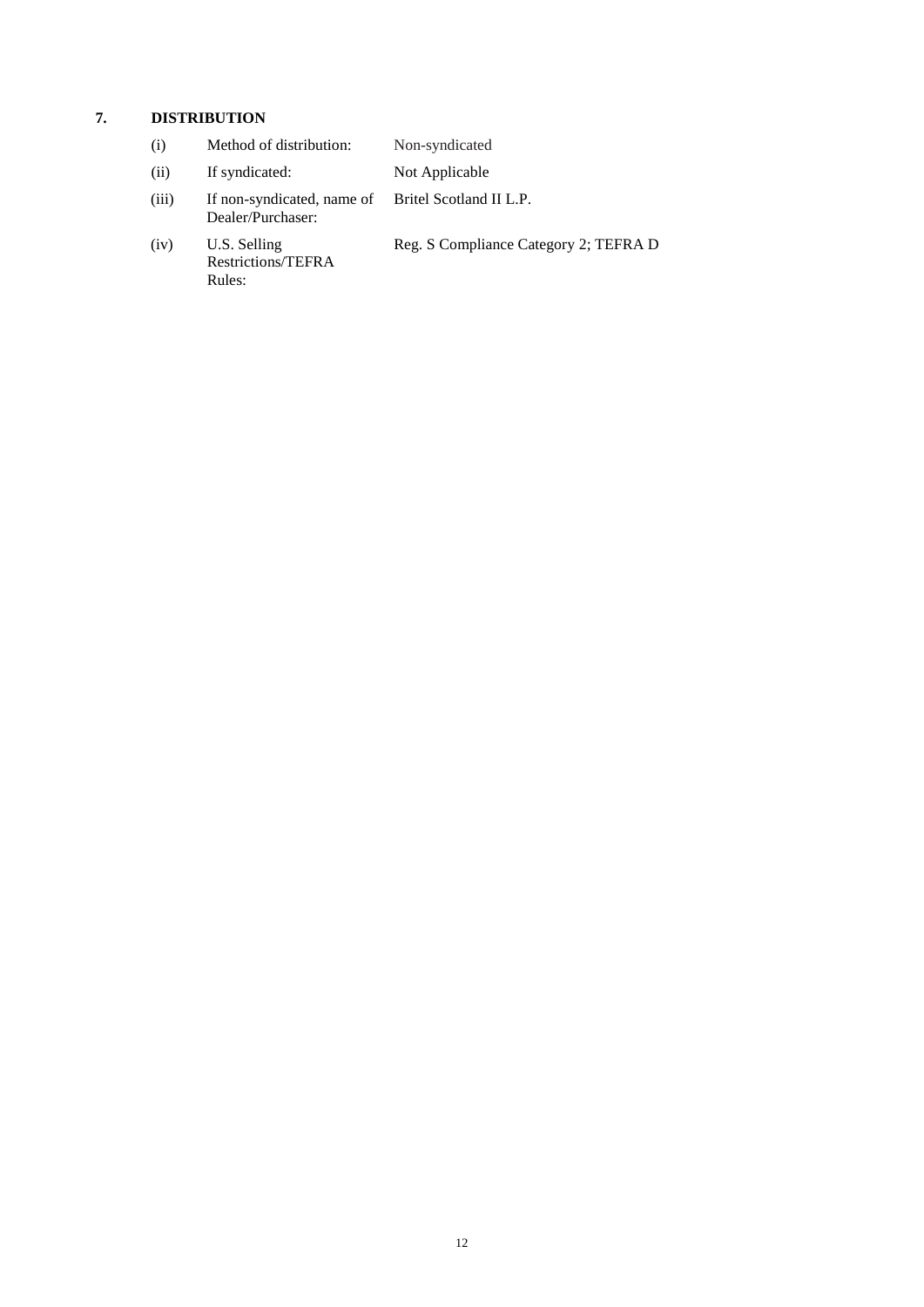### **FINAL TERMS 2039 NOTES**

<span id="page-12-0"></span>**PRIIPs Regulation / PROHIBITION OF SALES TO EEA RETAIL INVESTORS** – The Notes are not intended to be offered, sold or otherwise made available to and should not be offered, sold or otherwise made available to any retail investor in the European Economic Area (**EEA**). For these purposes, a retail investor means a person who is one (or more) of: (i) a retail client as defined in point (11) of Article 4(1) of Directive 2014/65/EU (as amended, **MiFID II**); or (ii) a customer within the meaning of Directive 2002/92/EC (as amended), where that customer would not qualify as a professional client as defined in point (10) of Article 4(1) of MiFID II. Consequently no key information document required by Regulation (EU) No 1286/2014 (as amended, the **PRIIPs Regulation**) for offering or selling the Notes or otherwise making them available to retail investors in the EEA has been prepared and therefore offering or selling the Notes or otherwise making them available to any retail investor in the EEA may be unlawful under the PRIIPs Regulation.

Final Terms dated 21 June 2018

### **British Telecommunications public limited company Legal Entity Identifier (LEI): 549300OWFMSO9NYV4H90 Issue of GBP 330,000,000 3.883 per cent. Notes due 25 June 2039 under the €20,000,000,000 Euro Medium Term Note Programme**

### **PART A – CONTRACTUAL TERMS**

Terms used herein shall be deemed to be defined as such for the purposes of the Terms and Conditions set forth in the Prospectus dated 15 June 2018 relating to the Issuer's Euro Medium Term Note Programme (the **Base Prospectus**) and incorporated by reference in the drawdown prospectus dated 21 June 2018, which constitutes a prospectus (the **Prospectus**) for the purposes of Directive 2003/71/EC (as amended, including by Directive 2010/73/EU) and any relevant implementing measure in the relevant Member State of the European Economic Area (the **Prospectus Directive**). This document constitutes the Final Terms of the Notes described herein for the purposes of Article 5.4 of the Prospectus Directive and must be read in conjunction with the Prospectus. Full information on the Issuer and the offer of the Notes is only available on the basis of the combination of these Final Terms and the Prospectus. The Prospectus is available for viewing at the specified office of the Paying Agent for the time being in London and) on the website of the London Stock Exchange at [http://www.londonstockexchange.com/exchange/ news/market-news/market](http://www.londonstockexchange.com/exchange/%20news/market-news/market-news-home.html)[news-home.html.](http://www.londonstockexchange.com/exchange/%20news/market-news/market-news-home.html)

| 1. | Issuer:             |                                                                              | British Telecommunications public limited company                                                                                                                                      |
|----|---------------------|------------------------------------------------------------------------------|----------------------------------------------------------------------------------------------------------------------------------------------------------------------------------------|
| 2. | (a)                 | Series Number:                                                               | 20182                                                                                                                                                                                  |
|    | (b)                 | Tranche Number:                                                              | 1                                                                                                                                                                                      |
|    | (c)                 | Date on which the Notes<br>will be consolidated and<br>form a single Series: | Not Applicable                                                                                                                                                                         |
| 3. | Specified Currency: |                                                                              | Pounds Sterling (GBP)                                                                                                                                                                  |
| 4. |                     | <b>Aggregate Nominal Amount:</b>                                             |                                                                                                                                                                                        |
|    | (a)                 | Series:                                                                      | GBP 330,000,000                                                                                                                                                                        |
|    | (b)                 | Tranche:                                                                     | GBP 330,000,000                                                                                                                                                                        |
| 5. | <b>Issue Price:</b> |                                                                              | 100.00 per cent. of the Aggregate Nominal Amount                                                                                                                                       |
| 6. | (a)                 | <b>Specified Denominations:</b>                                              | GBP 100,000 and integral multiples of GBP 1,000 in excess thereof up<br>to and including GBP 199,000. Definitive Notes will not be issued in<br>denominations in excess of GBP 199,000 |
|    | (b)                 | <b>Calculation Amount:</b>                                                   | GBP 1,000                                                                                                                                                                              |
| 7. | (a)                 | <b>Issue Date:</b>                                                           | 25 June 2018                                                                                                                                                                           |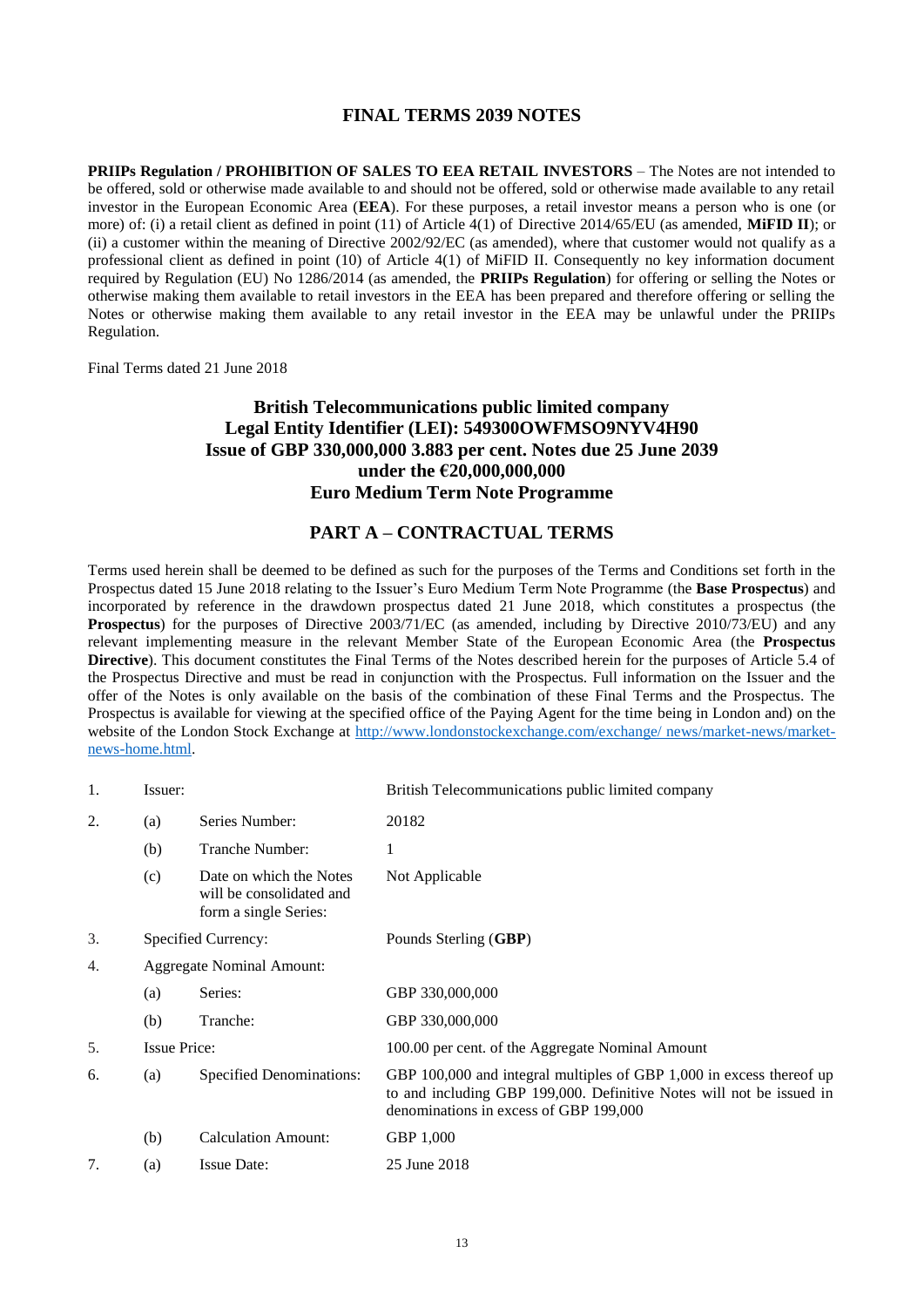|     | (b)          | <b>Interest Commencement</b><br>Date:                              | <b>Issue Date</b>                                                                                                                                                                                                                          |
|-----|--------------|--------------------------------------------------------------------|--------------------------------------------------------------------------------------------------------------------------------------------------------------------------------------------------------------------------------------------|
| 8.  |              | <b>Maturity Date:</b>                                              | 25 June 2039                                                                                                                                                                                                                               |
| 9.  |              | <b>Interest Basis:</b>                                             | 3.883 per cent. Fixed Rate                                                                                                                                                                                                                 |
| 10. |              | Redemption/Payment Basis:                                          | Subject to any purchase and cancellation or early redemption, the Notes<br>will be redeemed on the Maturity Date at par                                                                                                                    |
| 11. |              | Change of Interest Basis or<br>Redemption/Payment Basis:           | Not Applicable                                                                                                                                                                                                                             |
| 12. |              | Put/Call Options:                                                  | Change of Control Investor Put<br><b>Issuer Call</b><br><b>Issuer Maturity Par Call</b>                                                                                                                                                    |
| 13. |              | Date Board approval for issuance of<br>Notes obtained:             | 26 April 1994, 23 October 2001 and 14 June 2018                                                                                                                                                                                            |
| 14. |              | Negative Pledge (Condition 3):                                     | Applicable                                                                                                                                                                                                                                 |
|     |              | PROVISIONS RELATING TO INTEREST (IF ANY) PAYABLE                   |                                                                                                                                                                                                                                            |
| 15. |              | <b>Fixed Rate Note Provisions</b>                                  | Applicable                                                                                                                                                                                                                                 |
|     | (a)          | Rate of Interest:                                                  | 3.883 per cent. per annum payable annually in arrear on each Interest<br>Payment Date                                                                                                                                                      |
|     | (b)          | Interest Payment Date(s)<br>and Business Day<br>Convention:        | 25 June in each year from and including 25 June 2019 up to and<br>including the Maturity Date adjusted in accordance with the Following<br>Business Day Convention, with no adjustment for period end dates                                |
|     | (c)          | Fixed Coupon Amount(s):                                            | GBP 38.83 per Calculation Amount (applicable to the Notes in<br>definitive form) and GBP 12,813,900 per Aggregate Nominal Amount<br>of the Notes (applicable to the Notes in global form), payable on each<br><b>Interest Payment Date</b> |
|     | (d)          | Broken Amount(s):                                                  | Not Applicable                                                                                                                                                                                                                             |
|     | (e)          | Day Count Fraction:                                                | Actual/Actual (ICMA)                                                                                                                                                                                                                       |
|     | (f)          | Determination Date(s):                                             | 25 June in each year                                                                                                                                                                                                                       |
|     | (g)          | <b>Step Up Rating Change</b><br>and/or Step Down Rating<br>Change: | Not Applicable                                                                                                                                                                                                                             |
|     | (h)          | Step Up Margin:                                                    | Not Applicable                                                                                                                                                                                                                             |
| 16. |              | <b>Floating Rate Note Provisions</b>                               | Not Applicable                                                                                                                                                                                                                             |
| 17. |              | Zero Coupon Note Provisions                                        | Not Applicable                                                                                                                                                                                                                             |
|     |              | PROVISIONS RELATING TO REDEMPTION                                  |                                                                                                                                                                                                                                            |
| 18. | Issuer Call: |                                                                    | Applicable                                                                                                                                                                                                                                 |
|     | (a)          | <b>Optional Redemption</b><br>Date(s):                             | Any day prior to the Maturity Date                                                                                                                                                                                                         |
|     | (b)          | <b>Optional Redemption</b><br>Amount of each Note and              | Make Whole Amount                                                                                                                                                                                                                          |

|     | calculation of such<br>$amount(s)$ : |                          |
|-----|--------------------------------------|--------------------------|
| (c) | Reference Bond:                      | UKT 4.25% September 2039 |
| (d) | <b>Ouotation Time:</b>               | 11.00 a.m. London time   |
| (e) | Redemption Margin:                   | $0.35$ per cent.         |
| (f) | If redeemable in part:               | Not Applicable           |

method, if any, of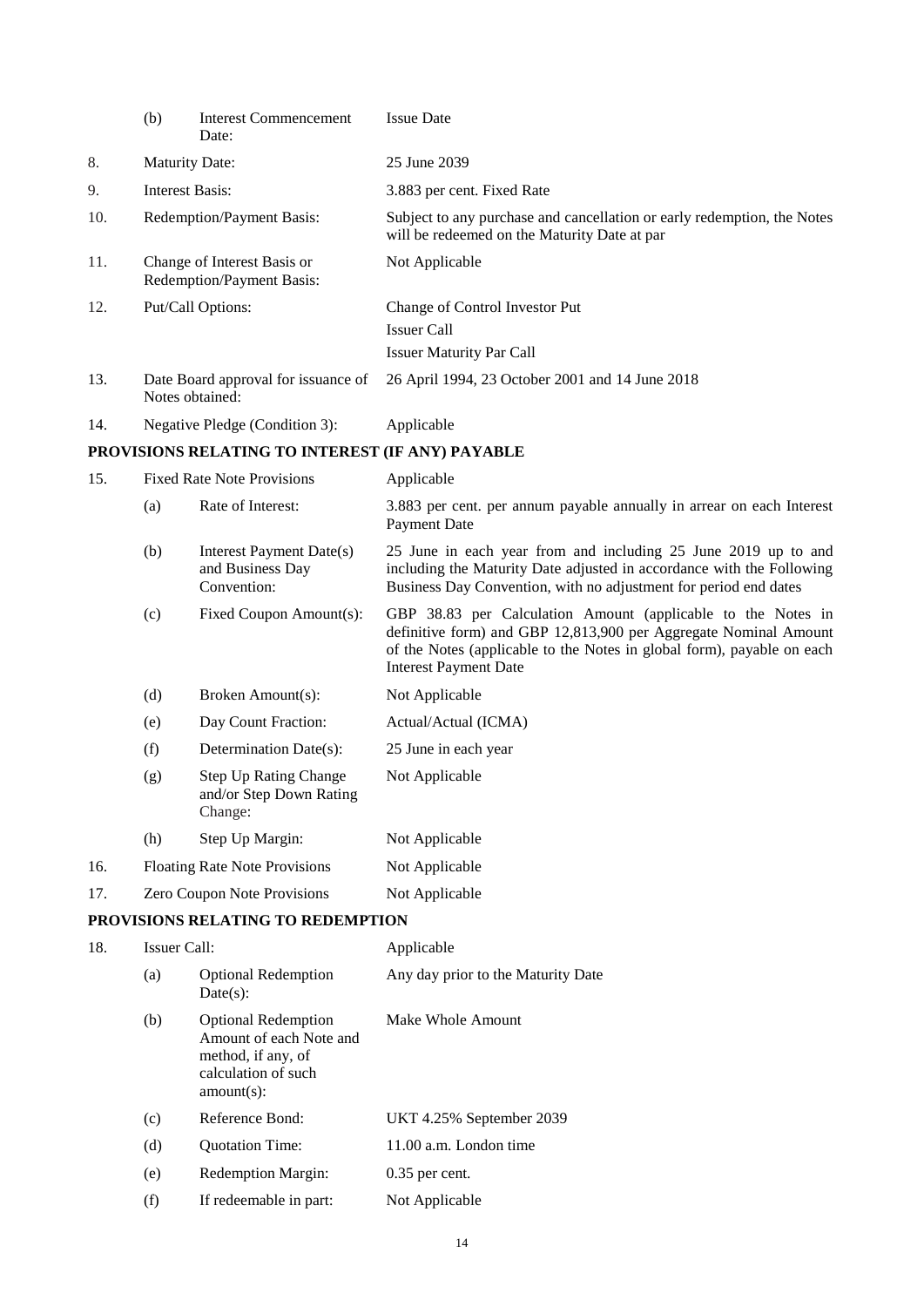|     | (g)                                                                                                                                                                                        | Notice periods (if other<br>than as set out in the | Minimum period: 15 days          |
|-----|--------------------------------------------------------------------------------------------------------------------------------------------------------------------------------------------|----------------------------------------------------|----------------------------------|
|     |                                                                                                                                                                                            | Conditions):                                       | Maximum period: 30 days          |
| 19. |                                                                                                                                                                                            | <b>Issuer Maturity Par Call:</b>                   | Applicable                       |
|     |                                                                                                                                                                                            | Notice periods (if other                           | Minimum period: 15 days          |
|     |                                                                                                                                                                                            | than as set out in the<br>Conditions):             | Maximum period: 30 days          |
| 20. |                                                                                                                                                                                            | General Investor Put:                              | Not Applicable                   |
| 21. |                                                                                                                                                                                            | Change of Control Investor Put:                    | Applicable                       |
|     | (a)                                                                                                                                                                                        | <b>Optional Redemption</b><br>Amount:              | GBP 1,000 per Calculation Amount |
|     | (b)                                                                                                                                                                                        | Put Period (if other than as                       | Minimum period: 30 days          |
|     |                                                                                                                                                                                            | set out in the Conditions):                        | Maximum period: 45 days          |
| 22. | <b>Final Redemption Amount:</b>                                                                                                                                                            |                                                    | GBP 1,000 per Calculation Amount |
| 23. | Early Redemption Amount payable<br>on redemption for taxation reasons<br>or on event of default and/or the<br>method of calculating the same (if<br>required or if different from that set |                                                    | GBP 1,000 per Calculation Amount |

### **GENERAL PROVISIONS APPLICABLE TO THE NOTES**

out in Condition 6.6):

| 24. | Form of Notes:                                                                             | Temporary Global Note exchangeable for a Permanent Global Note<br>which is exchangeable for Definitive Notes only upon an Exchange<br>Event |
|-----|--------------------------------------------------------------------------------------------|---------------------------------------------------------------------------------------------------------------------------------------------|
| 25. | New Global Note:                                                                           | <b>Yes</b>                                                                                                                                  |
| 26. | Additional Financial Centre(s) or<br>other special provisions relating to<br>Payment Days: | Not Applicable                                                                                                                              |
| 27. | Talons for future Coupons to be<br>attached to Definitive Notes:                           | N <sub>0</sub>                                                                                                                              |
| 28. | Relevant Benchmark:                                                                        | Not Applicable                                                                                                                              |

Signed on behalf of the Issuer:

By: ................................................................... *Duly authorised*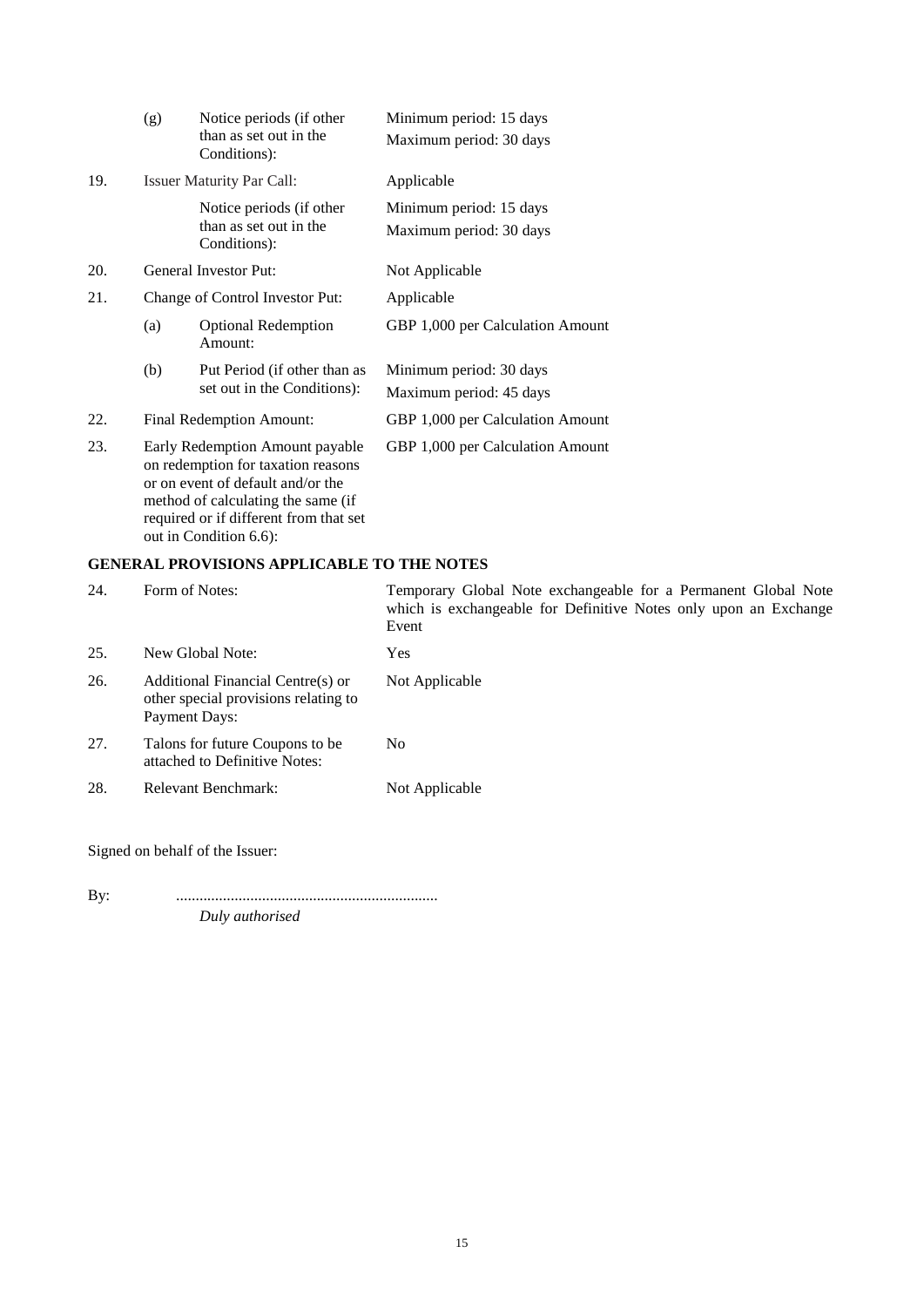### **PART B – OTHER INFORMATION**

#### **1. ADMISSION TO TRADING**

(i) Admission to trading: Application has been made by the Issuer (or on its behalf) for the Notes to be admitted to trading on the London Stock Exchange's regulated market and admitted to the Official List of the UK Listing Authority with effect from the Issue Date (ii) Estimate of total expenses related to admission to trading: GBP 4,500

#### **2. RATINGS**

Ratings: The Notes to be issued are expected to be rated:

S&P Global Ratings, acting through Standard & Poor's Credit Market Services Europe Limited (**Standard and Poor's**): BBB

Moody's Investors Service España, S.A. (**Moody's**): Baa2

Fitch Ratings Limited (**Fitch**): BBB

#### **3. INTERESTS OF NATURAL AND LEGAL PERSONS INVOLVED IN THE ISSUE**

Britel Scotland II L.P. is an investment holding vehicle established for the purpose of holding certain investments for the BT Pension Scheme (the **Scheme**). The Issuer is the sponsor to the Scheme. Save as discussed in the risk factor titled "An active trading market for the Notes cannot be assured" in the Prospectus, so far as the Issuer is aware, no other person involved in the offer of the Notes has an interest that is material to the offer.

#### **4. YIELD** (*Fixed Rate Notes only*)

Indication of yield: 3.883 per cent. per annum calculated on an annual basis

operations by the Eurosystem either upon issue or at any or all times during their life. Such recognition will depend upon the ECB being

satisfied that Eurosystem eligibility criteria have been met.

#### **5. REASONS FOR THE OFFER**

As set out in "Use of Proceeds" on page 57 of the Base Prospectus

#### **6. OPERATIONAL INFORMATION**

| (i)    | ISIN:                                                                                                                                            | XS1833075846                                                                                                                                                                                                                                                                                                                          |
|--------|--------------------------------------------------------------------------------------------------------------------------------------------------|---------------------------------------------------------------------------------------------------------------------------------------------------------------------------------------------------------------------------------------------------------------------------------------------------------------------------------------|
| (ii)   | Common Code:                                                                                                                                     | 183307584                                                                                                                                                                                                                                                                                                                             |
| (iii)  | CFI Code:                                                                                                                                        | Not Applicable                                                                                                                                                                                                                                                                                                                        |
| (iv)   | FISN:                                                                                                                                            | Not Applicable                                                                                                                                                                                                                                                                                                                        |
| (v)    | Any clearing system(s)<br>other than Euroclear Bank<br>SA/NV and Clearstream<br>Banking S.A. and the<br>relevant identification<br>$number(s)$ : | Not Applicable                                                                                                                                                                                                                                                                                                                        |
| (vi)   | Delivery:                                                                                                                                        | Delivery against payment                                                                                                                                                                                                                                                                                                              |
| (vii)  | Names and addresses of<br>additional Paying Agent(s)<br>(if any):                                                                                | Not Applicable                                                                                                                                                                                                                                                                                                                        |
| (viii) | Intended to be held in a<br>manner which would allow<br>Eurosystem eligibility:                                                                  | Yes<br>Note that the designation "yes" means that the Notes are intended<br>upon issue to be deposited with Euroclear Bank SA/NV or<br>Clearstream Banking S.A. as common safekeeper and does not<br>necessarily mean that the Notes will be recognised as eligible<br>collateral for Eurosystem monetary policy and intra-day credit |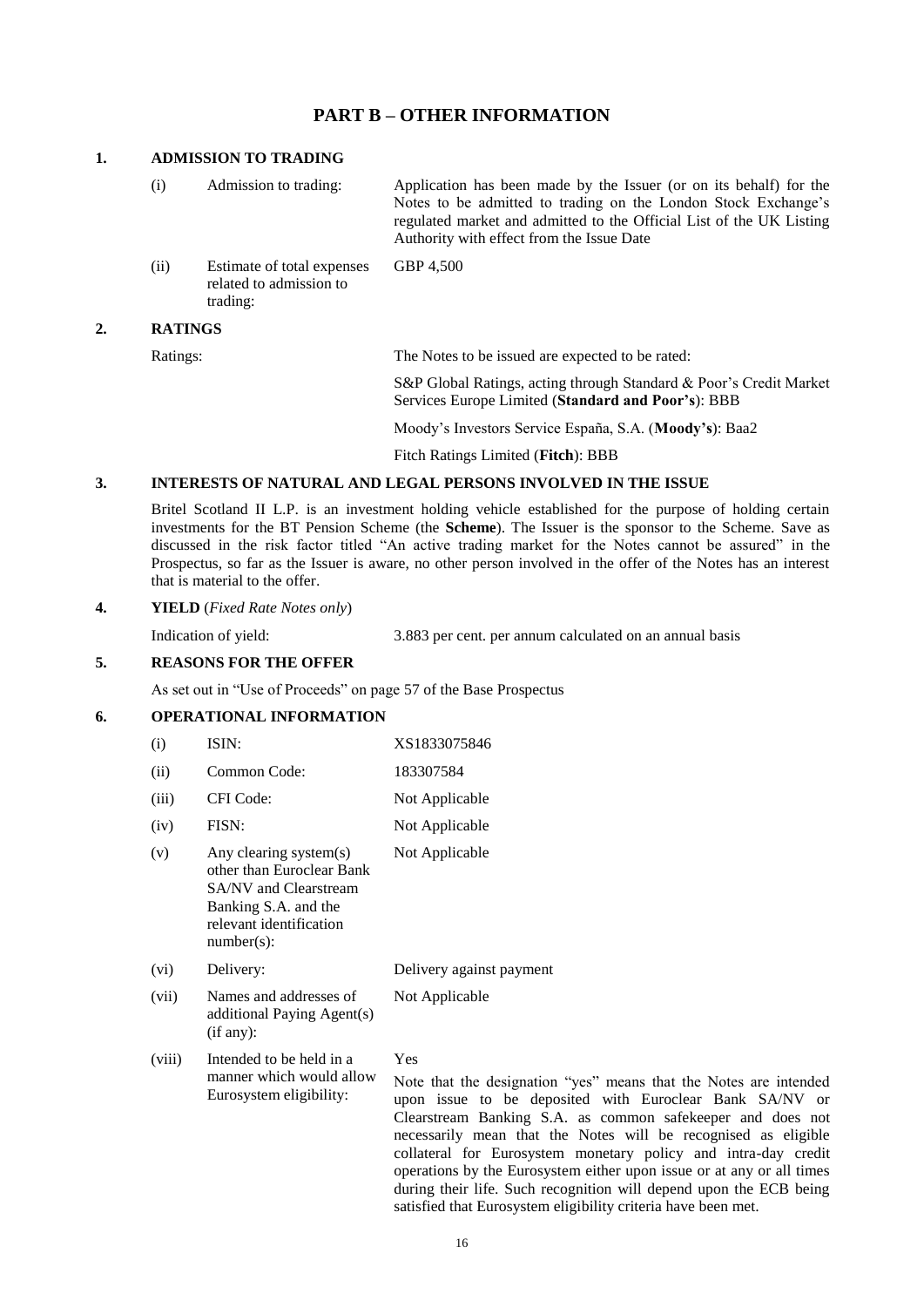# **7. DISTRIBUTION**

| (i)   | Method of distribution:                                                 | Non-syndicated                        |
|-------|-------------------------------------------------------------------------|---------------------------------------|
| (ii)  | If syndicated:                                                          | Not Applicable                        |
| (iii) | If non-syndicated, name of Britel Scotland II L.P.<br>Dealer/Purchaser: |                                       |
| (iv)  | U.S. Selling<br>Restrictions/TEFRA<br>Rules:                            | Reg. S Compliance Category 2; TEFRA D |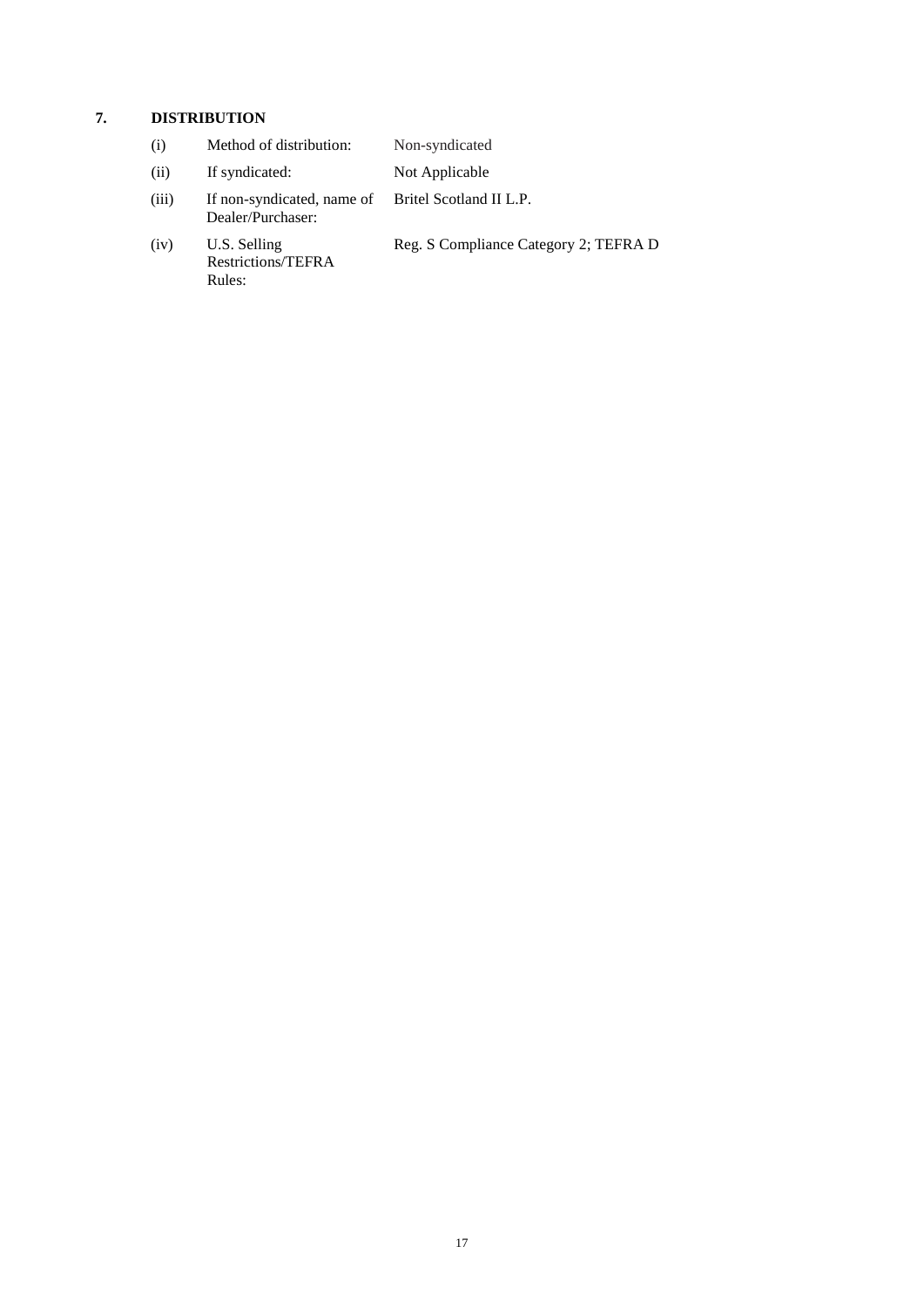### **FINAL TERMS 2042 NOTES**

<span id="page-17-0"></span>**PRIIPs Regulation / PROHIBITION OF SALES TO EEA RETAIL INVESTORS** – The Notes are not intended to be offered, sold or otherwise made available to and should not be offered, sold or otherwise made available to any retail investor in the European Economic Area (**EEA**). For these purposes, a retail investor means a person who is one (or more) of: (i) a retail client as defined in point (11) of Article 4(1) of Directive 2014/65/EU (as amended, **MiFID II**); or (ii) a customer within the meaning of Directive 2002/92/EC (as amended), where that customer would not qualify as a professional client as defined in point (10) of Article 4(1) of MiFID II. Consequently no key information document required by Regulation (EU) No 1286/2014 (as amended, the **PRIIPs Regulation**) for offering or selling the Notes or otherwise making them available to retail investors in the EEA has been prepared and therefore offering or selling the Notes or otherwise making them available to any retail investor in the EEA may be unlawful under the PRIIPs Regulation.

Final Terms dated 21 June 2018

### **British Telecommunications public limited company Legal Entity Identifier (LEI): 549300OWFMSO9NYV4H90 Issue of GBP 340,000,000 3.924 per cent. Notes due 25 June 2042 under the €20,000,000,000 Euro Medium Term Note Programme**

### **PART A – CONTRACTUAL TERMS**

Terms used herein shall be deemed to be defined as such for the purposes of the Terms and Conditions set forth in the Prospectus dated 15 June 2018 relating to the Issuer's Euro Medium Term Note Programme (the **Base Prospectus**) and incorporated by reference in the drawdown prospectus dated 21 June 2018, which constitutes a prospectus (the **Prospectus**) for the purposes of Directive 2003/71/EC (as amended, including by Directive 2010/73/EU) and any relevant implementing measure in the relevant Member State of the European Economic Area (the **Prospectus Directive**). This document constitutes the Final Terms of the Notes described herein for the purposes of Article 5.4 of the Prospectus Directive and must be read in conjunction with the Prospectus. Full information on the Issuer and the offer of the Notes is only available on the basis of the combination of these Final Terms and the Prospectus. The Prospectus is available for viewing at the specified office of the Paying Agent for the time being in London and) on the website of the London Stock Exchange at [http://www.londonstockexchange.com/exchange/ news/market-news/market](http://www.londonstockexchange.com/exchange/%20news/market-news/market-news-home.html)[news-home.html.](http://www.londonstockexchange.com/exchange/%20news/market-news/market-news-home.html)

| 1. | Issuer:                          |                                                                              | British Telecommunications public limited company                                                                                                                                      |
|----|----------------------------------|------------------------------------------------------------------------------|----------------------------------------------------------------------------------------------------------------------------------------------------------------------------------------|
| 2. | (a)                              | Series Number:                                                               | 20183                                                                                                                                                                                  |
|    | (b)                              | Tranche Number:                                                              | 1                                                                                                                                                                                      |
|    | (c)                              | Date on which the Notes<br>will be consolidated and<br>form a single Series: | Not Applicable                                                                                                                                                                         |
| 3. |                                  | Specified Currency:                                                          | Pounds Sterling (GBP)                                                                                                                                                                  |
| 4. | <b>Aggregate Nominal Amount:</b> |                                                                              |                                                                                                                                                                                        |
|    | (a)                              | Series:                                                                      | GBP 340,000,000                                                                                                                                                                        |
|    | (b)                              | Tranche:                                                                     | GBP 340,000,000                                                                                                                                                                        |
| 5. | <b>Issue Price:</b>              |                                                                              | 100.00 per cent. of the Aggregate Nominal Amount                                                                                                                                       |
| 6. | (a)                              | <b>Specified Denominations:</b>                                              | GBP 100,000 and integral multiples of GBP 1,000 in excess thereof up<br>to and including GBP 199,000. Definitive Notes will not be issued in<br>denominations in excess of GBP 199,000 |
|    | (b)                              | <b>Calculation Amount:</b>                                                   | GBP 1,000                                                                                                                                                                              |
| 7. | (a)                              | <b>Issue Date:</b>                                                           | 25 June 2018                                                                                                                                                                           |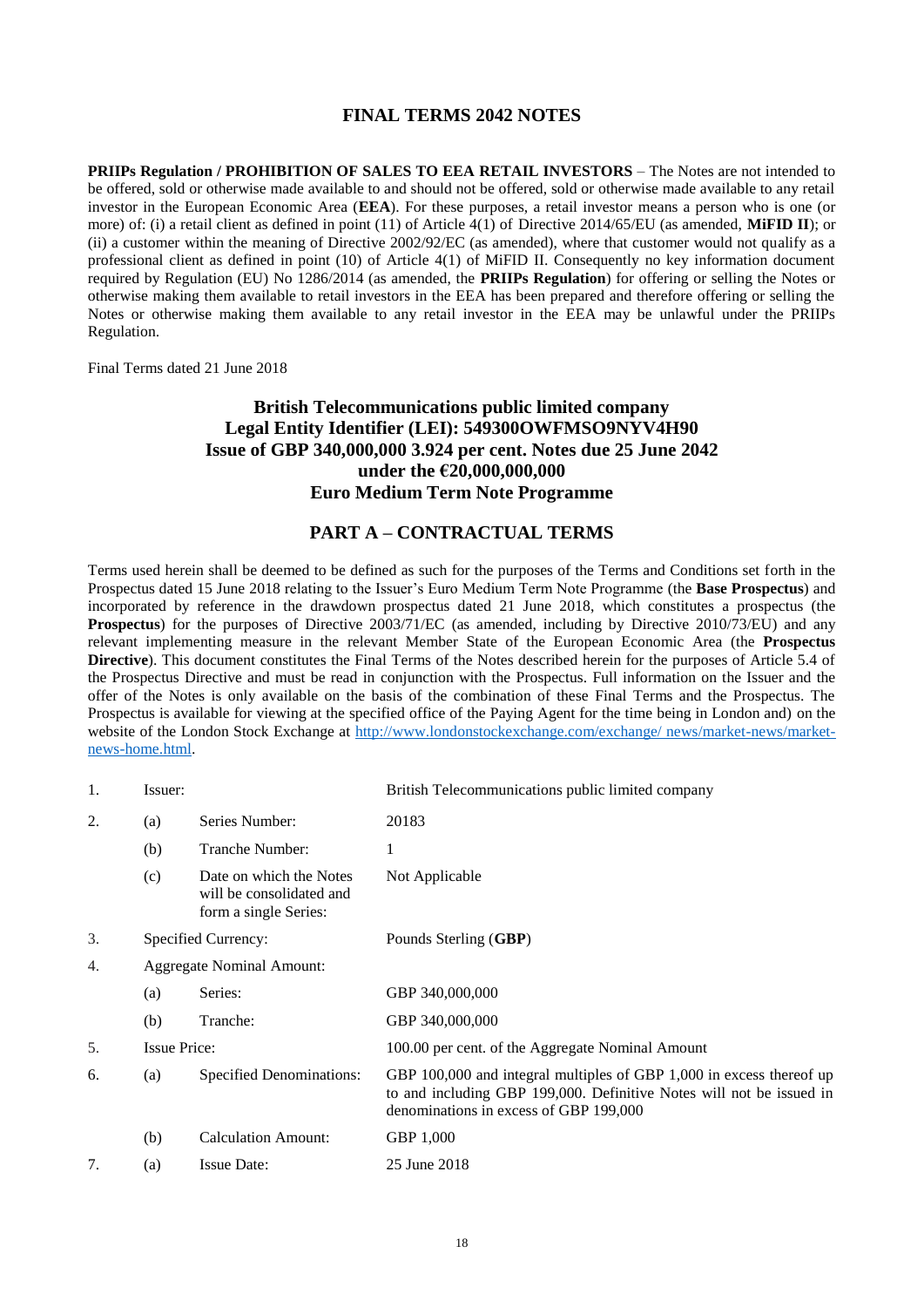| (b)                         | <b>Interest Commencement</b><br>Date:                              | <b>Issue Date</b>                                                                                                                                                                                                                                                                                                                                                                                                      |
|-----------------------------|--------------------------------------------------------------------|------------------------------------------------------------------------------------------------------------------------------------------------------------------------------------------------------------------------------------------------------------------------------------------------------------------------------------------------------------------------------------------------------------------------|
| <b>Maturity Date:</b>       |                                                                    | 25 June 2042                                                                                                                                                                                                                                                                                                                                                                                                           |
|                             |                                                                    | 3.924 per cent. Fixed Rate                                                                                                                                                                                                                                                                                                                                                                                             |
|                             |                                                                    | Subject to any purchase and cancellation or early redemption, the Notes<br>will be redeemed on the Maturity Date at par                                                                                                                                                                                                                                                                                                |
|                             |                                                                    | Not Applicable                                                                                                                                                                                                                                                                                                                                                                                                         |
|                             |                                                                    | Change of Control Investor Put                                                                                                                                                                                                                                                                                                                                                                                         |
|                             |                                                                    | <b>Issuer Call</b>                                                                                                                                                                                                                                                                                                                                                                                                     |
|                             |                                                                    | <b>Issuer Maturity Par Call</b>                                                                                                                                                                                                                                                                                                                                                                                        |
|                             |                                                                    | 26 April 1994, 23 October 2001 and 14 June 2018                                                                                                                                                                                                                                                                                                                                                                        |
|                             |                                                                    | Applicable                                                                                                                                                                                                                                                                                                                                                                                                             |
|                             |                                                                    |                                                                                                                                                                                                                                                                                                                                                                                                                        |
|                             |                                                                    | Applicable                                                                                                                                                                                                                                                                                                                                                                                                             |
| (a)                         | Rate of Interest:                                                  | 3.924 per cent. per annum payable annually in arrear on each Interest<br>Payment Date                                                                                                                                                                                                                                                                                                                                  |
| (b)                         | Interest Payment Date(s)<br>and Business Day<br>Convention:        | 25 June in each year from and including 25 June 2019 up to and<br>including the Maturity Date adjusted in accordance with the Following<br>Business Day Convention, with no adjustment for period end dates                                                                                                                                                                                                            |
| (c)                         | Fixed Coupon Amount(s):                                            | GBP 39.24 per Calculation Amount (applicable to the Notes in<br>definitive form) and GBP 13,341,600 per Aggregate Nominal Amount<br>of the Notes (applicable to the Notes in global form), payable on each<br><b>Interest Payment Date</b>                                                                                                                                                                             |
| (d)                         | Broken Amount(s):                                                  | Not Applicable                                                                                                                                                                                                                                                                                                                                                                                                         |
| (e)                         | Day Count Fraction:                                                | Actual/Actual (ICMA)                                                                                                                                                                                                                                                                                                                                                                                                   |
| (f)                         | Determination Date(s):                                             | 25 June in each year                                                                                                                                                                                                                                                                                                                                                                                                   |
| (g)                         | <b>Step Up Rating Change</b><br>and/or Step Down Rating<br>Change: | Not Applicable                                                                                                                                                                                                                                                                                                                                                                                                         |
| (h)                         | Step Up Margin:                                                    | Not Applicable                                                                                                                                                                                                                                                                                                                                                                                                         |
|                             |                                                                    | Not Applicable                                                                                                                                                                                                                                                                                                                                                                                                         |
| Zero Coupon Note Provisions |                                                                    | Not Applicable                                                                                                                                                                                                                                                                                                                                                                                                         |
|                             |                                                                    |                                                                                                                                                                                                                                                                                                                                                                                                                        |
|                             |                                                                    | Applicable                                                                                                                                                                                                                                                                                                                                                                                                             |
| (a)                         | <b>Optional Redemption</b><br>Date(s):                             | Any day prior to the Maturity Date                                                                                                                                                                                                                                                                                                                                                                                     |
|                             |                                                                    | <b>Interest Basis:</b><br>Redemption/Payment Basis:<br>Change of Interest Basis or<br>Redemption/Payment Basis:<br>Put/Call Options:<br>Date Board approval for issuance of<br>Notes obtained:<br>Negative Pledge (Condition 3):<br>PROVISIONS RELATING TO INTEREST (IF ANY) PAYABLE<br><b>Fixed Rate Note Provisions</b><br><b>Floating Rate Note Provisions</b><br>PROVISIONS RELATING TO REDEMPTION<br>Issuer Call: |

| (b) | <b>Optional Redemption</b><br>Amount of each Note and<br>method, if any, of<br>calculation of such<br>$amount(s)$ : | Make Whole Amount      |
|-----|---------------------------------------------------------------------------------------------------------------------|------------------------|
| (c) | Reference Bond:                                                                                                     | UKT 4.5% December 2042 |
| (d) | <b>Ouotation Time:</b>                                                                                              | 11.00 a.m. London time |
| (e) | <b>Redemption Margin:</b>                                                                                           | $0.35$ per cent.       |
| (f) | If redeemable in part:                                                                                              | Not Applicable         |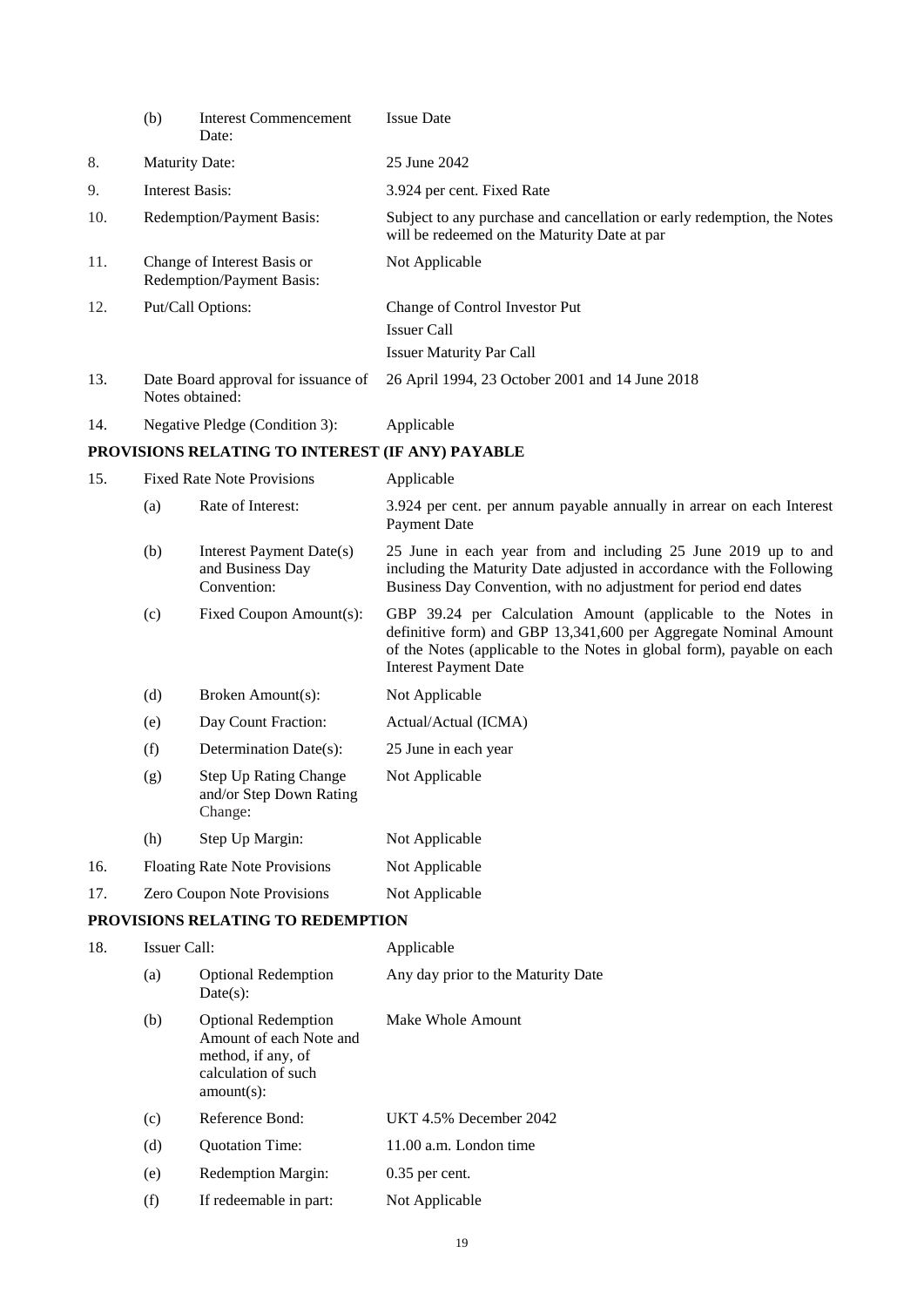|     | (g)                                                                                                                                                                                        | Notice periods (if other<br>than as set out in the | Minimum period: 15 days<br>Maximum period: 30 days |
|-----|--------------------------------------------------------------------------------------------------------------------------------------------------------------------------------------------|----------------------------------------------------|----------------------------------------------------|
|     |                                                                                                                                                                                            | Conditions):                                       |                                                    |
| 19. |                                                                                                                                                                                            | <b>Issuer Maturity Par Call:</b>                   | Applicable                                         |
|     |                                                                                                                                                                                            | Notice periods (if other                           | Minimum period: 15 days                            |
|     |                                                                                                                                                                                            | than as set out in the<br>Conditions):             | Maximum period: 30 days                            |
| 20. |                                                                                                                                                                                            | General Investor Put:                              | Not Applicable                                     |
| 21. | Change of Control Investor Put:                                                                                                                                                            |                                                    | Applicable                                         |
|     | (a)                                                                                                                                                                                        | <b>Optional Redemption</b><br>Amount:              | GBP 1,000 per Calculation Amount                   |
|     | (b)                                                                                                                                                                                        | Put Period (if other than as                       | Minimum period: 30 days                            |
|     |                                                                                                                                                                                            | set out in the Conditions):                        | Maximum period: 45 days                            |
| 22. | Final Redemption Amount:                                                                                                                                                                   |                                                    | GBP 1,000 per Calculation Amount                   |
| 23. | Early Redemption Amount payable<br>on redemption for taxation reasons<br>or on event of default and/or the<br>method of calculating the same (if<br>required or if different from that set |                                                    | GBP 1,000 per Calculation Amount                   |

### **GENERAL PROVISIONS APPLICABLE TO THE NOTES**

out in Condition 6.6):

| 24. | Form of Notes:                                                                             | Temporary Global Note exchangeable for a Permanent Global Note<br>which is exchangeable for Definitive Notes only upon an Exchange<br>Event |
|-----|--------------------------------------------------------------------------------------------|---------------------------------------------------------------------------------------------------------------------------------------------|
| 25. | New Global Note:                                                                           | <b>Yes</b>                                                                                                                                  |
| 26. | Additional Financial Centre(s) or<br>other special provisions relating to<br>Payment Days: | Not Applicable                                                                                                                              |
| 27. | Talons for future Coupons to be<br>attached to Definitive Notes:                           | N <sub>0</sub>                                                                                                                              |
| 28. | Relevant Benchmark:                                                                        | Not Applicable                                                                                                                              |

Signed on behalf of the Issuer:

By: ................................................................... *Duly authorised*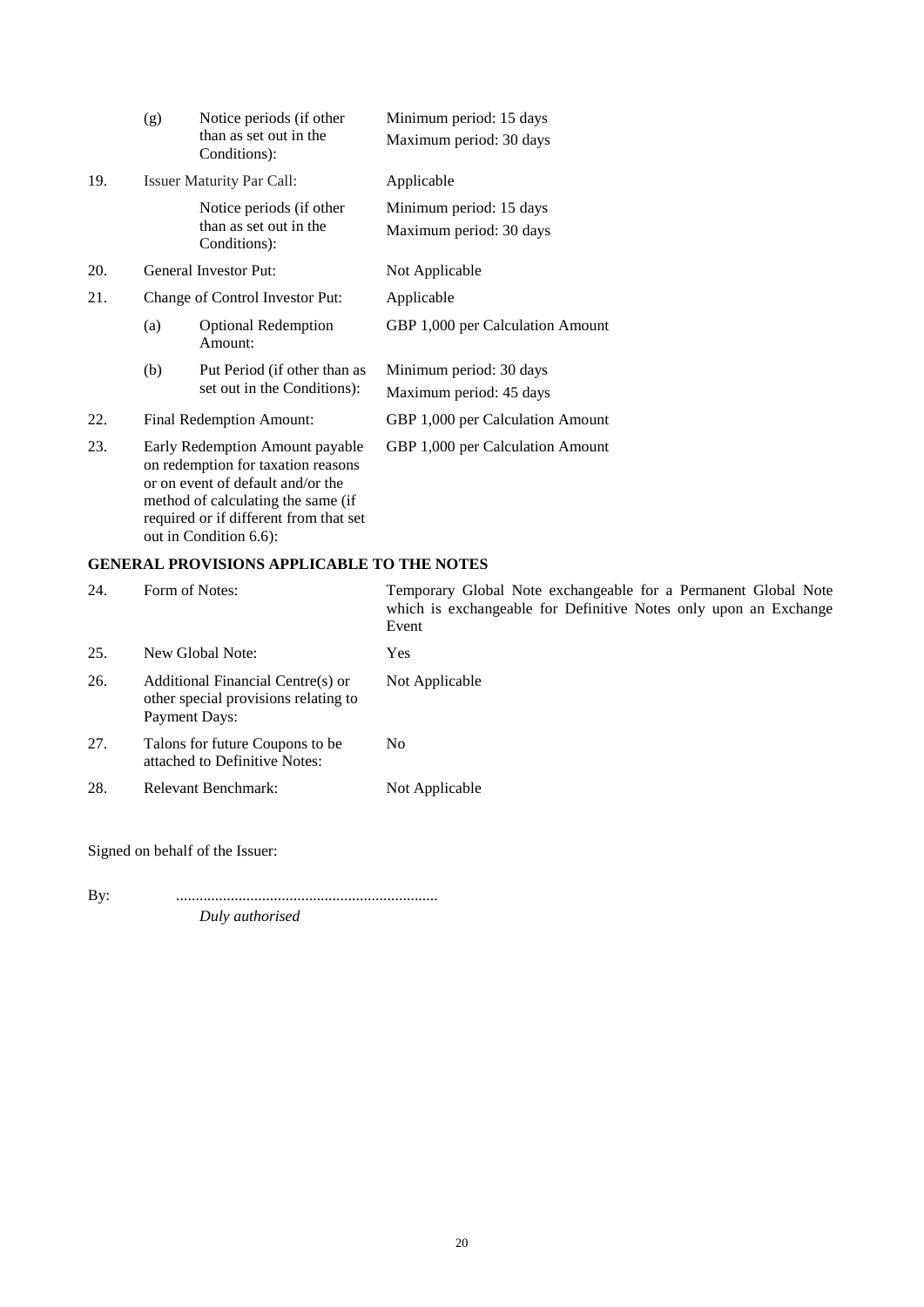### **PART B – OTHER INFORMATION**

#### **1. ADMISSION TO TRADING**

(i) Admission to trading: Application has been made by the Issuer (or on its behalf) for the Notes to be admitted to trading on the London Stock Exchange's regulated market and admitted to the Official List of the UK Listing Authority with effect from the Issue Date (ii) Estimate of total expenses related to admission to trading: GBP 4,500

#### **2. RATINGS**

Ratings: The Notes to be issued are expected to be rated:

S&P Global Ratings, acting through Standard & Poor's Credit Market Services Europe Limited (**Standard and Poor's**): BBB

Moody's Investors Service España, S.A. (**Moody's**): Baa2

Fitch Ratings Limited (**Fitch**): BBB

#### **3. INTERESTS OF NATURAL AND LEGAL PERSONS INVOLVED IN THE ISSUE**

Britel Scotland II L.P. is an investment holding vehicle established for the purpose of holding certain investments for the BT Pension Scheme (the **Scheme**). The Issuer is the sponsor to the Scheme. Save as discussed in the risk factor titled "An active trading market for the Notes cannot be assured" in the Prospectus, so far as the Issuer is aware, no other person involved in the offer of the Notes has an interest that is material to the offer.

#### **4. YIELD** (*Fixed Rate Notes only*)

Indication of yield: 3.924 per cent. per annum calculated on an annual basis

operations by the Eurosystem either upon issue or at any or all times during their life. Such recognition will depend upon the ECB being

satisfied that Eurosystem eligibility criteria have been met.

#### **5. REASONS FOR THE OFFER**

As set out in "Use of Proceeds" on page 57 of the Base Prospectus

#### **6. OPERATIONAL INFORMATION**

| (i)    | ISIN:                                                                                                                                                   | XS1833076497                                                                                                                                                                                                                                                                                                                          |
|--------|---------------------------------------------------------------------------------------------------------------------------------------------------------|---------------------------------------------------------------------------------------------------------------------------------------------------------------------------------------------------------------------------------------------------------------------------------------------------------------------------------------|
| (ii)   | Common Code:                                                                                                                                            | 183307649                                                                                                                                                                                                                                                                                                                             |
| (iii)  | CFI Code:                                                                                                                                               | Not Applicable                                                                                                                                                                                                                                                                                                                        |
| (iv)   | FISN:                                                                                                                                                   | Not Applicable                                                                                                                                                                                                                                                                                                                        |
| (v)    | Any clearing system(s)<br>other than Euroclear Bank<br><b>SA/NV</b> and Clearstream<br>Banking S.A. and the<br>relevant identification<br>$number(s)$ : | Not Applicable                                                                                                                                                                                                                                                                                                                        |
| (vi)   | Delivery:                                                                                                                                               | Delivery against payment                                                                                                                                                                                                                                                                                                              |
| (vii)  | Names and addresses of<br>additional Paying Agent(s)<br>(if any):                                                                                       | Not Applicable                                                                                                                                                                                                                                                                                                                        |
| (viii) | Intended to be held in a<br>manner which would allow<br>Eurosystem eligibility:                                                                         | Yes<br>Note that the designation "yes" means that the Notes are intended<br>upon issue to be deposited with Euroclear Bank SA/NV or<br>Clearstream Banking S.A. as common safekeeper and does not<br>necessarily mean that the Notes will be recognised as eligible<br>collateral for Eurosystem monetary policy and intra-day credit |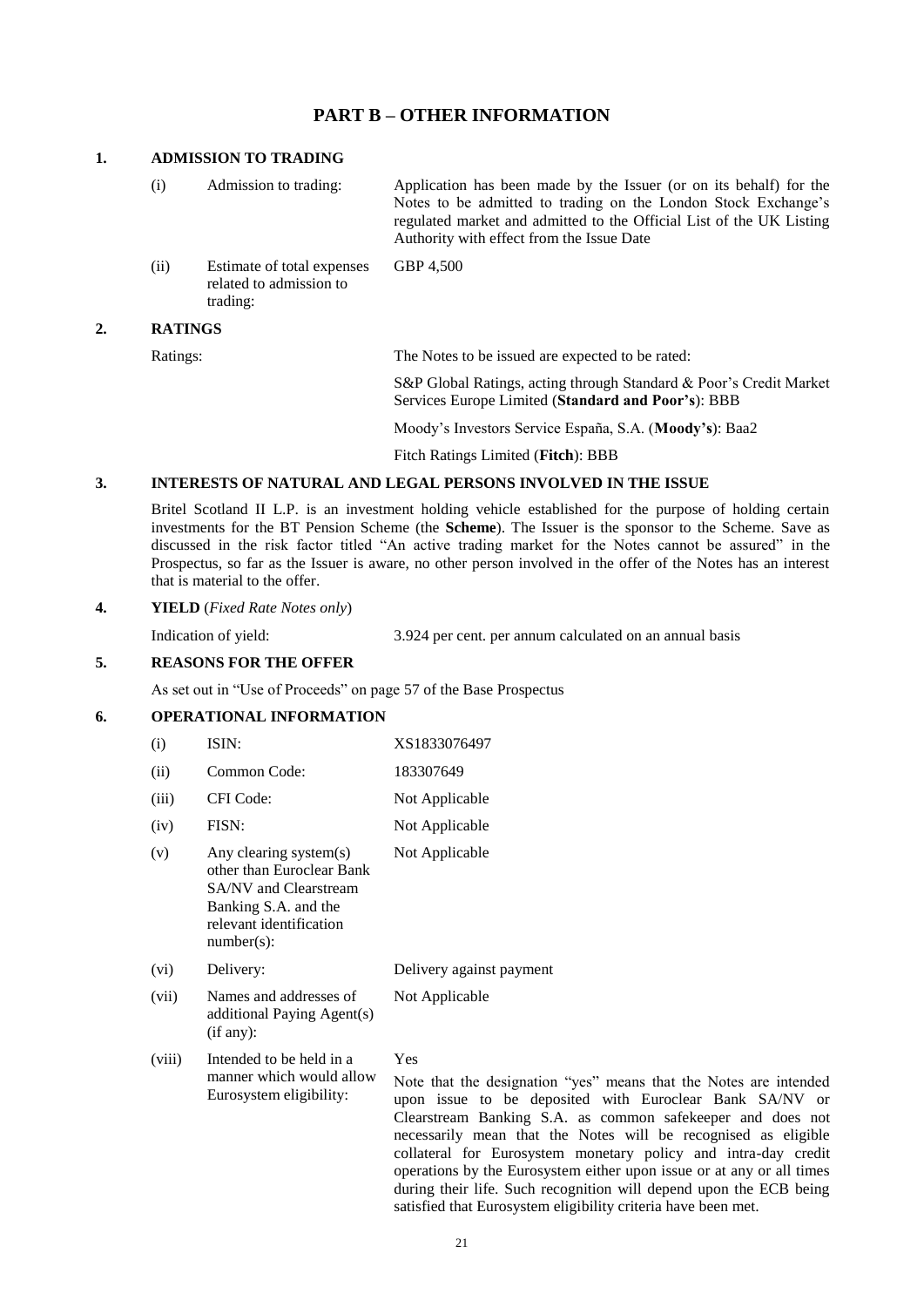# **7. DISTRIBUTION**

| (i)   | Method of distribution:                                                 | Non-syndicated                        |
|-------|-------------------------------------------------------------------------|---------------------------------------|
| (ii)  | If syndicated:                                                          | Not Applicable                        |
| (iii) | If non-syndicated, name of Britel Scotland II L.P.<br>Dealer/Purchaser: |                                       |
| (iv)  | U.S. Selling<br>Restrictions/TEFRA<br>Rules:                            | Reg. S Compliance Category 2; TEFRA D |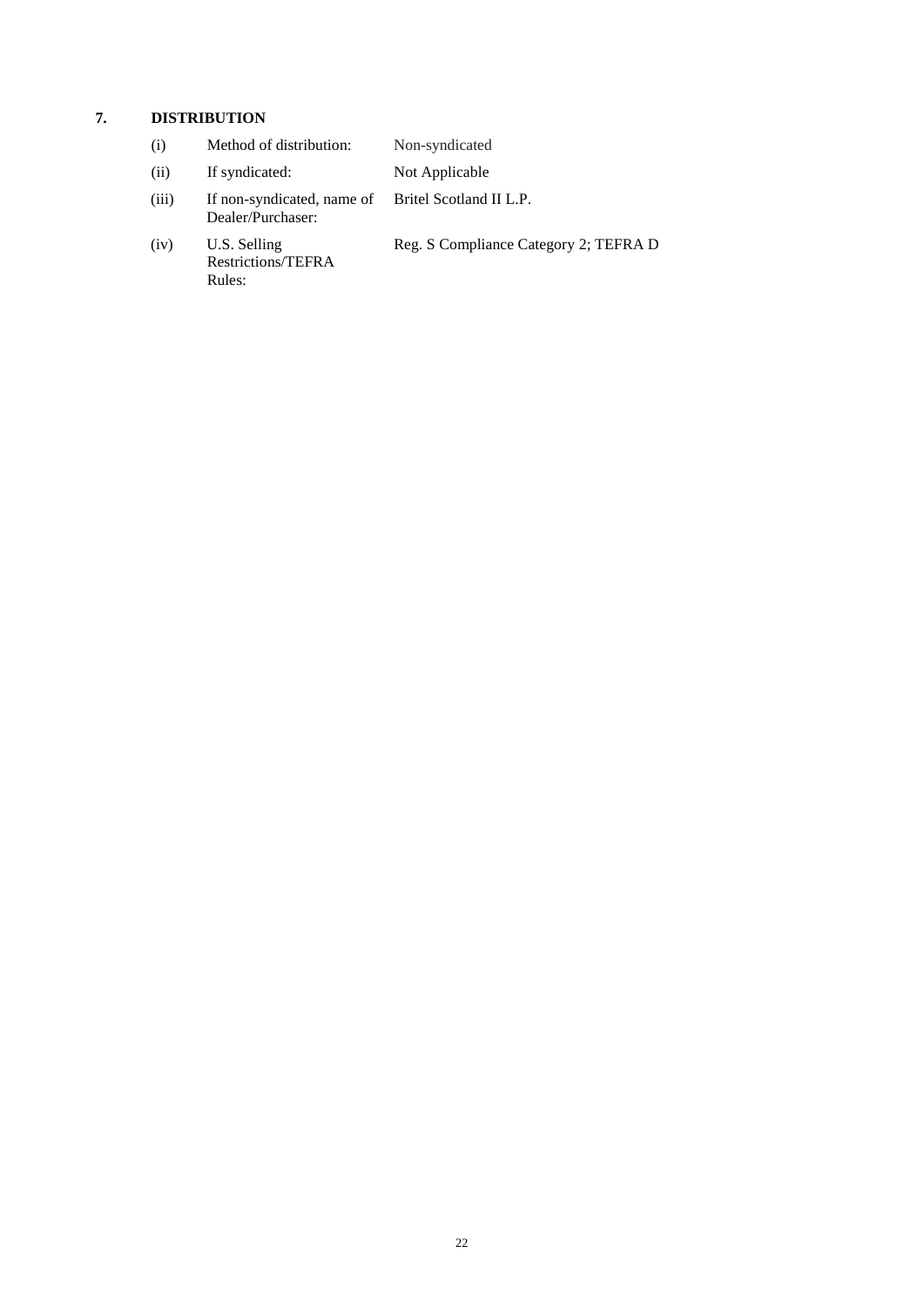### **FINAL TERMS 2033 CPI LINKED NOTES**

<span id="page-22-0"></span>**PRIIPs Regulation / PROHIBITION OF SALES TO EEA RETAIL INVESTORS** – The Notes are not intended to be offered, sold or otherwise made available to and should not be offered, sold or otherwise made available to any retail investor in the European Economic Area (**EEA**). For these purposes, a retail investor means a person who is one (or more) of: (i) a retail client as defined in point (11) of Article 4(1) of Directive 2014/65/EU (as amended, **MiFID II**); or (ii) a customer within the meaning of Directive 2002/92/EC (as amended), where that customer would not qualify as a professional client as defined in point (10) of Article 4(1) of MiFID II. Consequently no key information document required by Regulation (EU) No 1286/2014 (as amended, the **PRIIPs Regulation**) for offering or selling the Notes or otherwise making them available to retail investors in the EEA has been prepared and therefore offering or selling the Notes or otherwise making them available to any retail investor in the EEA may be unlawful under the PRIIPs Regulation.

Final Terms dated 21 June 2018

### **British Telecommunications public limited company Legal Entity Identifier (LEI): 549300OWFMSO9NYV4H90 Issue of GBP 330,000,000 1.613 per cent. CPI Linked Notes due 25 June 2033 under the €20,000,000,000 Euro Medium Term Note Programme**

### **PART A – CONTRACTUAL TERMS**

Terms used herein shall be deemed to be defined as such for the purposes of the Terms and Conditions set forth in the Prospectus dated 15 June 2018 relating to the Issuer's Euro Medium Term Note Programme (the **Base Prospectus**) and incorporated by reference in the drawdown prospectus dated 21 June 2018, which constitutes a prospectus (the **Prospectus**) for the purposes of Directive 2003/71/EC (as amended, including by Directive 2010/73/EU) and any relevant implementing measure in the relevant Member State of the European Economic Area (the **Prospectus Directive**). This document constitutes the Final Terms of the Notes described herein for the purposes of Article 5.4 of the Prospectus Directive and must be read in conjunction with the Prospectus. Full information on the Issuer and the offer of the Notes is only available on the basis of the combination of these Final Terms and the Prospectus. The Prospectus is available for viewing at the specified office of the Paying Agent for the time being in London and) on the website of the London Stock Exchange at [http://www.londonstockexchange.com/exchange/ news/market-news/market](http://www.londonstockexchange.com/exchange/%20news/market-news/market-news-home.html)[news-home.html.](http://www.londonstockexchange.com/exchange/%20news/market-news/market-news-home.html)

| 1. | Issuer:                          |                                                                              | British Telecommunications public limited company                                                                                                                                      |
|----|----------------------------------|------------------------------------------------------------------------------|----------------------------------------------------------------------------------------------------------------------------------------------------------------------------------------|
| 2. | (a)                              | Series Number:                                                               | 20184                                                                                                                                                                                  |
|    | (b)                              | Tranche Number:                                                              | 1                                                                                                                                                                                      |
|    | (c)                              | Date on which the Notes<br>will be consolidated and<br>form a single Series: | Not Applicable                                                                                                                                                                         |
| 3. |                                  | Specified Currency:                                                          | Pounds Sterling (GBP)                                                                                                                                                                  |
| 4. | <b>Aggregate Nominal Amount:</b> |                                                                              |                                                                                                                                                                                        |
|    | (a)                              | Series:                                                                      | GBP 330,000,000                                                                                                                                                                        |
|    | (b)                              | Tranche:                                                                     | GBP 330,000,000                                                                                                                                                                        |
| 5. | <b>Issue Price:</b>              |                                                                              | 100.00 per cent. of the Aggregate Nominal Amount                                                                                                                                       |
| 6. | (a)                              | Specified Denominations:                                                     | GBP 100,000 and integral multiples of GBP 1,000 in excess thereof up<br>to and including GBP 199,000. Definitive Notes will not be issued in<br>denominations in excess of GBP 199,000 |
|    | (b)                              | <b>Calculation Amount:</b>                                                   | GBP 1,000                                                                                                                                                                              |
| 7. | (a)                              | <b>Issue Date:</b>                                                           | 25 June 2018                                                                                                                                                                           |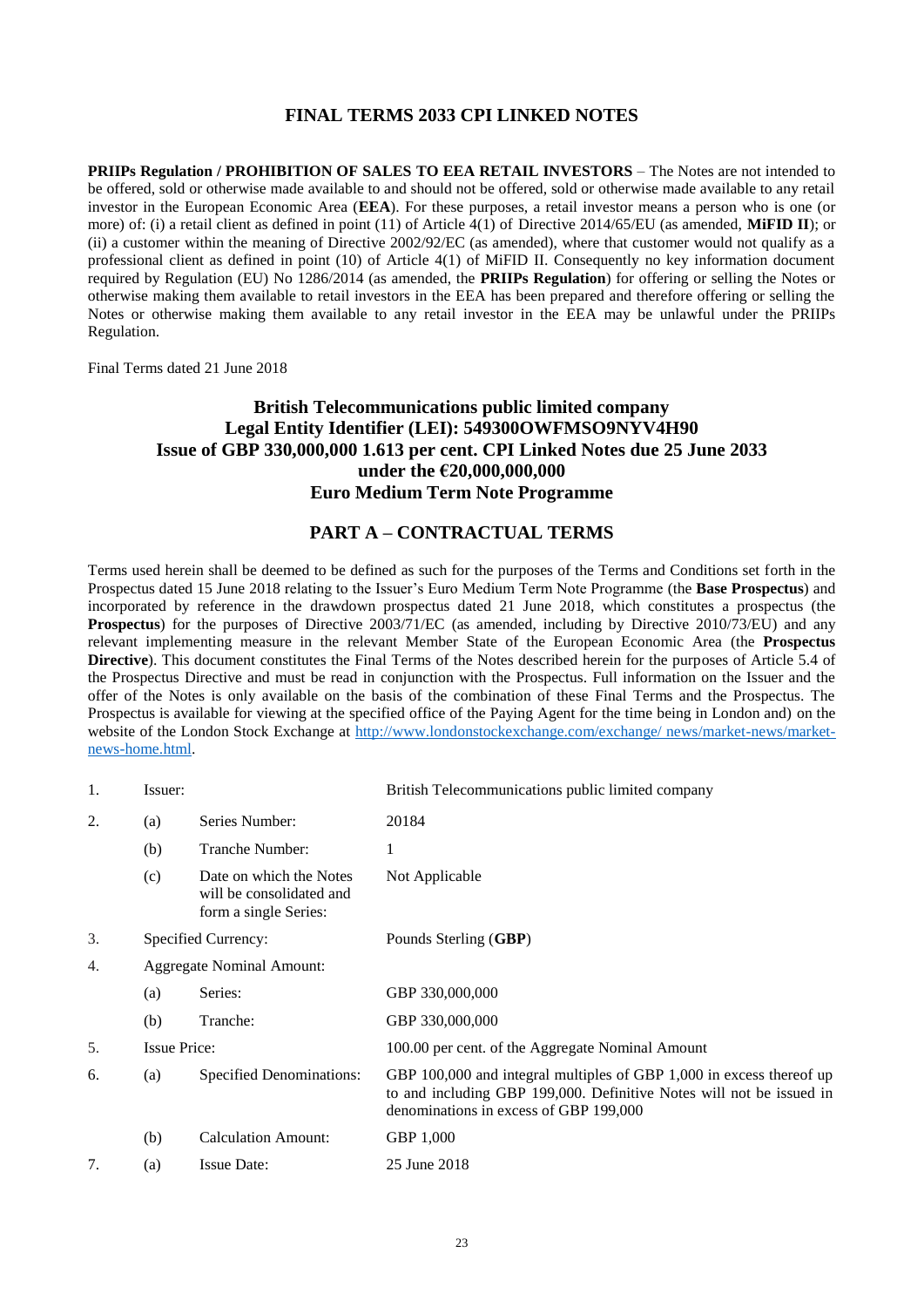|     | (b)                    | <b>Interest Commencement</b><br>Date:                                                                               | <b>Issue Date</b>                                                                                                                                                                               |
|-----|------------------------|---------------------------------------------------------------------------------------------------------------------|-------------------------------------------------------------------------------------------------------------------------------------------------------------------------------------------------|
| 8.  | <b>Maturity Date:</b>  |                                                                                                                     | 25 June 2033                                                                                                                                                                                    |
| 9.  | <b>Interest Basis:</b> |                                                                                                                     | See Appendix – Condition 19                                                                                                                                                                     |
| 10. |                        | Redemption/Payment Basis:                                                                                           | See Appendix – Condition 19                                                                                                                                                                     |
| 11. |                        | Change of Interest Basis or<br>Redemption/Payment Basis:                                                            | Not Applicable                                                                                                                                                                                  |
| 12. |                        | Put/Call Options:                                                                                                   | See paragraphs 18, 19, 20 and 21 below and the Appendix                                                                                                                                         |
| 13. |                        | Date Board approval for issuance of<br>Notes obtained:                                                              | 26 April 1994, 23 October 2001 and 14 June 2018                                                                                                                                                 |
| 14. |                        | Negative Pledge (Condition 3):                                                                                      | Applicable                                                                                                                                                                                      |
|     |                        |                                                                                                                     | PROVISIONS RELATING TO INTEREST (IF ANY) PAYABLE - See Appendix - Condition 19                                                                                                                  |
| 15. |                        | <b>Fixed Rate Note Provisions</b>                                                                                   | Not Applicable                                                                                                                                                                                  |
| 16. |                        | <b>Floating Rate Note Provisions</b>                                                                                | Not Applicable                                                                                                                                                                                  |
| 17. |                        | Zero Coupon Note Provisions                                                                                         | Not Applicable                                                                                                                                                                                  |
|     |                        |                                                                                                                     | <b>PROVISIONS RELATING TO REDEMPTION - See Appendix - Condition 19</b>                                                                                                                          |
| 18. | Issuer Call:           |                                                                                                                     | Applicable – See Appendix – Condition 19                                                                                                                                                        |
|     | (a)                    | <b>Optional Redemption</b><br>$Date(s)$ :                                                                           | Any day prior to the Maturity Date                                                                                                                                                              |
|     | (b)                    | <b>Optional Redemption</b><br>Amount of each Note and<br>method, if any, of<br>calculation of such<br>$amount(s)$ : | See Appendix – Condition 19, subject to Condition 19.11, GBP 1,000<br>per Calculation Amount                                                                                                    |
|     | (c)                    | Reference Bond:                                                                                                     | See Appendix – Condition 19.11                                                                                                                                                                  |
|     | (d)                    | Quotation Time:                                                                                                     | 11.00 a.m. London time                                                                                                                                                                          |
|     | (e)                    | Redemption Margin:                                                                                                  | See Appendix - Condition 19.11                                                                                                                                                                  |
|     | (f)                    | If redeemable in part:                                                                                              | Not Applicable                                                                                                                                                                                  |
|     | (g)                    | Notice periods (if other<br>than as set out in the<br>Conditions):                                                  | Minimum period: 15 days<br>Maximum period: 30 days                                                                                                                                              |
| 19. |                        | <b>Issuer Maturity Par Call:</b>                                                                                    | Applicable – See Appendix – Condition 19, subject to Condition 19.1<br>and, in respect of the Final Redemption Amount, calculated as at the<br>Maturity Date - GBP 1,000 per Calculation Amount |
|     | (a)                    | Notice periods (if other                                                                                            | Minimum period: 15 days                                                                                                                                                                         |
|     |                        | than as set out in the<br>Conditions):                                                                              | Maximum period: 30 days                                                                                                                                                                         |
|     | (b)                    | Period in which Notes may<br>be redeemed to commence<br>(if different from that set<br>out in Condition 6.4):       | 30 days prior to the Maturity Date to (but excluding) the Maturity Date                                                                                                                         |
| 20. |                        | General Investor Put:                                                                                               | Not Applicable                                                                                                                                                                                  |
| 21. |                        | Change of Control Investor Put:                                                                                     | Applicable – See Appendix – Condition 19                                                                                                                                                        |
|     | (a)                    | <b>Optional Redemption</b><br>Amount:                                                                               | See Appendix – Condition 19, subject to Condition 19.1, GBP 1,000<br>per Calculation Amount                                                                                                     |
|     | (b)                    | Put Period (if other than as<br>set out in the Conditions):                                                         | Minimum period: 30 days<br>Maximum period: 45 days                                                                                                                                              |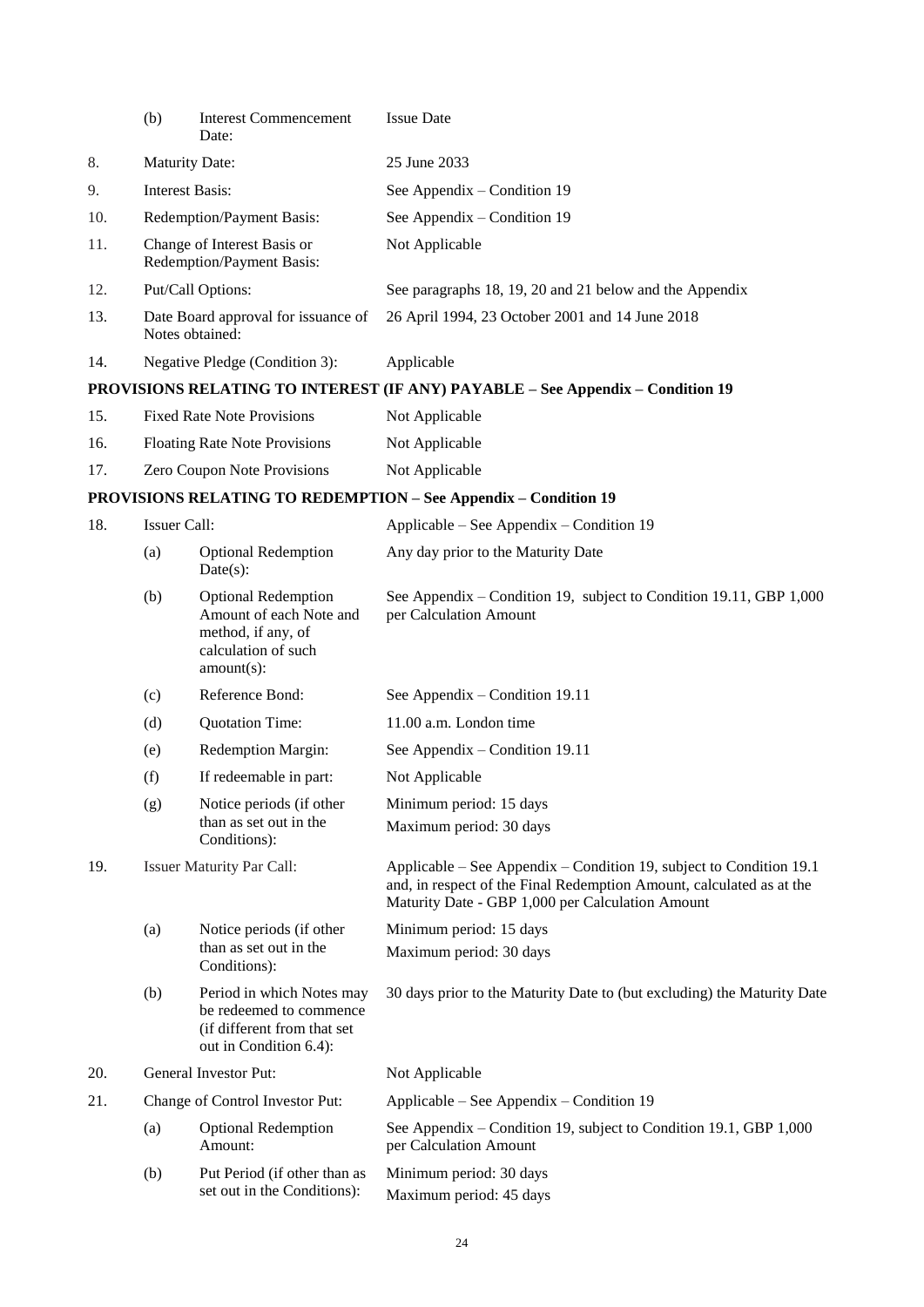| 22. | Final Redemption Amount:                                                                                                                                                                                             | See Appendix – Condition 19, subject to Condition 19.1, GBP 1,000<br>per Calculation Amount                                                 |
|-----|----------------------------------------------------------------------------------------------------------------------------------------------------------------------------------------------------------------------|---------------------------------------------------------------------------------------------------------------------------------------------|
| 23. | Early Redemption Amount payable<br>on redemption for taxation reasons<br>or on event of default and/or the<br>method of calculating the same (if<br>required or if different from that set<br>out in Condition 6.6): | See Appendix – Condition 19, subject to Condition 19.1, GBP 1,000<br>per Calculation Amount                                                 |
|     | <b>GENERAL PROVISIONS APPLICABLE TO THE NOTES</b>                                                                                                                                                                    |                                                                                                                                             |
| 24. | Form of Notes:                                                                                                                                                                                                       | Temporary Global Note exchangeable for a Permanent Global Note<br>which is exchangeable for Definitive Notes only upon an Exchange<br>Event |

| 25. | New Global Note:                                                                                  | Yes            |
|-----|---------------------------------------------------------------------------------------------------|----------------|
| 26. | Additional Financial Centre(s) or<br>other special provisions relating to<br><b>Payment Days:</b> | Not Applicable |
| 27. | Talons for future Coupons to be.<br>attached to Definitive Notes:                                 | No             |
| 28. | Relevant Benchmark:                                                                               | Not Applicable |

Signed on behalf of the Issuer:

By: ................................................................... *Duly authorised*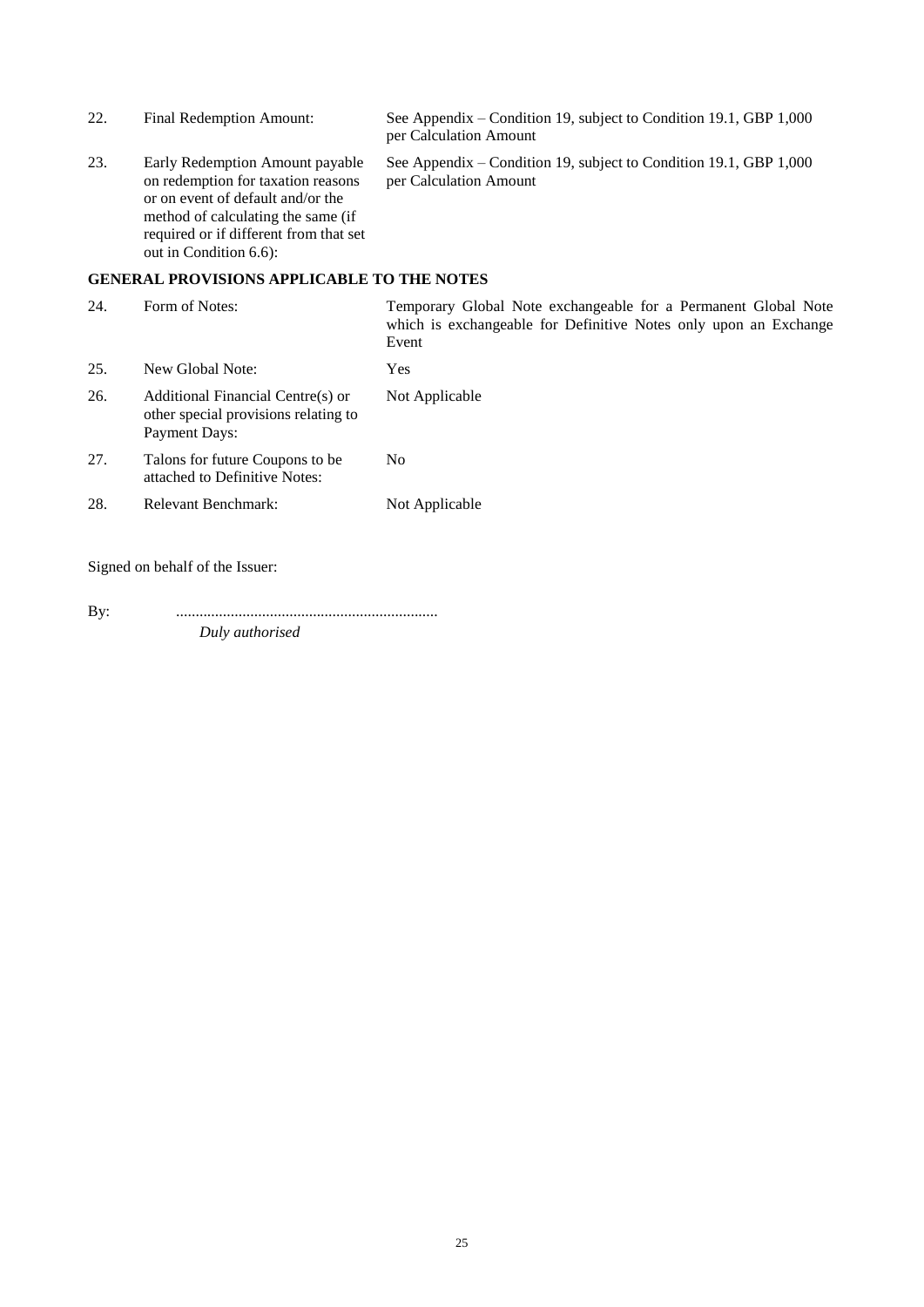### **PART B – OTHER INFORMATION**

#### **1. ADMISSION TO TRADING**

(i) Admission to trading: Application has been made by the Issuer (or on its behalf) for the Notes to be admitted to trading on the London Stock Exchange's regulated market and admitted to the Official List of the UK Listing Authority with effect from the Issue Date. (ii) Estimate of total expenses related to admission to GBP 4,500

trading:

#### **2. RATINGS**

Ratings: The Notes to be issued are expected to be rated:

S&P Global Ratings, acting through Standard & Poor's Credit Market Services Europe Limited (**Standard and Poor's**): BBB

Moody's Investors Service España, S.A. (**Moody's**): Baa2

Fitch Ratings Limited (**Fitch**): BBB

#### **3. INTERESTS OF NATURAL AND LEGAL PERSONS INVOLVED IN THE ISSUE**

Britel Scotland II L.P. is an investment holding vehicle established for the purpose of holding certain investments for the BT Pension Scheme (the **Scheme**). The Issuer is the sponsor to the Scheme. Save as discussed in the risk factor titled "An active trading market for the Notes cannot be assured" in the Prospectus, so far as the Issuer is aware, no other person involved in the offer of the Notes has an interest that is material to the offer.

#### **4. YIELD** (*Fixed Rate Notes only*)

Indication of yield: Not Applicable

#### **5. REASONS FOR THE OFFER**

As set out in "Use of Proceeds" on page 57 of the Base Prospectus

### **6. OPERATIONAL INFORMATION**

| (i)    | ISIN:                                                                                                                                            | XS1833077545                                                                                 |
|--------|--------------------------------------------------------------------------------------------------------------------------------------------------|----------------------------------------------------------------------------------------------|
| (ii)   | Common Code:                                                                                                                                     | 183307754                                                                                    |
| (iii)  | CFI Code:                                                                                                                                        | Not Applicable                                                                               |
| (iv)   | FISN:                                                                                                                                            | Not Applicable                                                                               |
| (v)    | Any clearing system(s)<br>other than Euroclear Bank<br>SA/NV and Clearstream<br>Banking S.A. and the<br>relevant identification<br>$number(s)$ : | Not Applicable                                                                               |
| (vi)   | Delivery:                                                                                                                                        | Delivery against payment                                                                     |
| (vii)  | Names and addresses of<br>additional Paying Agent(s)<br>(if any):                                                                                | Not Applicable                                                                               |
| (viii) | Intended to be held in a<br>manner which would allow<br>Eurosystem eligibility:                                                                  | Yes<br>Note that the designation "y<br>upon issue to be deposite<br>Clearstream Banking S.A. |

res" means that the Notes are intended ed with Euroclear Bank SA/NV or as common safekeeper and does not necessarily mean that the Notes will be recognised as eligible collateral for Eurosystem monetary policy and intra-day credit operations by the Eurosystem either upon issue or at any or all times during their life. Such recognition will depend upon the ECB being satisfied that Eurosystem eligibility criteria have been met.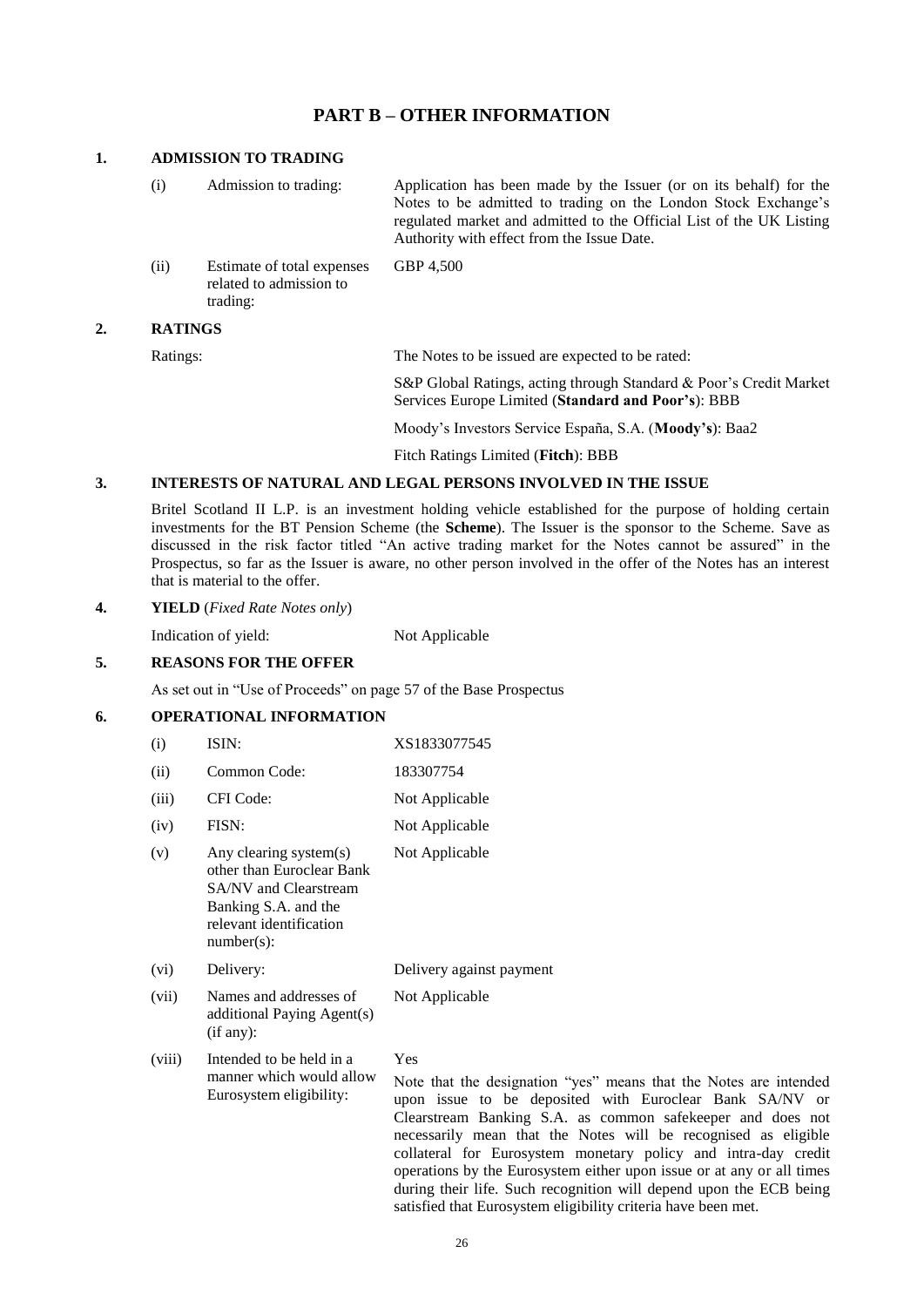# **7. DISTRIBUTION**

| (i)   | Method of distribution:                         | Non-syndicated                        |
|-------|-------------------------------------------------|---------------------------------------|
| (ii)  | If syndicated:                                  | Not Applicable                        |
| (iii) | If non-syndicated, name of<br>Dealer/Purchaser: | Britel Scotland II L.P.               |
| (iv)  | U.S. Selling<br>Restrictions/TEFRA<br>Rules:    | Reg. S Compliance Category 2; TEFRA D |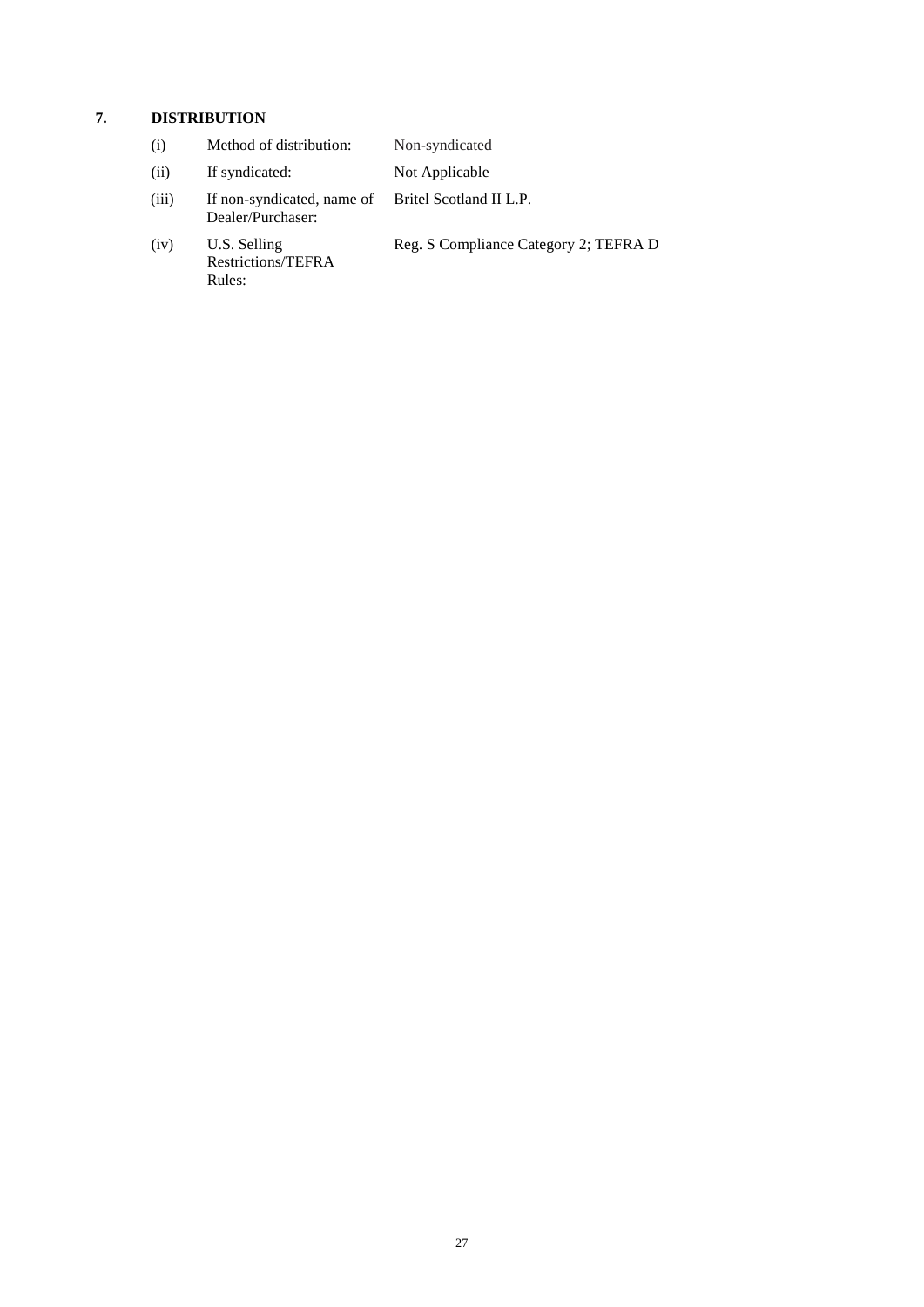### **APPENDIX**

The following Conditions shall apply with respect to the Notes:

#### **19. INDEX LINKED NOTES**

#### **Application of the Limited Index Ratio**

19.1 Subject to Condition 19.11 (*Redemption at the Option of the Issuer (Issuer Call)*), each payment of interest and principal in respect of the Notes shall be the amount provided in, or determined in accordance with, these Final Terms and these Conditions, multiplied by the Limited Index Ratio applicable to the Calculation Date, in each case and rounded in accordance with Condition 19.3 (*Rounding*).

#### **Rate of Interest**

19.2 Each Note bears interest from (and including) the Interest Commencement Date at the Rate of Interest, payable in arrear on 25 June in each year up to (and including) the Maturity Date (each, together with the Maturity Date, an "**Interest Payment Date**"), subject to adjustment in accordance with the Following Business Day Convention with respect only to the day payment is made if a payment is due on a day which is not a Payment Day and will not affect the calculation of the amount of interest. The first such Interest Payment Date falling on 25 June 2019. Such interest will be payable in respect of each Interest Period (which expression shall mean the period from (and including) an Interest Payment Date (or the Interest Commencement Date) to (but excluding) the next (or first) Interest Payment Date).

#### **Rounding**

- 19.3 For the purposes of any calculations required pursuant to these Conditions (unless otherwise specified):
	- (a) all percentages resulting from such calculations will be rounded, if necessary, to the nearest one hundred thousandth of a percentage point (with halves being rounded up);
	- (b) all figures (other than percentages) will be rounded to seven significant figures (with halves being rounded up); and
	- (c) all pounds sterling currency amounts which fall due and payable will be rounded to the nearest unit of such currency (with halves being rounded up). For these purposes, "unit" means the lowest amount of pounds sterling which is available as legal tender in the United Kingdom.

#### **Calculations**

19.4 The amount of interest payable in respect of any Note for each Interest Period shall be calculated by applying the Rate of Interest to the Calculation Amount, multiplying the product by the Day Count Fraction and multiplying such rounded figure by a fraction equal to the Specified Denomination of such Note divided by the Calculation Amount and adjusted according to the indexation set out in Condition 19.1 (*Application of the Limited Index Ratio*).

#### **Determination and Publication of Interest Amounts and Redemption Amounts**

19.5 As soon as practicable after each time the Agent as Calculation Agent may be required to calculate any Redemption Amount or obtain any quote or make any determination or calculation, the Agent will calculate the amount of interest payable (the "**Interest Amounts**") in respect of each Specified Denomination of Notes or Calculation Amount for the relevant Interest Period (including, for the avoidance of doubt any applicable Limited Index Ratio to be calculated in accordance with Condition 19.1 (*Application of the Limited Index Ratio*)), calculate the Redemption Amount (including, for the avoidance of doubt any applicable Limited Index Ratio to be calculated in accordance with Condition 19.1 (*Application of the Limited Index Ratio*), obtain such quote or make such determination or calculation, as the case may be, and cause the Interest Amounts for each Interest Period and the relevant Interest Payment Date and the Redemption Amount to be notified to the Paying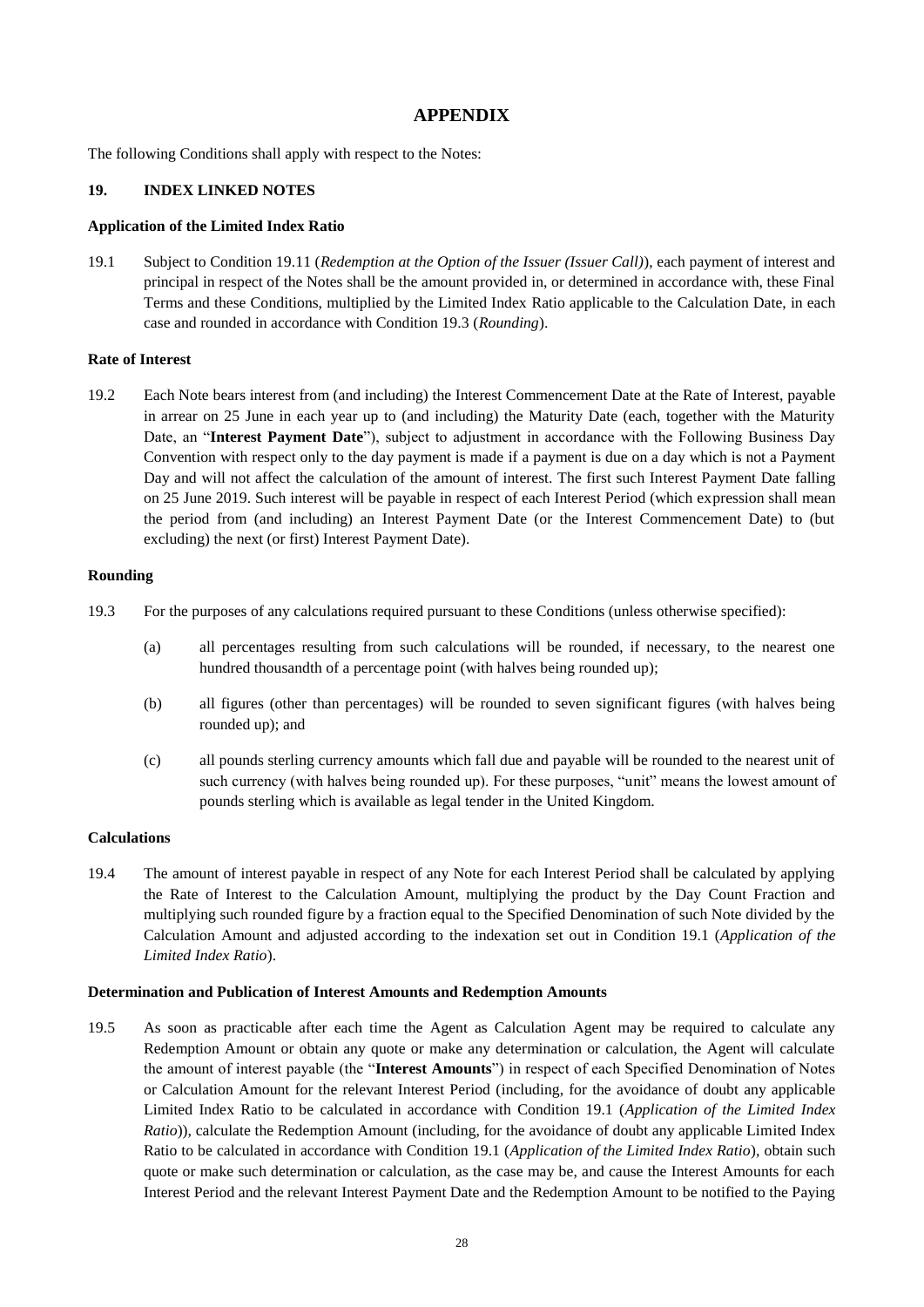Agents and the Trustee, the Issuer, the Noteholders and the London Stock Exchange as soon as possible after its determination but in no event later than the fourth Business Day after such determination. If the Notes become due and payable under Condition 9 (*Events of Default*), the accrued interest payable in respect of the Notes shall nevertheless continue to be calculated as previously provided in accordance with this Condition but no publication of the Interest Amount so calculated need be made unless otherwise required by the Trustee. In making any such determination or calculation of any Interest Amount or Redemption Amount or any other amount to be determined or calculated by the Agent, the Agent may appoint and rely on a determination or calculation by a calculation agent (which shall be an investment bank or other suitable financial services entity of international repute) and any costs in relation thereto shall be met by the Issuer.

#### **Determination or Calculation by Indexation Adviser**

19.6 If the Agent does not at any time for any reason determine any Interest Amount or Redemption Amount or any other amount to be determined or calculated by it, the Issuer shall appoint an Indexation Adviser to determine such Interest Amount, Redemption Amount or other amount as aforesaid at such rate or in such amount as in the Indexation Adviser's absolute discretion (having regard as it shall think fit to the procedures described above, but subject to any Minimum Indexation Factor or Maximum Indexation Factor specified in this Condition 19) it shall deem fair and reasonable in all the circumstances or, subject as aforesaid, apply the provisions of this Condition 19, and each such determination or calculation shall be deemed to have been made by the Agent. Any Indexation Adviser so appointed shall act as an expert and not as an arbitrator and all fees, costs and expenses of the Indexation Adviser and of the Issuer in connection with such appointment shall be borne by the Issuer.

#### **Certificates to be Final**

19.7 All certificates, communications, opinions, determinations, calculations, quotations and decisions given, expressed, made or obtained for the purposes of the provisions of these Conditions by the Agent shall (in the absence of wilful default, bad faith or manifest error) be binding on the Issuer, the Agent, the other Paying Agents, the Trustee, the Noteholders and the Couponholders and (in the absence as aforesaid) no liability to the Issuer, the Trustee, the Noteholders or the Couponholders shall attach to the Agent in connection with the exercise or non-exercise by it of its powers, duties and discretions pursuant to such provisions.

#### **Changes in Circumstances Affecting the Index**

- 19.8 (a) *Change in base*: If at any time and from time to time the Index is changed by the substitution of a new base for it, then with effect from the calendar month from and including that in which such substitution takes effect:
	- (i) the definition of "**Index**" and "**Index Figure**" in Condition 19.13 (*Definitions*) shall be deemed to refer to the new date, month and/or year (as applicable) in substitution for 2015 (or, as the case may be, to such other date or month as may have been substituted for it); and
	- (ii) the definition of Base Index Figure in Condition 19.13 (*Definitions*) shall be amended to mean the product of the then existing Base Index Figure and the Index Figure immediately following such substitution, divided by the Index Figure immediately prior to such substitution.
	- (b) *Delay in publication of Index*: If the Index Figure relating to any month (the "**relevant month**") which is required to be taken into account for the purposes of the determination of the Index Figure applicable for any date is not published on or before the fourteenth business day before the date on which any payment of interest or principal of the Notes is due (the "**date for payment**") (otherwise than because the Index has ceased to be published), the Index Figure applicable to the relevant month shall be (1) such substitute index figure (if any) as the Agent (acting on advice of the Indexation Adviser) considers to have been published by the UK Debt Management Office or the Bank of England, as the case may be (or such other body designated by the UK government for such purpose); or (2) if no such determination is made by the Agent (on advice of the Indexation Adviser) on or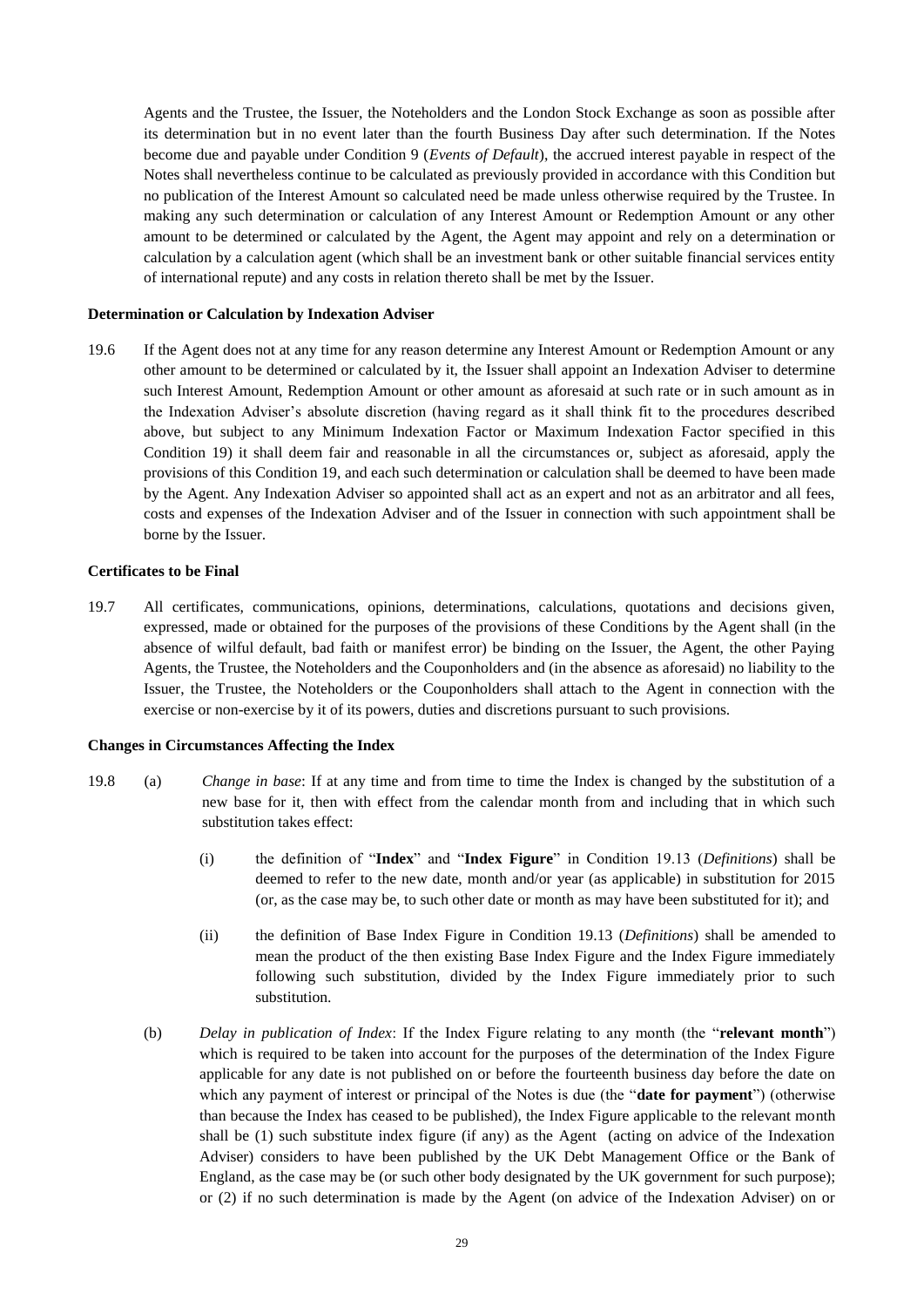before the seventh day before the date for payment, the Index Figure last published (or, if later, the substitute index figure last determined pursuant to Condition 19.8(b)(1)) before such seventh day.

#### **Application of Changes**

- 19.9 Where the provisions of Condition 19.8(b) (*Delay in publication of Index*) apply, the determination by the Agent (acting on the advice of the Indexation Adviser) as to the Index Figure applicable to the month in which the Calculation Date falls shall be conclusive and binding. If, an Index Figure having been applied pursuant to Condition  $19.8(b)(2)$ , the Index Figure relating to the relevant month is subsequently published while a Note is still outstanding, then:
	- (a) in relation to a payment of principal or interest in respect of such Note other than upon final redemption of such Note, the principal or interest (as the case may be) next payable after the date of such subsequent publication shall be increased or reduced by an amount equal to (respectively) the shortfall or excess of the amount of the relevant payment made on the basis of the Index Figure applicable by virtue of Condition 19.8(b)(2), below or above the amount of the relevant payment that would have been due if the Index Figure subsequently published had been published on or before the fourteenth business day before the date for payment; and
	- (b) in relation to a payment of principal or interest upon final redemption, no subsequent adjustment to amounts paid will be made.

#### **Cessation of or Fundamental Changes to the Index**

- 19.10 (a) If (1) the Index ceases to be published or (2) any change is made to the coverage or the basic calculation of the Index which, in the opinion of the Indexation Adviser, constitutes a fundamental change which would, in the opinion of the Indexation Adviser, be detrimental to the interests of the Issuer or the Noteholders, the Indexation Adviser and the Issuer shall agree for the purpose of the Notes one or more adjustments to the Index or a substitute index (with or without adjustments) with the intention that the same should (in the opinion of the Indexation Adviser) leave the Issuer and the Noteholders in no better and no worse a position than they would have been had the Index not ceased to be published or the relevant fundamental change not been made. Any Indexation Adviser so appointed shall act as an expert and not as an arbitrator and all fees, costs and expenses of the Indexation Adviser and of the Issuer in connection with such appointment shall be borne by the Issuer.
	- (b) If any payment in respect of the Notes is due to be made after the cessation or changes referred to in Condition 19.10(a) but before any such adjustment to, or replacement of, the Index takes effect, the Issuer shall (if the Index Figure applicable (or deemed applicable) to the relevant month is not available in accordance with the provisions of Condition 19.8(a) (*Change in base*) above) make a provisional payment on the basis that the Index Figure applicable to the month in which such payment is due to be made is the Index Figure last published. In that event, or in the event of any payment (also referred to below as a "**provisional payment**") on the Notes having been made on the basis of an Index applicable under Condition  $19.8(b)(1)$  and the Indexation Adviser subsequently determining that the relevant circumstances fall within this Condition 19.10 (*Cessation of or Fundamental Changes to the Index*), then:
		- (i) in relation to a payment of principal or interest in respect of the Notes other than upon final redemption of the Notes, if the sum which would have been payable if such adjustment of substitute index had been in effect on the due date for such payment is greater or less than the amount of such provisional payment, the Interest Amount payable on the Notes on the Interest Payment Date next succeeding the date on which such adjustment or substitute index becomes effective shall be increased or reduced to reflect the amount by which such provisional payment fell short of, or (as the case may be) exceeded, the amount which would have been paid on the Notes if such adjustment or substituted index had been in effect on that date; or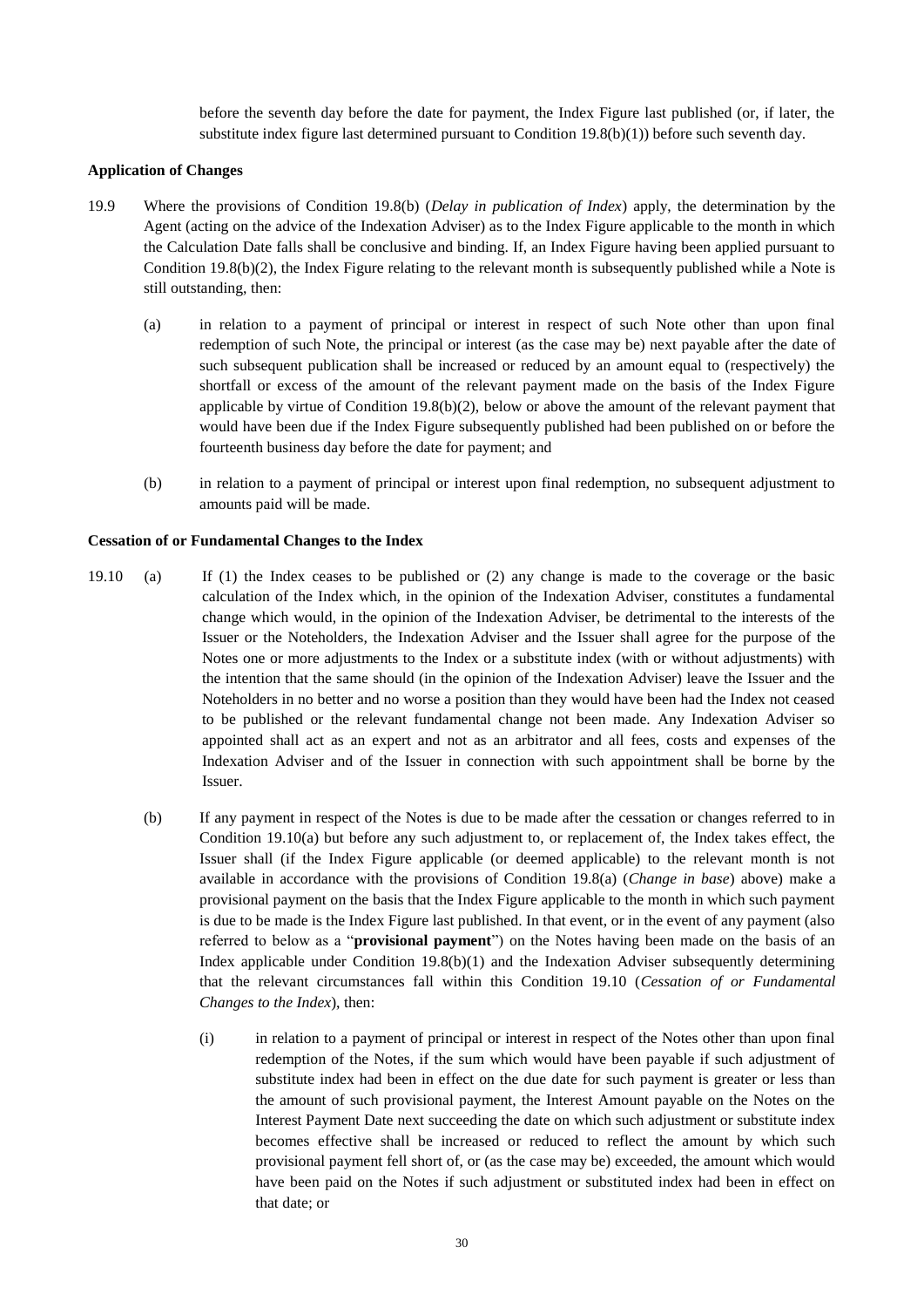- (ii) in relation to a payment of principal or interest upon final redemption, no subsequent adjustment to amounts paid will be made.
- (c) The Index shall be adjusted or replaced by a substitute index as determined by the Indexation Adviser pursuant to the foregoing paragraphs, as the case may be, and references in these Conditions to the Index and to any Index Figure shall be deemed amended accordingly to give effect to such adjustment or replacement. Such amendments shall be effective from the date of the notification referred to in Condition 19.10(a) above and binding upon the Issuer, the Trustee and the Noteholders, and the Issuer shall give notice to the Noteholders in accordance with Condition 13 (*Notices*) of such amendments as promptly as practicable following such agreement.

#### **Redemption at the Option of the Issuer (Issuer Call)**

- 19.11 For the purposes of the redemption of the Notes pursuant to Condition 6.3 (*Redemption at the Option of the Issuer (Issuer Call)*), the Optional Redemption Amount shall be the higher of (i) the principal amount outstanding of the Notes to be redeemed (multiplied by the Limited Index Ratio); or (ii) an amount equal to (subject as provided in the following paragraph) the sum of:
	- (a) an amount calculated by discounting the remaining principal and interest payments (disregarding future indexation) at a rate equal to the sum of (i) the real yield on the CPI Redemption Reference Gilt on the Reference Date and (ii) 0.25 per cent.; and
	- (b) the market value (which may be positive or negative and, if negative, the absolute value of the relevant amount shall, for the avoidance of doubt, be deducted from the amount calculated under paragraph (a) above) to a market counterparty on the Reference Date (based on three third party quotes) of a notional swap under which the market counterparty receives the remaining cashflows of the Notes discounted based on appropriate mid-market swap rates and the market counterparty pays the remaining cashflows of a notional bond discounted based on appropriate mid-market swap rates where (i) the notional bond cashflows are indexed in line with UK CPI (and not, for the avoidance of doubt, UK RPI); and (ii) the notional bond cashflows are not subject to any cap or floor and (iii) the terms of the notional bond are in all other respects the same as those of the Notes,

plus in the case of (i) and (ii), accrued but unpaid interest (as adjusted in accordance with Condition 19.1 (*Application of the Limited Index Ratio*)) on the principal amount outstanding of the Notes.

Provided however, in the event that on the Reference Date (a) there is no CPI Redemption Reference Gilt or (b) it is not reasonably practicable to obtain three third party quotes, then the Optional Redemption Amount shall be the higher of (i) the principal amount outstanding of the Notes to be redeemed (multiplied by the Limited Index Ratio); or (ii) an amount equal to (subject as provided in the following paragraph) the sum of:

- (a) an amount calculated by discounting the remaining principal and interest payments (disregarding future indexation) at a rate equal to the sum of (i) the real yield on the RPI Redemption Reference Gilt on the Reference Date and (ii) 0.25 per cent.; and
- (b) the market value (which may be positive or negative and, if negative, the absolute value of the relevant amount shall, for the avoidance of doubt, be deducted from the amount calculated under paragraph (a) above) to a market counterparty on the Reference Date (based on three third party quotes) of a notional swap under which the market counterparty receives the remaining cashflows of the Notes discounted based on appropriate mid-market swap rates and the market counterparty pays the remaining cashflows of a notional bond discounted based on appropriate mid-market swap rates where (i) the notional bond cashflows are indexed in line with UK RPI (and not, for the avoidance of doubt, UK CPI); and (ii) the notional bond cashflows are not subject to any cap or floor and (iii) the terms of the notional bond are in all other respects the same as those of the Notes,

plus in the case of (i) and (ii), accrued but unpaid interest (as adjusted in accordance with Condition 19.1 (*Application of the Limited Index Ratio*)) on the principal amount outstanding of the Notes.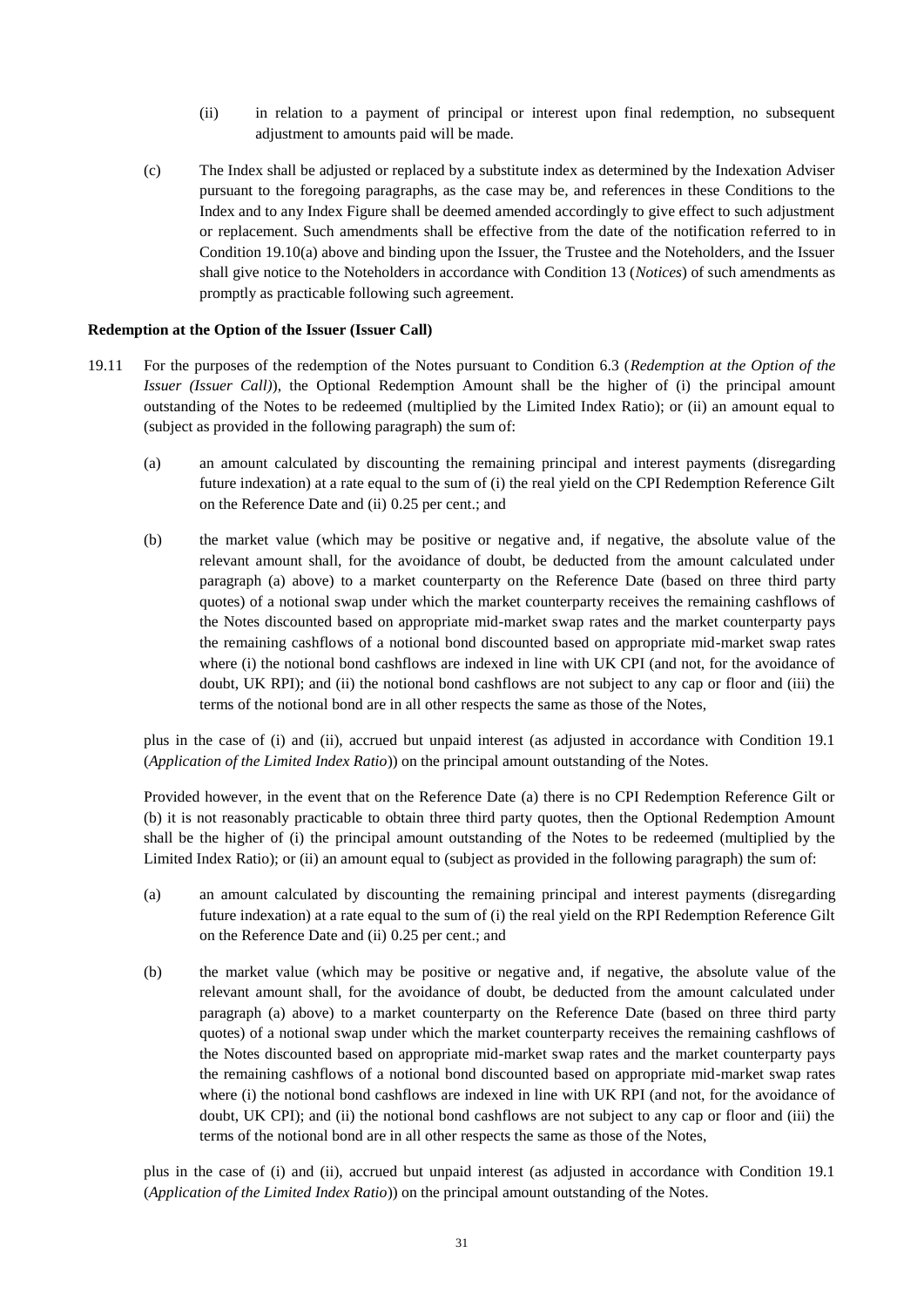Provided further, in the event that on the Reference Date it is not reasonably practicable to obtain three third party quotes, then the Optional Redemption Amount shall be the higher of (i) the principal amount outstanding of the Notes to be redeemed (multiplied by the Limited Index Ratio); or (ii) an amount calculated by discounting the remaining principal and interest payments (disregarding future indexation) at a rate equal to the sum of (i) the real yield on the RPI Redemption Reference Gilt on the Reference Date and (ii) 0.50 per cent., plus in the case of (i) and (ii), accrued but unpaid interest (as adjusted in accordance with Condition 19.1 (*Application of the Limited Index Ratio*)) on the principal amount outstanding of the Notes.

For the purposes of this provision, "**CPI Redemption Reference Gilt**" means the UK CPI-indexed link UK government stock the maturity of which is, as at the Reference Date, closest to (and within a maximum of three years of) the remaining maturity of the Notes; "**RPI Redemption Reference Gilt**" means the UK RPI-indexed link UK government stock the maturity of which is, as at the Reference Date, closest to the remaining maturity of the Notes and "**Reference Date**" will be set out in the relevant notice of redemption.

If the Issuer determines that it is not reasonably practicable to determine the Optional Redemption Amount in accordance with this Condition 19.11, the Optional Redemption Amount shall be determined by an Indexation Adviser.

#### **Redemption for Index Events**

19.12 Upon the occurrence of any Index Event, the Issuer may, upon giving not less than 15 nor more than 30 days' notice to the Noteholders in accordance with Condition 13 (*Notices*) (which notice shall be irrevocable and shall specify the date fixed for redemption), redeem all (but not some only) of the Notes on any date at the principal amount outstanding of the Notes to be redeemed plus accrued but unpaid interest (adjusted in accordance with Condition 19.1 (*Application of the Limited Index Ratio*)). The Notes may not be redeemed in these circumstances unless all the other Tranches of Notes linked to the same underlying Index are also redeemed at the same time. Before giving any such notice, the Issuer shall provide to the Trustee a certificate signed by two Directors stating that the Issuer is entitled to effect such redemption and setting forth a statement of facts showing that the conditions precedent to the right of the Issuer so to redeem, have occurred.

"**Index Event**" means the event which occurs if any of the following occur (i) the relevant Index Figure for three consecutive months falls to be determined on the basis of an Index Figure previously published as provided in Condition 19.8(b) (*Delay in publication of Index*), or (ii) the Trustee has been notified by the Issuer (or the Agent) that publication of the relevant Index has ceased, and (in each case) no adjustment or substitution of the Index has been determined by the Indexation Adviser pursuant to Condition 19.10 (*Cessation of or Fundamental Changes to the Index*) and such circumstances are continuing.

#### **Other Definitions**

19.13 For the purposes of these provisions with respect to the Notes:

"**Base Index Figure**" means (subject to Condition 19.8(a) (*Change in base*)) 105.32;

"**Calculation Date**" means (1) any date when a payment of interest or, as the case may be, principal falls due and (2) the Issue Date;

"**Day Count Fraction**" means Actual/Actual (ICMA) as defined in Condition 4.1(a) and where Determination Date(s) means 25 June in each year;

"**Following Business Day Convention**" means that if the Interest Payment Date would otherwise fall on a day which is not a Payment Day (as defined in Condition 5.5 (*Payment Day*), the related payment of principal or interest will be made on the next succeeding Payment Day as if made on the date such payment was due;

"**Index**" or "**Index Figure**" means, in relation to any month (subject as provided in Condition 19.8(b) (*Delay in publication of Index*) and Condition 19.8(a) (*Change in base*), the UK Consumer Price Index ("**UK CPI**") (for all items) published in that month by the Office of National Statistics ( $2015 = 100$ ) and appearing on its website (http://www.ons.gov.uk/) or any comparable index which may replace the UK Consumer Price Index. Any reference to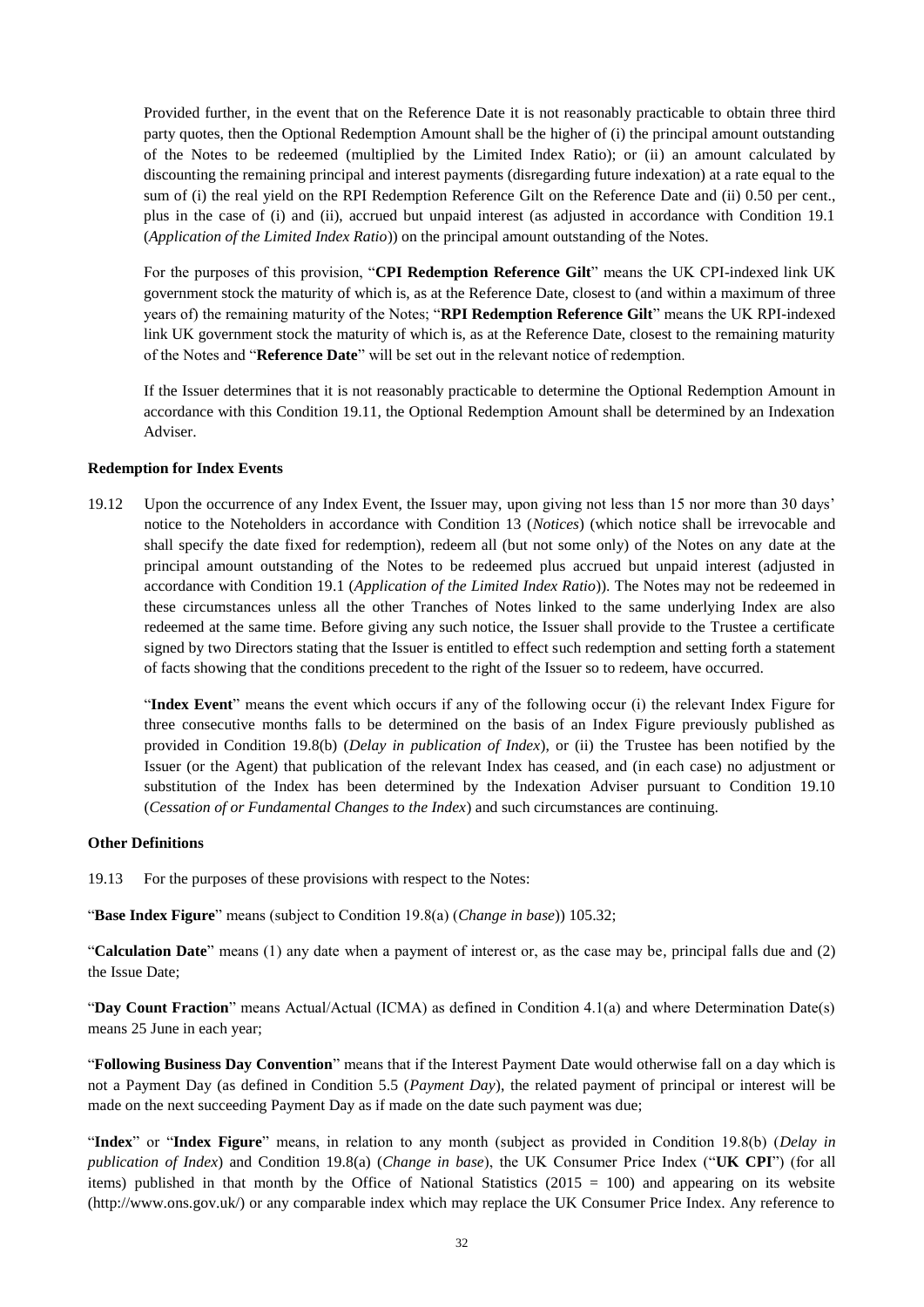the "**Index Figure applicable**" to a particular Calculation Date shall, subject as provided in Condition 19.8 (*Changes in Circumstances Affecting the Index*) and 19.10 (*Cessation of or Fundamental Changes to the Index*), be calculated in accordance with the following formula:

$$
IFA = CPI_{m-3} + \frac{(Day of Calculation Date - 1)}{(Days in month of Calculation Date)} (CPI_{m-2} - CPI_{m-3})
$$

and rounded to five decimal places (0.000005 being rounded upwards) and where:

"**IFA**" means the Index Figure applicable to such Calculation Date, provided that the Index Figure applicable to the Issue Date shall be the Base Index Figure;

"**CPI(m–3)**" means the Index Figure for the month that is three months prior to the month in which the Calculation Date falls; and

"**CPI(m–2)**" means the Index Figure for the month that is two months prior to the month in which the Calculation Date falls;

"**Indexation Adviser**" means a gilt edged market maker or other adviser selected by the Issuer;

"**Limited Index Ratio**" means (a) in respect of the Issue Date, 1; (b) in respect of any Calculation Date falling after the Issue Date that is a scheduled Interest Payment Date, the product of the Limited Indexation Factor for such Calculation Date and the Limited Index Ratio as calculated in respect of the scheduled Interest Payment Date in the month 12 months prior thereto or, in respect of the first Interest Payment Date, the Issue Date; and (c) in respect of any other Calculation Date, the product of the Limited Indexation Factor for such Calculation Date and the Limited Index Ratio as previously calculated in respect of the most recent preceding scheduled Interest Payment Date;

"**Limited Indexation Factor**" means (a) in respect of any Calculation Date falling 12 months or more after the Issue Date that is a scheduled Interest Payment Date, the ratio (expressed as a percentage) of the Index Figure applicable to such Calculation Date divided by the Index Figure applicable to the Calculation Date in respect of the scheduled Interest Payment Date in the month falling 12 months prior thereto or, in respect of the first Interest Payment Date, the Issue Date; (b) in respect of any Calculation Date 12 months or more after the Issue Date that is not a scheduled Interest Payment Date, the ratio of the Index Figure applicable to such Calculation Date divided by the Index Figure applicable to the most recent preceding scheduled Interest Payment Date; and (c) in respect of any Calculation Date falling less than 12 months after the Issue Date, the ratio of the Index Figure applicable to such Calculation Date divided by the Base Index Figure, provided in each case that (i) if such ratio is greater than the Maximum Indexation Factor, it shall be deemed to be equal to such Maximum Indexation Factor and (ii) if such ratio is less than the Minimum Indexation Factor, it shall be deemed to be equal to such Minimum Indexation Factor;

"**Maximum Indexation Factor**" means 105 per cent.;

"**Minimum Indexation Factor**" means 100 per cent.;

"**Rate of Interest**" applicable to any amount payable in respect of interest shall be 1.613 per cent. per annum;

"**Redemption Amount**" means subject to the provisions of this Condition 19, any of the Final Redemption Amount, Early Redemption Amount or Optional Redemption Amount; and

"**UK RPI**" means the UK Retail Price Index (for all items) published in that month by the Office of National Statistics (January 1987 = 100) and appearing on its website (http://www.ons.gov.uk/) or any comparable index which may replace the UK Retail Price Index.

Information about the UK CPI and the UK RPI can be found at [http://www.ons.gov.uk.](http://www.ons.gov.uk/)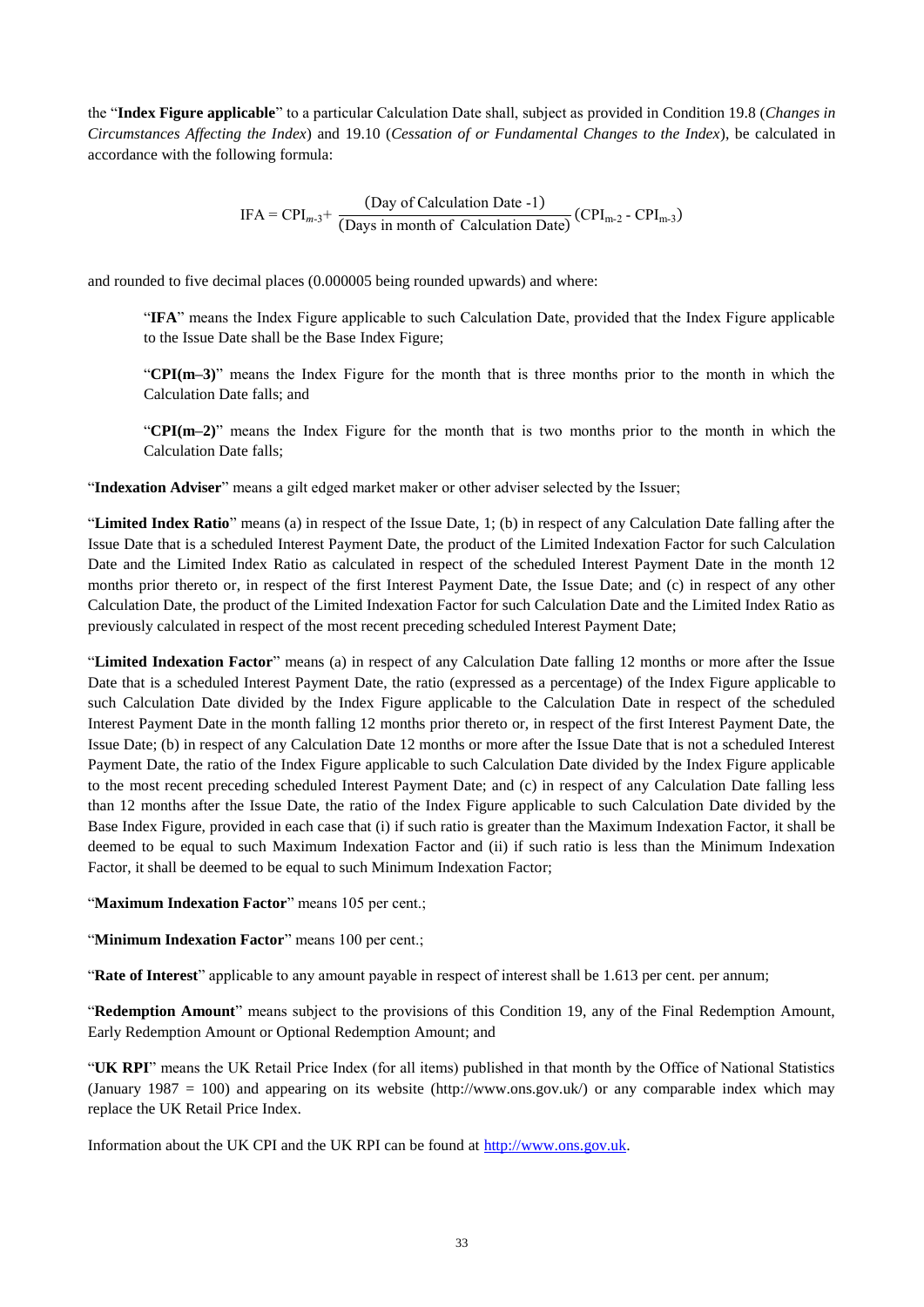### **FINAL TERMS 2039 CPI LINKED NOTES**

<span id="page-33-0"></span>**PRIIPs Regulation / PROHIBITION OF SALES TO EEA RETAIL INVESTORS** – The Notes are not intended to be offered, sold or otherwise made available to and should not be offered, sold or otherwise made available to any retail investor in the European Economic Area (**EEA**). For these purposes, a retail investor means a person who is one (or more) of: (i) a retail client as defined in point (11) of Article 4(1) of Directive 2014/65/EU (as amended, **MiFID II**); or (ii) a customer within the meaning of Directive 2002/92/EC (as amended), where that customer would not qualify as a professional client as defined in point (10) of Article 4(1) of MiFID II. Consequently no key information document required by Regulation (EU) No 1286/2014 (as amended, the **PRIIPs Regulation**) for offering or selling the Notes or otherwise making them available to retail investors in the EEA has been prepared and therefore offering or selling the Notes or otherwise making them available to any retail investor in the EEA may be unlawful under the PRIIPs Regulation.

Final Terms dated 21 June 2018

### **British Telecommunications public limited company Legal Entity Identifier (LEI): 549300OWFMSO9NYV4H90 Issue of GBP 330,000,000 1.739 per cent. CPI Linked Notes due 25 June 2039 under the €20,000,000,000 Euro Medium Term Note Programme**

### **PART A – CONTRACTUAL TERMS**

Terms used herein shall be deemed to be defined as such for the purposes of the Terms and Conditions set forth in the Prospectus dated 15 June 2018 relating to the Issuer's Euro Medium Term Note Programme (the **Base Prospectus**) and incorporated by reference in the drawdown prospectus dated 21 June 2018, which constitutes a prospectus (the **Prospectus**) for the purposes of Directive 2003/71/EC (as amended, including by Directive 2010/73/EU) and any relevant implementing measure in the relevant Member State of the European Economic Area (the **Prospectus Directive**). This document constitutes the Final Terms of the Notes described herein for the purposes of Article 5.4 of the Prospectus Directive and must be read in conjunction with the Prospectus. Full information on the Issuer and the offer of the Notes is only available on the basis of the combination of these Final Terms and the Prospectus. The Prospectus is available for viewing at the specified office of the Paying Agent for the time being in London and) on the website of the London Stock Exchange at [http://www.londonstockexchange.com/exchange/ news/market-news/market](http://www.londonstockexchange.com/exchange/%20news/market-news/market-news-home.html)[news-home.html.](http://www.londonstockexchange.com/exchange/%20news/market-news/market-news-home.html)

| 1. | Issuer:                          |                                                                              | British Telecommunications public limited company                                                                                                                                      |
|----|----------------------------------|------------------------------------------------------------------------------|----------------------------------------------------------------------------------------------------------------------------------------------------------------------------------------|
| 2. | (a)                              | Series Number:                                                               | 20185                                                                                                                                                                                  |
|    | (b)                              | Tranche Number:                                                              | 1                                                                                                                                                                                      |
|    | (c)                              | Date on which the Notes<br>will be consolidated and<br>form a single Series: | Not Applicable                                                                                                                                                                         |
| 3. |                                  | Specified Currency:                                                          | Pounds Sterling (GBP)                                                                                                                                                                  |
| 4. | <b>Aggregate Nominal Amount:</b> |                                                                              |                                                                                                                                                                                        |
|    | (a)                              | Series:                                                                      | GBP 330,000,000                                                                                                                                                                        |
|    | (b)                              | Tranche:                                                                     | GBP 330,000,000                                                                                                                                                                        |
| 5. | <b>Issue Price:</b>              |                                                                              | 100.00 per cent. of the Aggregate Nominal Amount                                                                                                                                       |
| 6. | (a)                              | Specified Denominations:                                                     | GBP 100,000 and integral multiples of GBP 1,000 in excess thereof up<br>to and including GBP 199,000. Definitive Notes will not be issued in<br>denominations in excess of GBP 199,000 |
|    | (b)                              | <b>Calculation Amount:</b>                                                   | GBP 1,000                                                                                                                                                                              |
| 7. | (a)                              | <b>Issue Date:</b>                                                           | 25 June 2018                                                                                                                                                                           |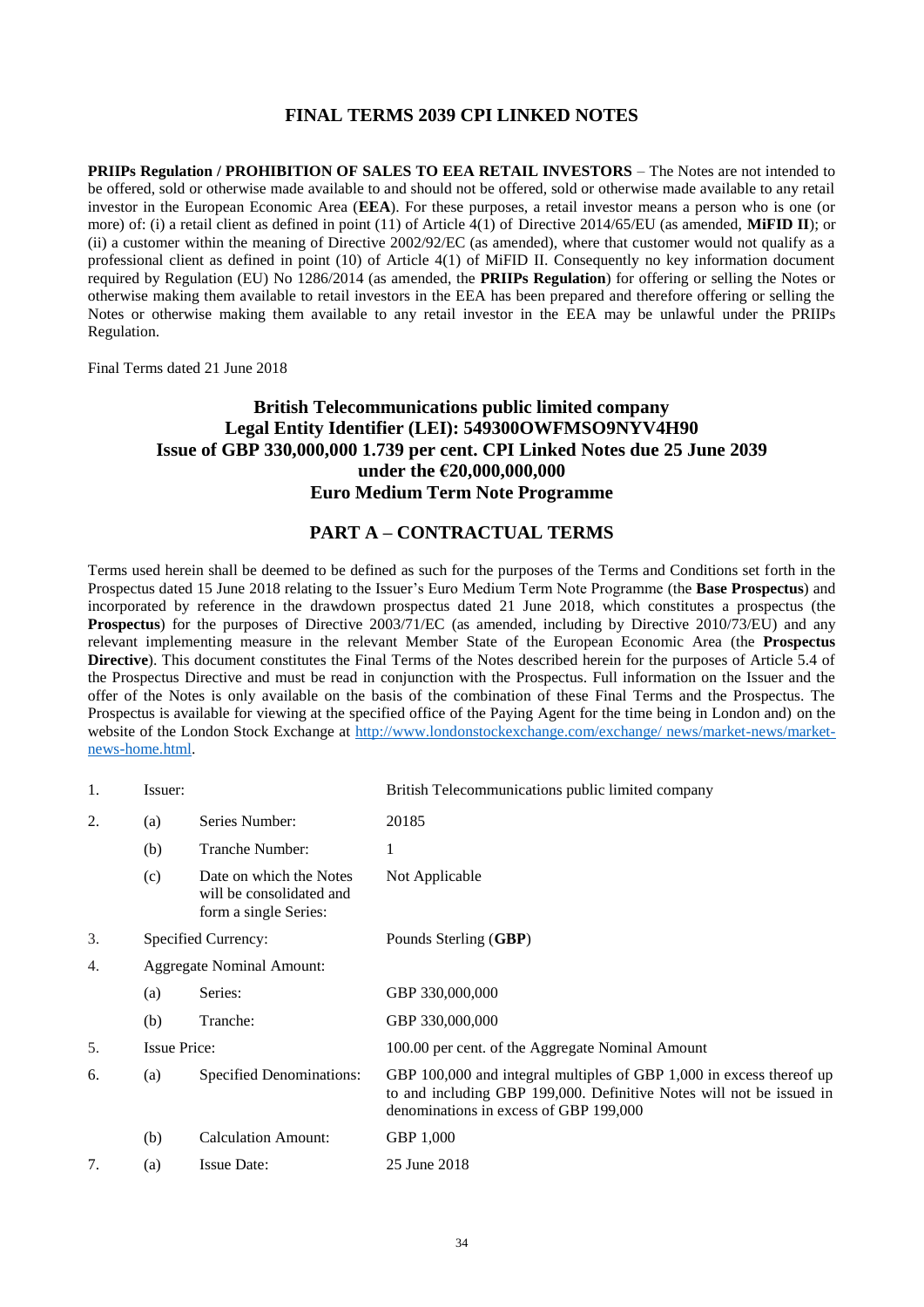|     | (b)                    | <b>Interest Commencement</b><br>Date:                                                                               | <b>Issue Date</b>                                                                                                                                                                               |
|-----|------------------------|---------------------------------------------------------------------------------------------------------------------|-------------------------------------------------------------------------------------------------------------------------------------------------------------------------------------------------|
| 8.  |                        | <b>Maturity Date:</b>                                                                                               | 25 June 2039                                                                                                                                                                                    |
| 9.  | <b>Interest Basis:</b> |                                                                                                                     | See Appendix – Condition 19                                                                                                                                                                     |
| 10. |                        | Redemption/Payment Basis:                                                                                           | See Appendix – Condition 19                                                                                                                                                                     |
| 11. |                        | Change of Interest Basis or<br>Redemption/Payment Basis:                                                            | Not Applicable                                                                                                                                                                                  |
| 12. |                        | Put/Call Options:                                                                                                   | See paragraphs 18, 19, 20 and 21 below and the Appendix                                                                                                                                         |
| 13. |                        | Date Board approval for issuance of<br>Notes obtained:                                                              | 26 April 1994, 23 October 2001 and 14 June 2018                                                                                                                                                 |
| 14. |                        | Negative Pledge (Condition 3):                                                                                      | Applicable                                                                                                                                                                                      |
|     |                        |                                                                                                                     | PROVISIONS RELATING TO INTEREST (IF ANY) PAYABLE - See Appendix - Condition 19                                                                                                                  |
| 15. |                        | <b>Fixed Rate Note Provisions</b>                                                                                   | Not Applicable                                                                                                                                                                                  |
| 16. |                        | <b>Floating Rate Note Provisions</b>                                                                                | Not Applicable                                                                                                                                                                                  |
| 17. |                        | Zero Coupon Note Provisions                                                                                         | Not Applicable                                                                                                                                                                                  |
|     |                        |                                                                                                                     | <b>PROVISIONS RELATING TO REDEMPTION - See Appendix - Condition 19</b>                                                                                                                          |
| 18. | Issuer Call:           |                                                                                                                     | Applicable – See Appendix – Condition 19                                                                                                                                                        |
|     | (a)                    | <b>Optional Redemption</b><br>$Date(s)$ :                                                                           | Any day prior to the Maturity Date                                                                                                                                                              |
|     | (b)                    | <b>Optional Redemption</b><br>Amount of each Note and<br>method, if any, of<br>calculation of such<br>$amount(s)$ : | See Appendix – Condition 19, subject to Condition 19.11, GBP 1,000<br>per Calculation Amount                                                                                                    |
|     | (c)                    | Reference Bond:                                                                                                     | See Appendix – Condition 19.11                                                                                                                                                                  |
|     | (d)                    | Quotation Time:                                                                                                     | 11.00 a.m. London time                                                                                                                                                                          |
|     | (e)                    | Redemption Margin:                                                                                                  | See Appendix - Condition 19.11                                                                                                                                                                  |
|     | (f)                    | If redeemable in part:                                                                                              | Not Applicable                                                                                                                                                                                  |
|     | (g)                    | Notice periods (if other<br>than as set out in the<br>Conditions):                                                  | Minimum period: 15 days<br>Maximum period: 30 days                                                                                                                                              |
| 19. |                        | <b>Issuer Maturity Par Call:</b>                                                                                    | Applicable – See Appendix – Condition 19, subject to Condition 19.1<br>and, in respect of the Final Redemption Amount, calculated as at the<br>Maturity Date - GBP 1,000 per Calculation Amount |
|     | (a)                    | Notice periods (if other                                                                                            | Minimum period: 15 days                                                                                                                                                                         |
|     |                        | than as set out in the<br>Conditions):                                                                              | Maximum period: 30 days                                                                                                                                                                         |
|     | (b)                    | Period in which Notes may<br>be redeemed to commence<br>(if different from that set<br>out in Condition 6.4):       | 30 days prior to the Maturity Date to (but excluding) the Maturity Date                                                                                                                         |
| 20. |                        | General Investor Put:                                                                                               | Not Applicable                                                                                                                                                                                  |
| 21. |                        | Change of Control Investor Put:                                                                                     | Applicable – See Appendix – Condition 19                                                                                                                                                        |
|     | (a)                    | <b>Optional Redemption</b><br>Amount:                                                                               | See Appendix – Condition 19, subject to Condition 19.1, GBP 1,000<br>per Calculation Amount                                                                                                     |
|     | (b)                    | Put Period (if other than as<br>set out in the Conditions):                                                         | Minimum period: 30 days<br>Maximum period: 45 days                                                                                                                                              |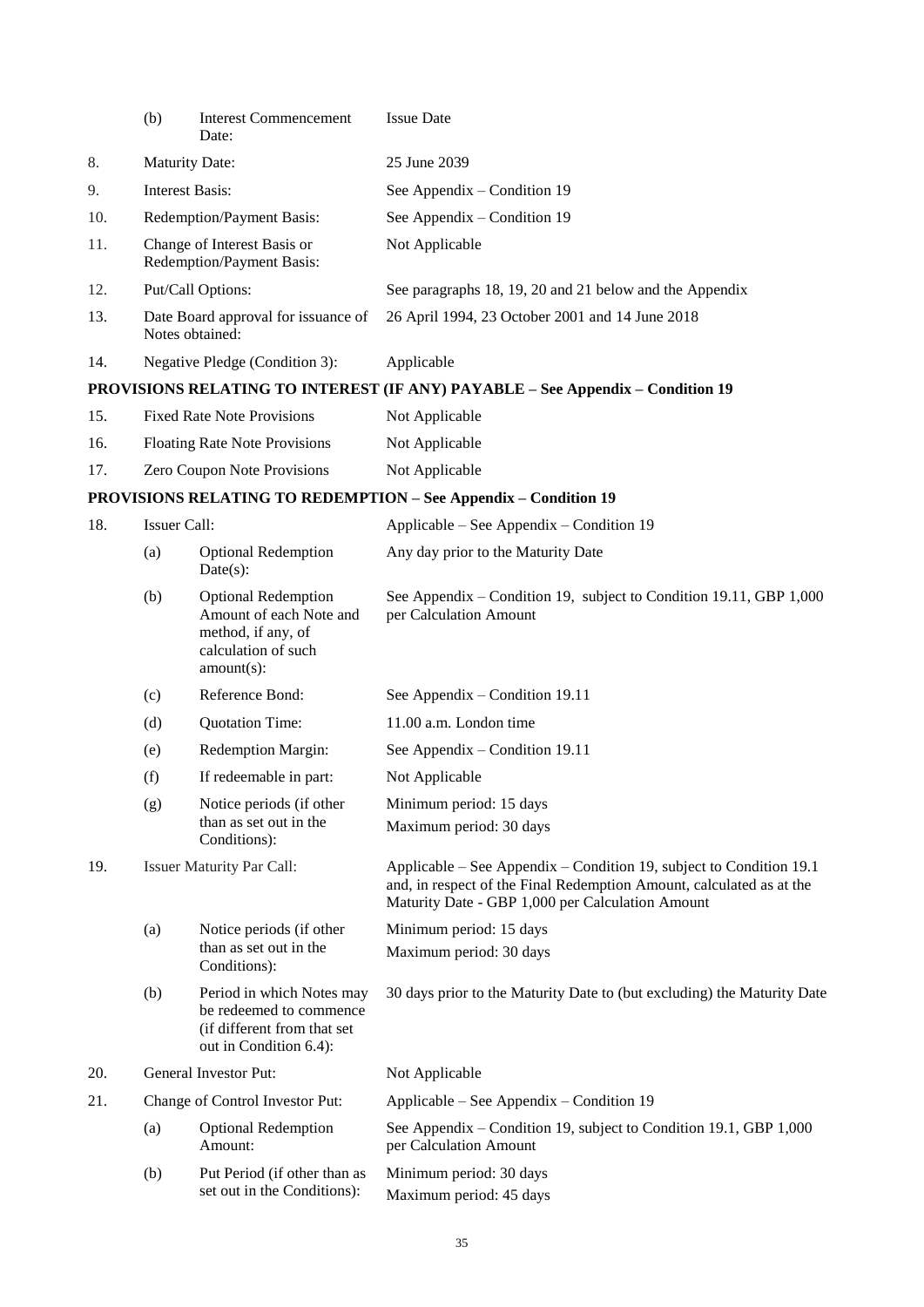| 22. | Final Redemption Amount:                                                                                                                                                                                             | See Appendix – Condition 19, subject to Condition 19.1, GBP 1,000<br>per Calculation Amount                                                 |
|-----|----------------------------------------------------------------------------------------------------------------------------------------------------------------------------------------------------------------------|---------------------------------------------------------------------------------------------------------------------------------------------|
| 23. | Early Redemption Amount payable<br>on redemption for taxation reasons<br>or on event of default and/or the<br>method of calculating the same (if<br>required or if different from that set<br>out in Condition 6.6): | See Appendix – Condition 19, subject to Condition 19.1, GBP 1,000<br>per Calculation Amount                                                 |
|     | <b>GENERAL PROVISIONS APPLICABLE TO THE NOTES</b>                                                                                                                                                                    |                                                                                                                                             |
| 24. | Form of Notes:                                                                                                                                                                                                       | Temporary Global Note exchangeable for a Permanent Global Note<br>which is exchangeable for Definitive Notes only upon an Exchange<br>Event |

| 25. | New Global Note:                                                                                  | Yes            |
|-----|---------------------------------------------------------------------------------------------------|----------------|
| 26. | Additional Financial Centre(s) or<br>other special provisions relating to<br><b>Payment Days:</b> | Not Applicable |
| 27. | Talons for future Coupons to be.<br>attached to Definitive Notes:                                 | No             |
| 28. | Relevant Benchmark:                                                                               | Not Applicable |

Signed on behalf of the Issuer:

By: ................................................................... *Duly authorised*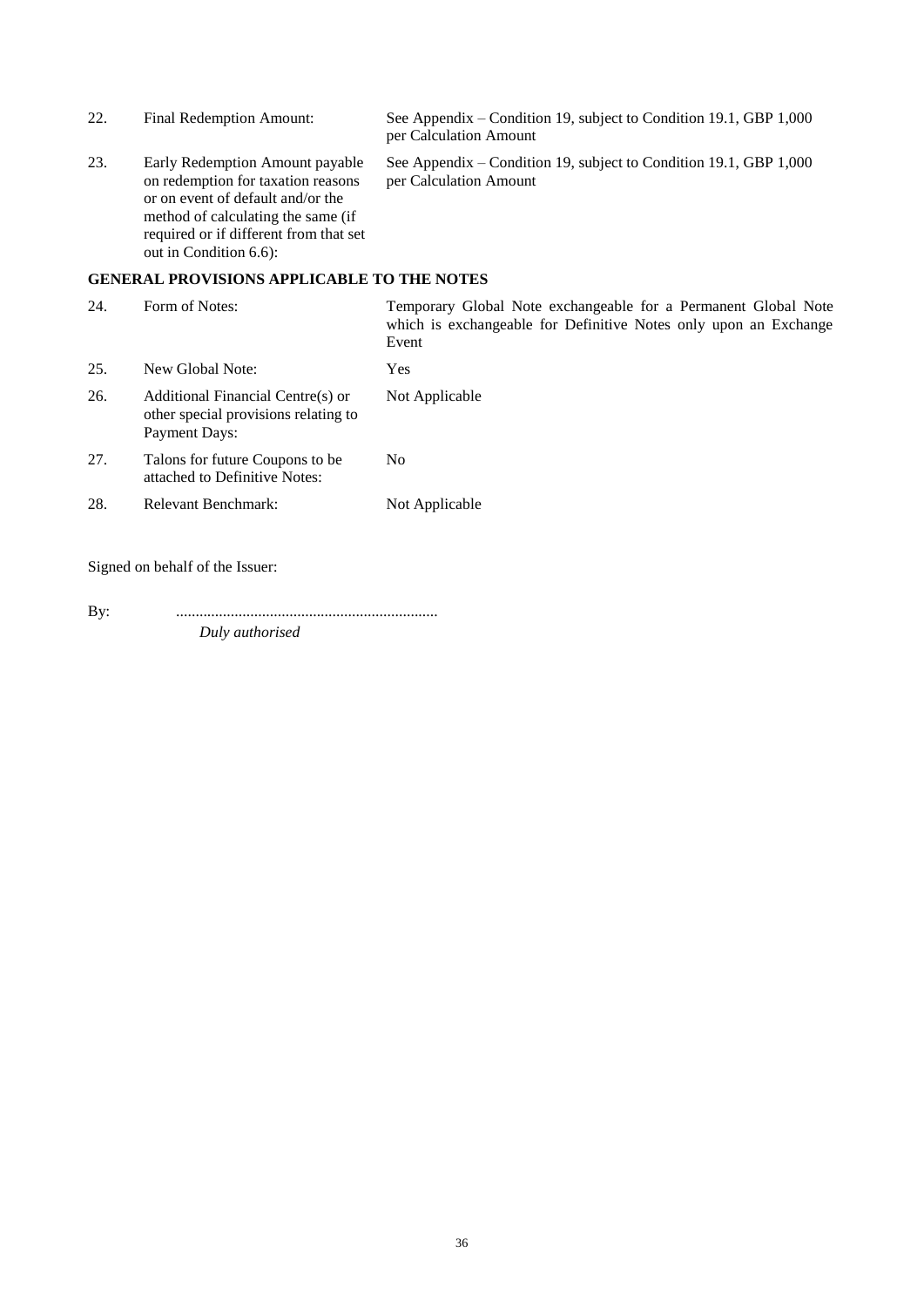### **PART B – OTHER INFORMATION**

#### **1. ADMISSION TO TRADING**

(i) Admission to trading: Application has been made by the Issuer (or on its behalf) for the Notes to be admitted to trading on the London Stock Exchange's regulated market and admitted to the Official List of the UK Listing Authority with effect from the Issue Date. (ii) Estimate of total expenses related to admission to GBP 4,500

trading:

#### **2. RATINGS**

Ratings: The Notes to be issued are expected to be rated:

S&P Global Ratings, acting through Standard & Poor's Credit Market Services Europe Limited (**Standard and Poor's**): BBB

Moody's Investors Service España, S.A. (**Moody's**): Baa2

Fitch Ratings Limited (**Fitch**): BBB

#### **3. INTERESTS OF NATURAL AND LEGAL PERSONS INVOLVED IN THE ISSUE**

Britel Scotland II L.P. is an investment holding vehicle established for the purpose of holding certain investments for the BT Pension Scheme (the **Scheme**). The Issuer is the sponsor to the Scheme. Save as discussed in the risk factor titled "An active trading market for the Notes cannot be assured" in the Prospectus, so far as the Issuer is aware, no other person involved in the offer of the Notes has an interest that is material to the offer.

#### **4. YIELD** (*Fixed Rate Notes only*)

Indication of yield: Not Applicable

#### **5. REASONS FOR THE OFFER**

As set out in "Use of Proceeds" on page 57 of the Base Prospectus

### **6. OPERATIONAL INFORMATION**

| (i)    | ISIN:                                                                                                                                            | XS1833078196                                                                                                             |
|--------|--------------------------------------------------------------------------------------------------------------------------------------------------|--------------------------------------------------------------------------------------------------------------------------|
| (ii)   | Common Code:                                                                                                                                     | 183307819                                                                                                                |
| (iii)  | CFI Code:                                                                                                                                        | Not Applicable                                                                                                           |
| (iv)   | FISN:                                                                                                                                            | Not Applicable                                                                                                           |
| (v)    | Any clearing system(s)<br>other than Euroclear Bank<br>SA/NV and Clearstream<br>Banking S.A. and the<br>relevant identification<br>$number(s)$ : | Not Applicable                                                                                                           |
| (vi)   | Delivery:                                                                                                                                        | Delivery against payment                                                                                                 |
| (vii)  | Names and addresses of<br>additional Paying Agent(s)<br>(if any):                                                                                | Not Applicable                                                                                                           |
| (viii) | Intended to be held in a<br>manner which would allow<br>Eurosystem eligibility:                                                                  | Yes<br>Note that the designation "ye<br>upon issue to be deposited<br>Clearstream Banking S.A. as<br>$-1$ $-1$ $-1$ $-1$ |

 $\sim$  means that the Notes are intended d with Euroclear Bank SA/NV or s common safekeeper and does not necessarily mean that the Notes will be recognised as eligible collateral for Eurosystem monetary policy and intra-day credit operations by the Eurosystem either upon issue or at any or all times during their life. Such recognition will depend upon the ECB being satisfied that Eurosystem eligibility criteria have been met.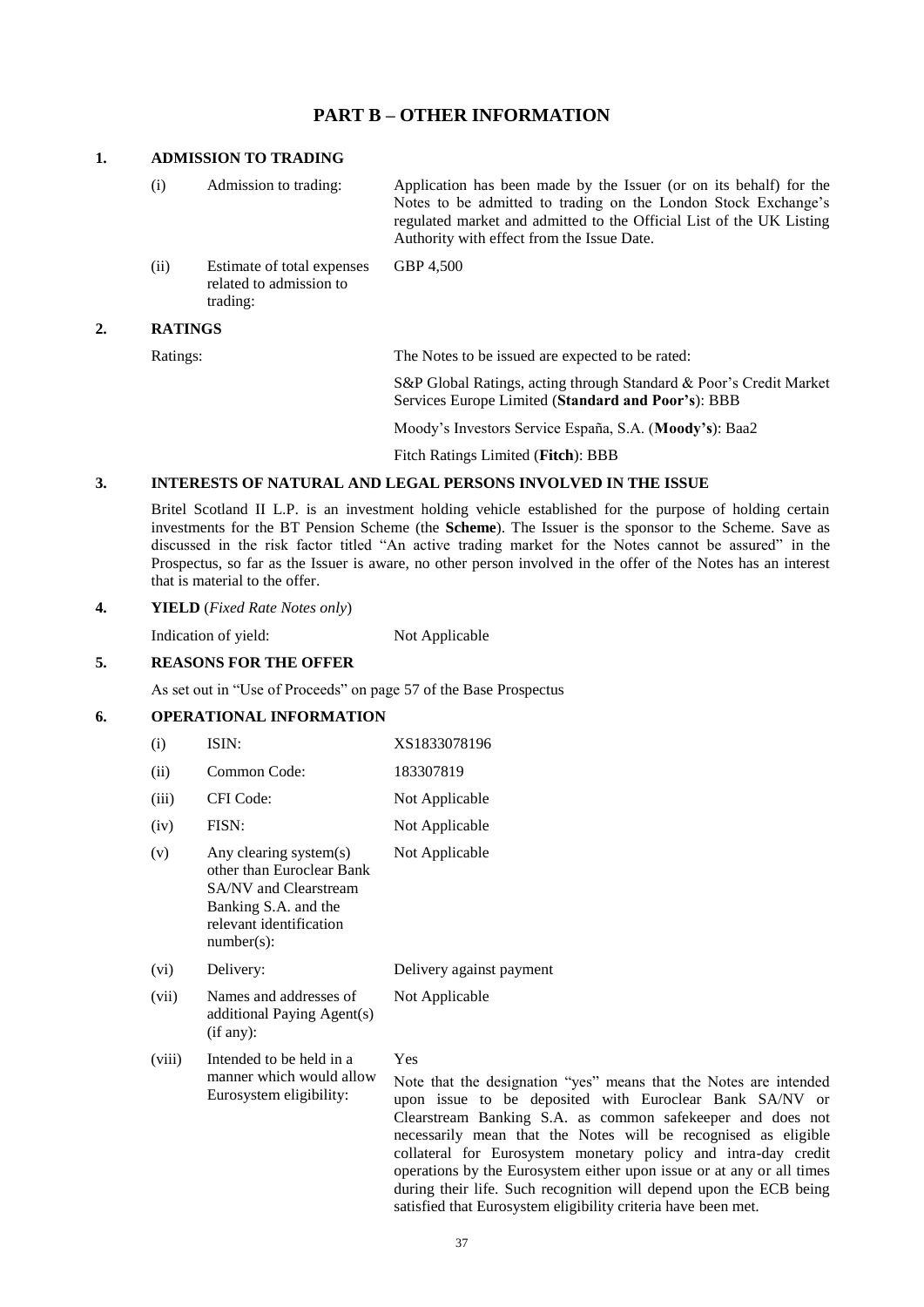# **7. DISTRIBUTION**

| (i)   | Method of distribution:                                                 | Non-syndicated                        |
|-------|-------------------------------------------------------------------------|---------------------------------------|
| (ii)  | If syndicated:                                                          | Not Applicable                        |
| (iii) | If non-syndicated, name of Britel Scotland II L.P.<br>Dealer/Purchaser: |                                       |
| (iv)  | U.S. Selling<br>Restrictions/TEFRA<br>Rules:                            | Reg. S Compliance Category 2; TEFRA D |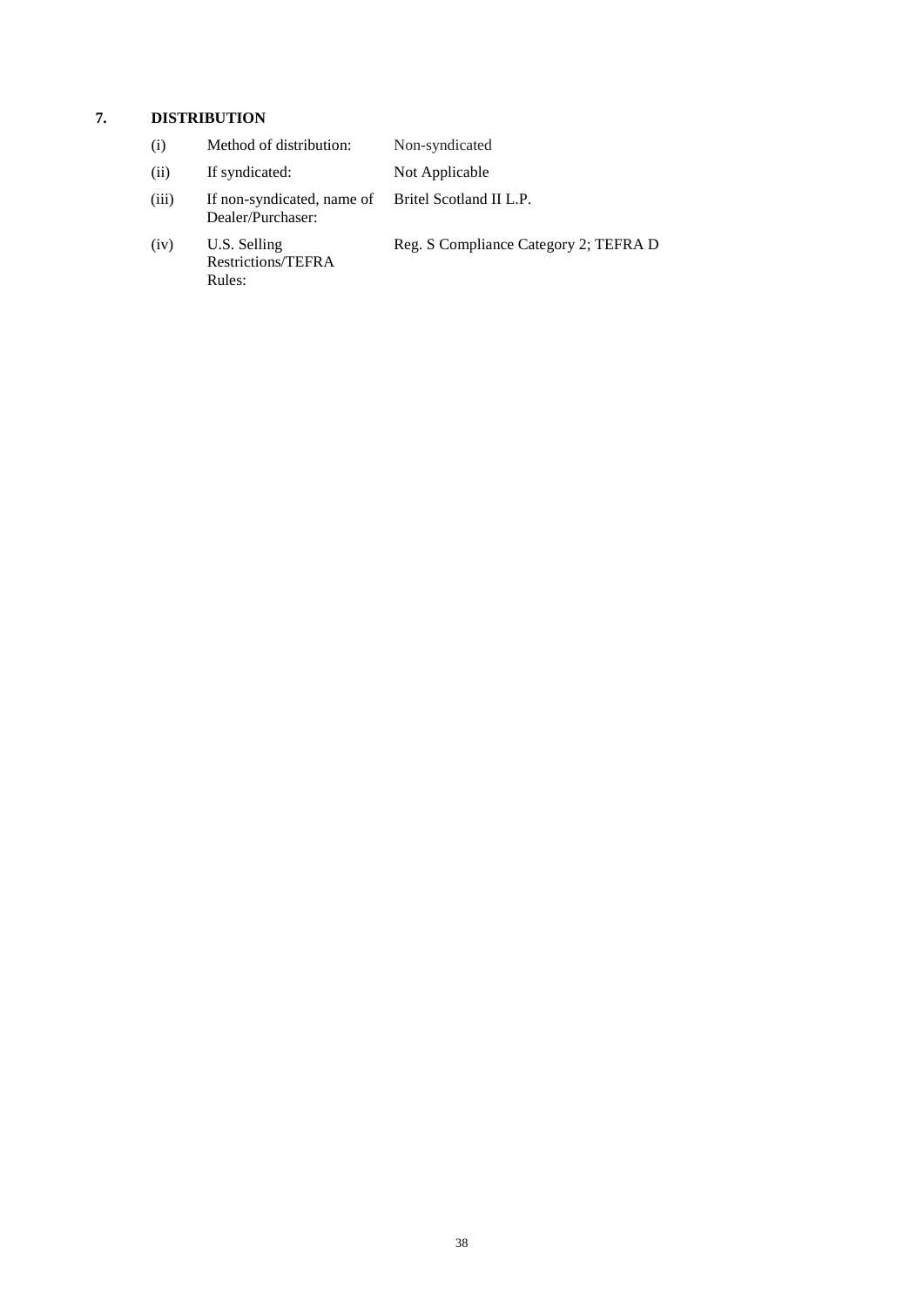### **APPENDIX**

The following Conditions shall apply with respect to the Notes:

#### **19. INDEX LINKED NOTES**

#### **Application of the Limited Index Ratio**

19.1 Subject to Condition 19.11 (*Redemption at the Option of the Issuer (Issuer Call)*), each payment of interest and principal in respect of the Notes shall be the amount provided in, or determined in accordance with, these Final Terms and these Conditions, multiplied by the Limited Index Ratio applicable to the Calculation Date, in each case and rounded in accordance with Condition 19.3 (*Rounding*).

#### **Rate of Interest**

19.2 Each Note bears interest from (and including) the Interest Commencement Date at the Rate of Interest, payable in arrear on 25 June in each year up to (and including) the Maturity Date (each, together with the Maturity Date, an "**Interest Payment Date**"), subject to adjustment in accordance with the Following Business Day Convention with respect only to the day payment is made if a payment is due on a day which is not a Payment Day and will not affect the calculation of the amount of interest. The first such Interest Payment Date falling on 25 June 2019. Such interest will be payable in respect of each Interest Period (which expression shall mean the period from (and including) an Interest Payment Date (or the Interest Commencement Date) to (but excluding) the next (or first) Interest Payment Date).

### **Rounding**

- 19.3 For the purposes of any calculations required pursuant to these Conditions (unless otherwise specified):
	- (a) all percentages resulting from such calculations will be rounded, if necessary, to the nearest one hundred thousandth of a percentage point (with halves being rounded up);
	- (b) all figures (other than percentages) will be rounded to seven significant figures (with halves being rounded up); and
	- (c) all pounds sterling currency amounts which fall due and payable will be rounded to the nearest unit of such currency (with halves being rounded up). For these purposes, "unit" means the lowest amount of pounds sterling which is available as legal tender in the United Kingdom.

#### **Calculations**

19.4 The amount of interest payable in respect of any Note for each Interest Period shall be calculated by applying the Rate of Interest to the Calculation Amount, multiplying the product by the Day Count Fraction and multiplying such rounded figure by a fraction equal to the Specified Denomination of such Note divided by the Calculation Amount and adjusted according to the indexation set out in Condition 19.1 (*Application of the Limited Index Ratio*).

#### **Determination and Publication of Interest Amounts and Redemption Amounts**

19.5 As soon as practicable after each time the Agent as Calculation Agent may be required to calculate any Redemption Amount or obtain any quote or make any determination or calculation, the Agent will calculate the amount of interest payable (the "**Interest Amounts**") in respect of each Specified Denomination of Notes or Calculation Amount for the relevant Interest Period (including, for the avoidance of doubt any applicable Limited Index Ratio to be calculated in accordance with Condition 19.1 (*Application of the Limited Index Ratio*)), calculate the Redemption Amount (including, for the avoidance of doubt any applicable Limited Index Ratio to be calculated in accordance with Condition 19.1 (*Application of the Limited Index Ratio*), obtain such quote or make such determination or calculation, as the case may be, and cause the Interest Amounts for each Interest Period and the relevant Interest Payment Date and the Redemption Amount to be notified to the Paying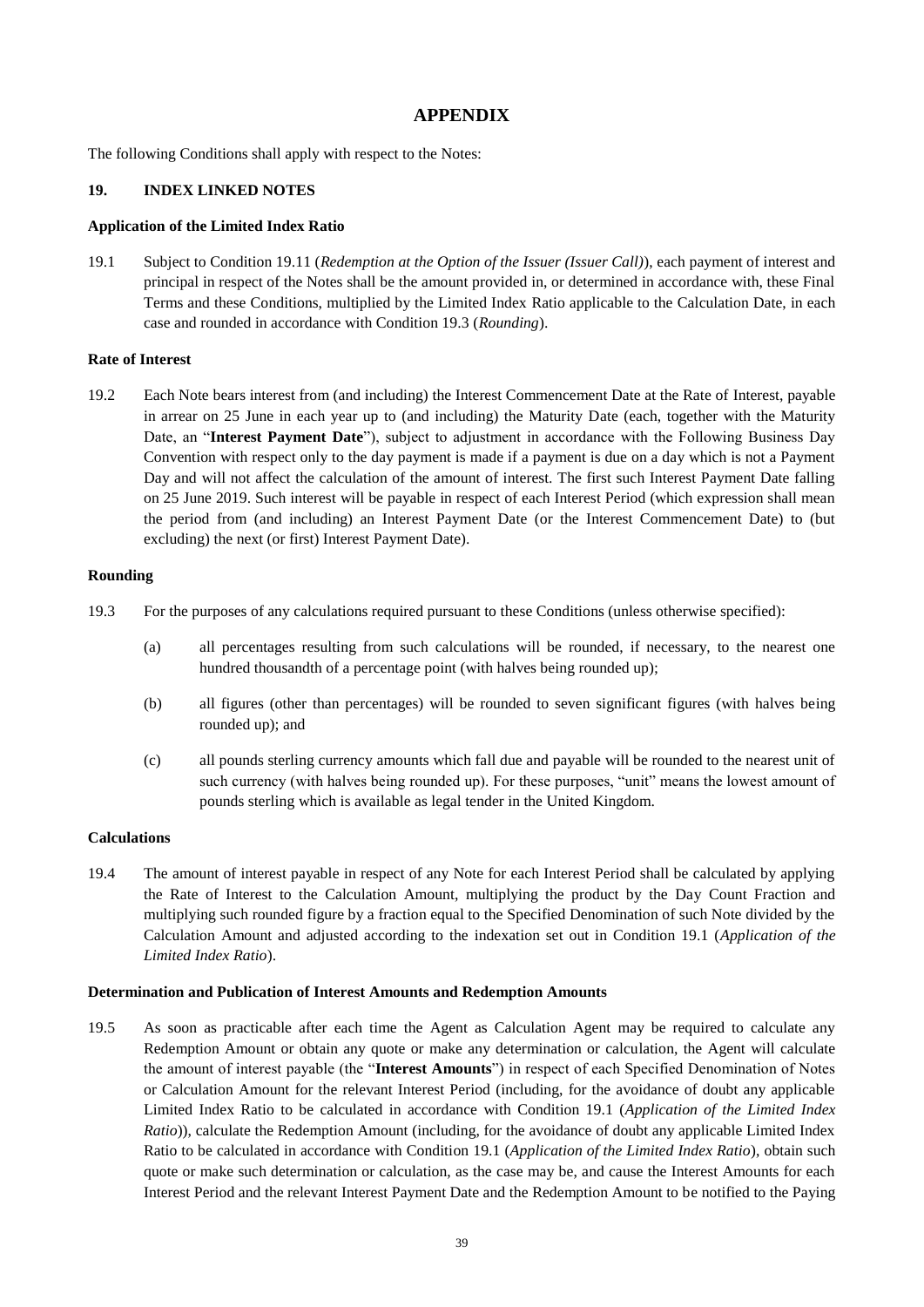Agents and the Trustee, the Issuer, the Noteholders and the London Stock Exchange as soon as possible after its determination but in no event later than the fourth Business Day after such determination. If the Notes become due and payable under Condition 9 (*Events of Default*), the accrued interest payable in respect of the Notes shall nevertheless continue to be calculated as previously provided in accordance with this Condition but no publication of the Interest Amount so calculated need be made unless otherwise required by the Trustee. In making any such determination or calculation of any Interest Amount or Redemption Amount or any other amount to be determined or calculated by the Agent, the Agent may appoint and rely on a determination or calculation by a calculation agent (which shall be an investment bank or other suitable financial services entity of international repute) and any costs in relation thereto shall be met by the Issuer.

#### **Determination or Calculation by Indexation Adviser**

19.6 If the Agent does not at any time for any reason determine any Interest Amount or Redemption Amount or any other amount to be determined or calculated by it, the Issuer shall appoint an Indexation Adviser to determine such Interest Amount, Redemption Amount or other amount as aforesaid at such rate or in such amount as in the Indexation Adviser's absolute discretion (having regard as it shall think fit to the procedures described above, but subject to any Minimum Indexation Factor or Maximum Indexation Factor specified in this Condition 19) it shall deem fair and reasonable in all the circumstances or, subject as aforesaid, apply the provisions of this Condition 19, and each such determination or calculation shall be deemed to have been made by the Agent. Any Indexation Adviser so appointed shall act as an expert and not as an arbitrator and all fees, costs and expenses of the Indexation Adviser and of the Issuer in connection with such appointment shall be borne by the Issuer.

#### **Certificates to be Final**

19.7 All certificates, communications, opinions, determinations, calculations, quotations and decisions given, expressed, made or obtained for the purposes of the provisions of these Conditions by the Agent shall (in the absence of wilful default, bad faith or manifest error) be binding on the Issuer, the Agent, the other Paying Agents, the Trustee, the Noteholders and the Couponholders and (in the absence as aforesaid) no liability to the Issuer, the Trustee, the Noteholders or the Couponholders shall attach to the Agent in connection with the exercise or non-exercise by it of its powers, duties and discretions pursuant to such provisions.

#### **Changes in Circumstances Affecting the Index**

- 19.8 (a) *Change in base*: If at any time and from time to time the Index is changed by the substitution of a new base for it, then with effect from the calendar month from and including that in which such substitution takes effect:
	- (i) the definition of "**Index**" and "**Index Figure**" in Condition 19.13 (*Definitions*) shall be deemed to refer to the new date, month and/or year (as applicable) in substitution for 2015 (or, as the case may be, to such other date or month as may have been substituted for it); and
	- (ii) the definition of Base Index Figure in Condition 19.13 (*Definitions*) shall be amended to mean the product of the then existing Base Index Figure and the Index Figure immediately following such substitution, divided by the Index Figure immediately prior to such substitution.
	- (b) *Delay in publication of Index*: If the Index Figure relating to any month (the "**relevant month**") which is required to be taken into account for the purposes of the determination of the Index Figure applicable for any date is not published on or before the fourteenth business day before the date on which any payment of interest or principal of the Notes is due (the "**date for payment**") (otherwise than because the Index has ceased to be published), the Index Figure applicable to the relevant month shall be (1) such substitute index figure (if any) as the Agent (acting on advice of the Indexation Adviser) considers to have been published by the UK Debt Management Office or the Bank of England, as the case may be (or such other body designated by the UK government for such purpose); or (2) if no such determination is made by the Agent (on advice of the Indexation Adviser) on or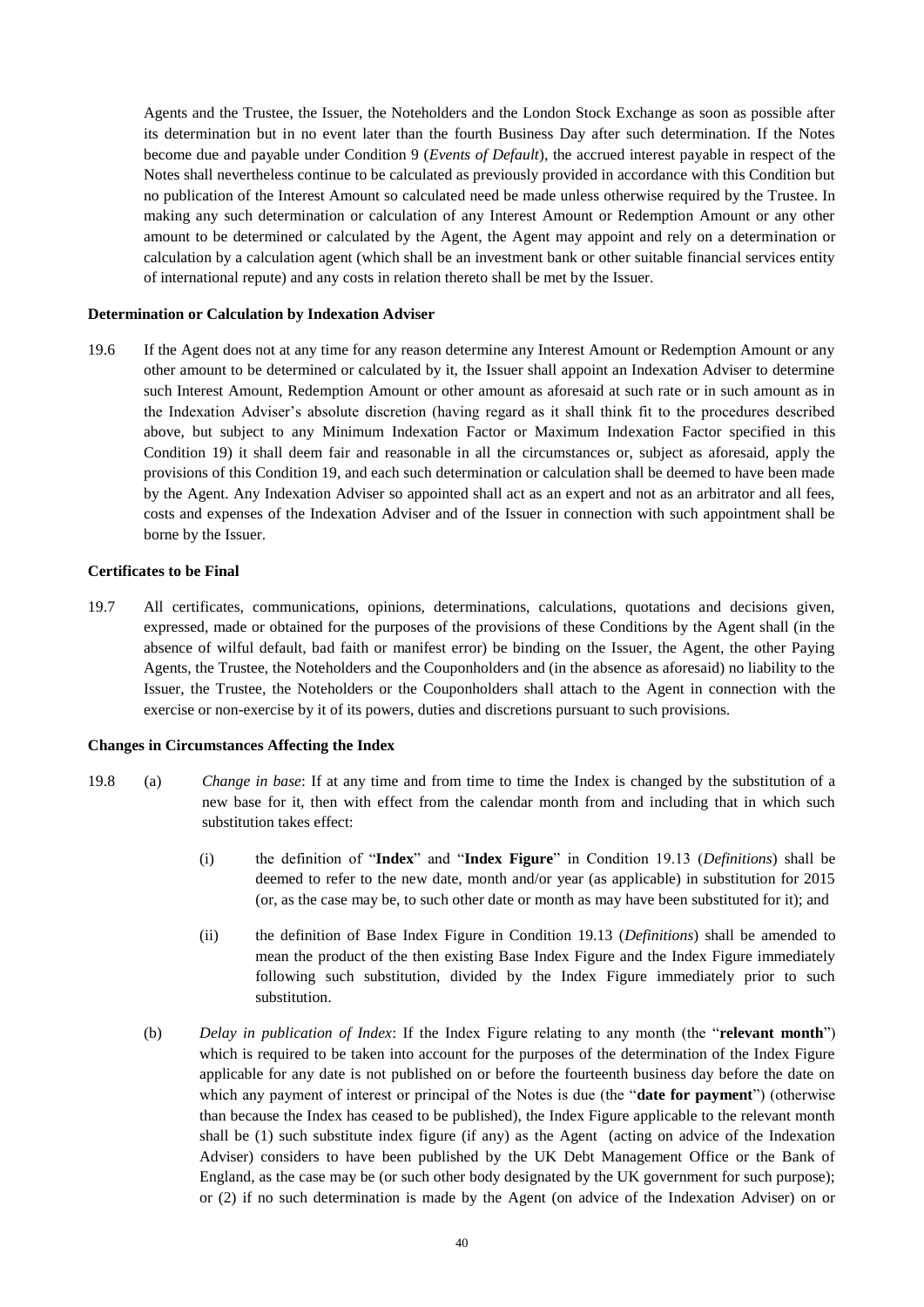before the seventh day before the date for payment, the Index Figure last published (or, if later, the substitute index figure last determined pursuant to Condition 19.8(b)(1)) before such seventh day.

#### **Application of Changes**

- 19.9 Where the provisions of Condition 19.8(b) (*Delay in publication of Index*) apply, the determination by the Agent (acting on the advice of the Indexation Adviser) as to the Index Figure applicable to the month in which the Calculation Date falls shall be conclusive and binding. If, an Index Figure having been applied pursuant to Condition  $19.8(b)(2)$ , the Index Figure relating to the relevant month is subsequently published while a Note is still outstanding, then:
	- (a) in relation to a payment of principal or interest in respect of such Note other than upon final redemption of such Note, the principal or interest (as the case may be) next payable after the date of such subsequent publication shall be increased or reduced by an amount equal to (respectively) the shortfall or excess of the amount of the relevant payment made on the basis of the Index Figure applicable by virtue of Condition 19.8(b)(2), below or above the amount of the relevant payment that would have been due if the Index Figure subsequently published had been published on or before the fourteenth business day before the date for payment; and
	- (b) in relation to a payment of principal or interest upon final redemption, no subsequent adjustment to amounts paid will be made.

#### **Cessation of or Fundamental Changes to the Index**

- 19.10 (a) If (1) the Index ceases to be published or (2) any change is made to the coverage or the basic calculation of the Index which, in the opinion of the Indexation Adviser, constitutes a fundamental change which would, in the opinion of the Indexation Adviser, be detrimental to the interests of the Issuer or the Noteholders, the Indexation Adviser and the Issuer shall agree for the purpose of the Notes one or more adjustments to the Index or a substitute index (with or without adjustments) with the intention that the same should (in the opinion of the Indexation Adviser) leave the Issuer and the Noteholders in no better and no worse a position than they would have been had the Index not ceased to be published or the relevant fundamental change not been made. Any Indexation Adviser so appointed shall act as an expert and not as an arbitrator and all fees, costs and expenses of the Indexation Adviser and of the Issuer in connection with such appointment shall be borne by the Issuer.
	- (b) If any payment in respect of the Notes is due to be made after the cessation or changes referred to in Condition 19.10(a) but before any such adjustment to, or replacement of, the Index takes effect, the Issuer shall (if the Index Figure applicable (or deemed applicable) to the relevant month is not available in accordance with the provisions of Condition 19.8(a) (*Change in base*) above) make a provisional payment on the basis that the Index Figure applicable to the month in which such payment is due to be made is the Index Figure last published. In that event, or in the event of any payment (also referred to below as a "**provisional payment**") on the Notes having been made on the basis of an Index applicable under Condition  $19.8(b)(1)$  and the Indexation Adviser subsequently determining that the relevant circumstances fall within this Condition 19.10 (*Cessation of or Fundamental Changes to the Index*), then:
		- (i) in relation to a payment of principal or interest in respect of the Notes other than upon final redemption of the Notes, if the sum which would have been payable if such adjustment of substitute index had been in effect on the due date for such payment is greater or less than the amount of such provisional payment, the Interest Amount payable on the Notes on the Interest Payment Date next succeeding the date on which such adjustment or substitute index becomes effective shall be increased or reduced to reflect the amount by which such provisional payment fell short of, or (as the case may be) exceeded, the amount which would have been paid on the Notes if such adjustment or substituted index had been in effect on that date; or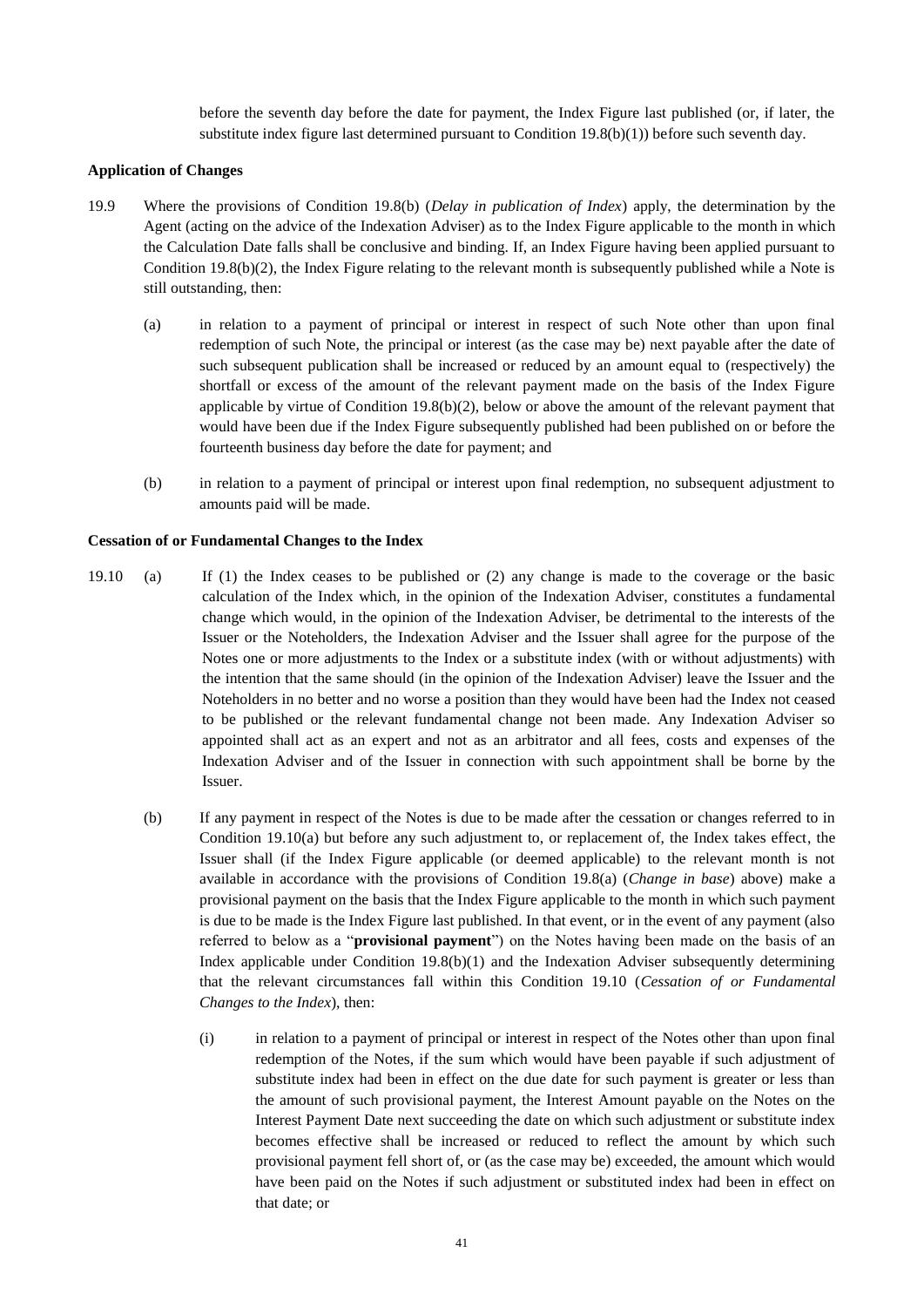- (ii) in relation to a payment of principal or interest upon final redemption, no subsequent adjustment to amounts paid will be made.
- (c) The Index shall be adjusted or replaced by a substitute index as determined by the Indexation Adviser pursuant to the foregoing paragraphs, as the case may be, and references in these Conditions to the Index and to any Index Figure shall be deemed amended accordingly to give effect to such adjustment or replacement. Such amendments shall be effective from the date of the notification referred to in Condition 19.10(a) above and binding upon the Issuer, the Trustee and the Noteholders, and the Issuer shall give notice to the Noteholders in accordance with Condition 13 (*Notices*) of such amendments as promptly as practicable following such agreement.

#### **Redemption at the Option of the Issuer (Issuer Call)**

- 19.11 For the purposes of the redemption of the Notes pursuant to Condition 6.3 (*Redemption at the Option of the Issuer (Issuer Call)*), the Optional Redemption Amount shall be the higher of (i) the principal amount outstanding of the Notes to be redeemed (multiplied by the Limited Index Ratio); or (ii) an amount equal to (subject as provided in the following paragraph) the sum of:
	- (a) an amount calculated by discounting the remaining principal and interest payments (disregarding future indexation) at a rate equal to the sum of (i) the real yield on the CPI Redemption Reference Gilt on the Reference Date and (ii) 0.25 per cent.; and
	- (b) the market value (which may be positive or negative and, if negative, the absolute value of the relevant amount shall, for the avoidance of doubt, be deducted from the amount calculated under paragraph (a) above) to a market counterparty on the Reference Date (based on three third party quotes) of a notional swap under which the market counterparty receives the remaining cashflows of the Notes discounted based on appropriate mid-market swap rates and the market counterparty pays the remaining cashflows of a notional bond discounted based on appropriate mid-market swap rates where (i) the notional bond cashflows are indexed in line with UK CPI (and not, for the avoidance of doubt, UK RPI); and (ii) the notional bond cashflows are not subject to any cap or floor and (iii) the terms of the notional bond are in all other respects the same as those of the Notes,

plus in the case of (i) and (ii), accrued but unpaid interest (as adjusted in accordance with Condition 19.1 (*Application of the Limited Index Ratio*)) on the principal amount outstanding of the Notes.

Provided however, in the event that on the Reference Date (a) there is no CPI Redemption Reference Gilt or (b) it is not reasonably practicable to obtain three third party quotes, then the Optional Redemption Amount shall be the higher of (i) the principal amount outstanding of the Notes to be redeemed (multiplied by the Limited Index Ratio); or (ii) an amount equal to (subject as provided in the following paragraph) the sum of:

- (a) an amount calculated by discounting the remaining principal and interest payments (disregarding future indexation) at a rate equal to the sum of (i) the real yield on the RPI Redemption Reference Gilt on the Reference Date and (ii) 0.25 per cent.; and
- (b) the market value (which may be positive or negative and, if negative, the absolute value of the relevant amount shall, for the avoidance of doubt, be deducted from the amount calculated under paragraph (a) above) to a market counterparty on the Reference Date (based on three third party quotes) of a notional swap under which the market counterparty receives the remaining cashflows of the Notes discounted based on appropriate mid-market swap rates and the market counterparty pays the remaining cashflows of a notional bond discounted based on appropriate mid-market swap rates where (i) the notional bond cashflows are indexed in line with UK RPI (and not, for the avoidance of doubt, UK CPI); and (ii) the notional bond cashflows are not subject to any cap or floor and (iii) the terms of the notional bond are in all other respects the same as those of the Notes,

plus in the case of (i) and (ii), accrued but unpaid interest (as adjusted in accordance with Condition 19.1 (*Application of the Limited Index Ratio*)) on the principal amount outstanding of the Notes.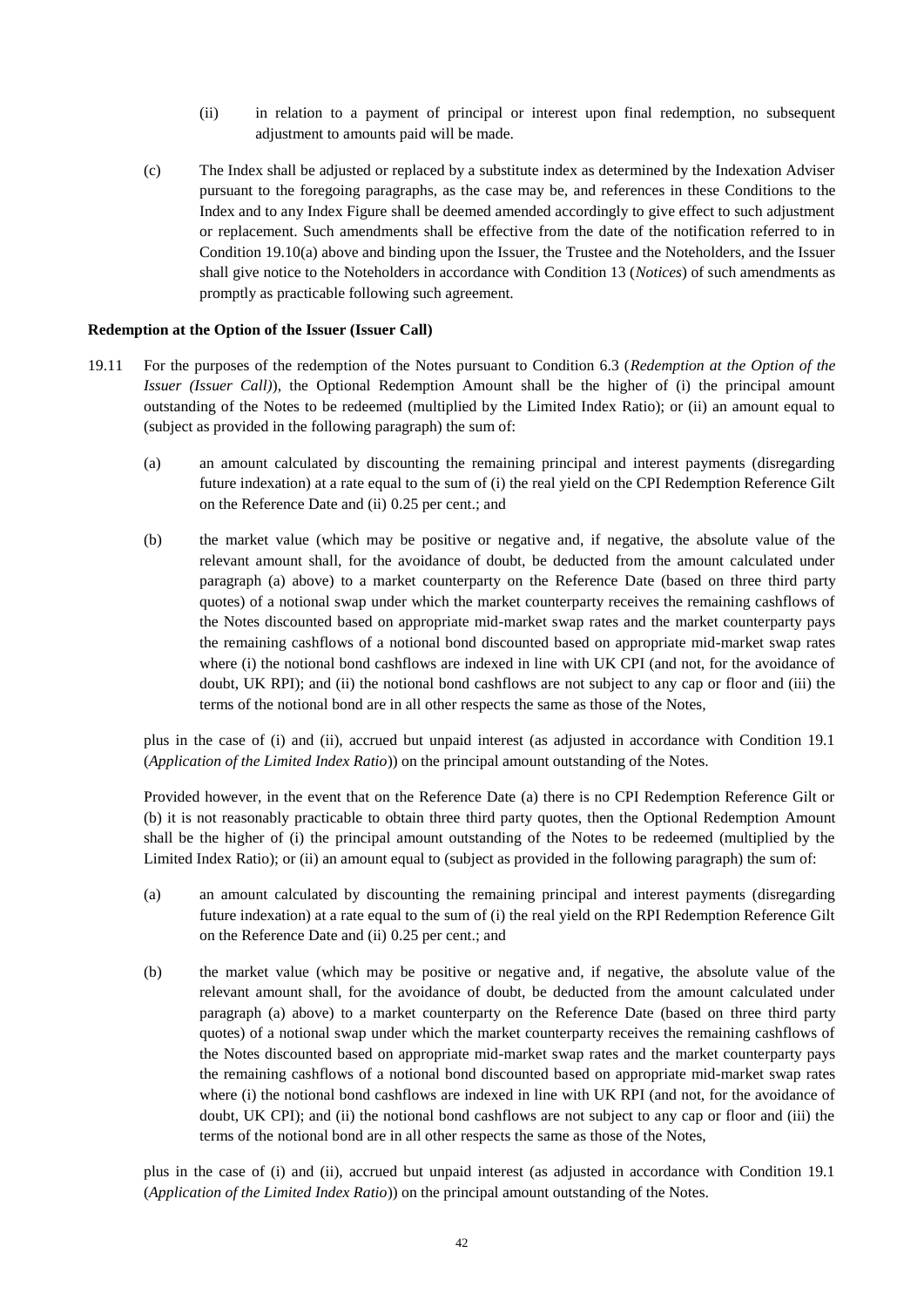Provided further, in the event that on the Reference Date it is not reasonably practicable to obtain three third party quotes, then the Optional Redemption Amount shall be the higher of (i) the principal amount outstanding of the Notes to be redeemed (multiplied by the Limited Index Ratio); or (ii) an amount calculated by discounting the remaining principal and interest payments (disregarding future indexation) at a rate equal to the sum of (i) the real yield on the RPI Redemption Reference Gilt on the Reference Date and (ii) 0.50 per cent., plus in the case of (i) and (ii), accrued but unpaid interest (as adjusted in accordance with Condition 19.1 (*Application of the Limited Index Ratio*)) on the principal amount outstanding of the Notes.

For the purposes of this provision, "**CPI Redemption Reference Gilt**" means the UK CPI-indexed link UK government stock the maturity of which is, as at the Reference Date, closest to (and within a maximum of three years of) the remaining maturity of the Notes; "**RPI Redemption Reference Gilt**" means the UK RPI-indexed link UK government stock the maturity of which is, as at the Reference Date, closest to the remaining maturity of the Notes and "**Reference Date**" will be set out in the relevant notice of redemption.

If the Issuer determines that it is not reasonably practicable to determine the Optional Redemption Amount in accordance with this Condition 19.11, the Optional Redemption Amount shall be determined by an Indexation Adviser.

#### **Redemption for Index Events**

19.12 Upon the occurrence of any Index Event, the Issuer may, upon giving not less than 15 nor more than 30 days' notice to the Noteholders in accordance with Condition 13 (*Notices*) (which notice shall be irrevocable and shall specify the date fixed for redemption), redeem all (but not some only) of the Notes on any date at the principal amount outstanding of the Notes to be redeemed plus accrued but unpaid interest (adjusted in accordance with Condition 19.1 (*Application of the Limited Index Ratio*)). The Notes may not be redeemed in these circumstances unless all the other Tranches of Notes linked to the same underlying Index are also redeemed at the same time. Before giving any such notice, the Issuer shall provide to the Trustee a certificate signed by two Directors stating that the Issuer is entitled to effect such redemption and setting forth a statement of facts showing that the conditions precedent to the right of the Issuer so to redeem, have occurred.

"**Index Event**" means the event which occurs if any of the following occur (i) the relevant Index Figure for three consecutive months falls to be determined on the basis of an Index Figure previously published as provided in Condition 19.8(b) (*Delay in publication of Index*), or (ii) the Trustee has been notified by the Issuer (or the Agent) that publication of the relevant Index has ceased, and (in each case) no adjustment or substitution of the Index has been determined by the Indexation Adviser pursuant to Condition 19.10 (*Cessation of or Fundamental Changes to the Index*) and such circumstances are continuing.

#### **Other Definitions**

19.13 For the purposes of these provisions with respect to the Notes:

"**Base Index Figure**" means (subject to Condition 19.8(a) (*Change in base*)) 105.32;

"**Calculation Date**" means (1) any date when a payment of interest or, as the case may be, principal falls due and (2) the Issue Date;

"**Day Count Fraction**" means Actual/Actual (ICMA) as defined in Condition 4.1(a) and where Determination Date(s) means 25 June in each year;

"**Following Business Day Convention**" means that if the Interest Payment Date would otherwise fall on a day which is not a Payment Day (as defined in Condition 5.5 (*Payment Day*), the related payment of principal or interest will be made on the next succeeding Payment Day as if made on the date such payment was due;

"**Index**" or "**Index Figure**" means, in relation to any month (subject as provided in Condition 19.8(b) (*Delay in publication of Index*) and Condition 19.8(a) (*Change in base*), the UK Consumer Price Index ("**UK CPI**") (for all items) published in that month by the Office of National Statistics  $(2015 = 100)$  and appearing on its website (http://www.ons.gov.uk/) or any comparable index which may replace the UK Consumer Price Index. Any reference to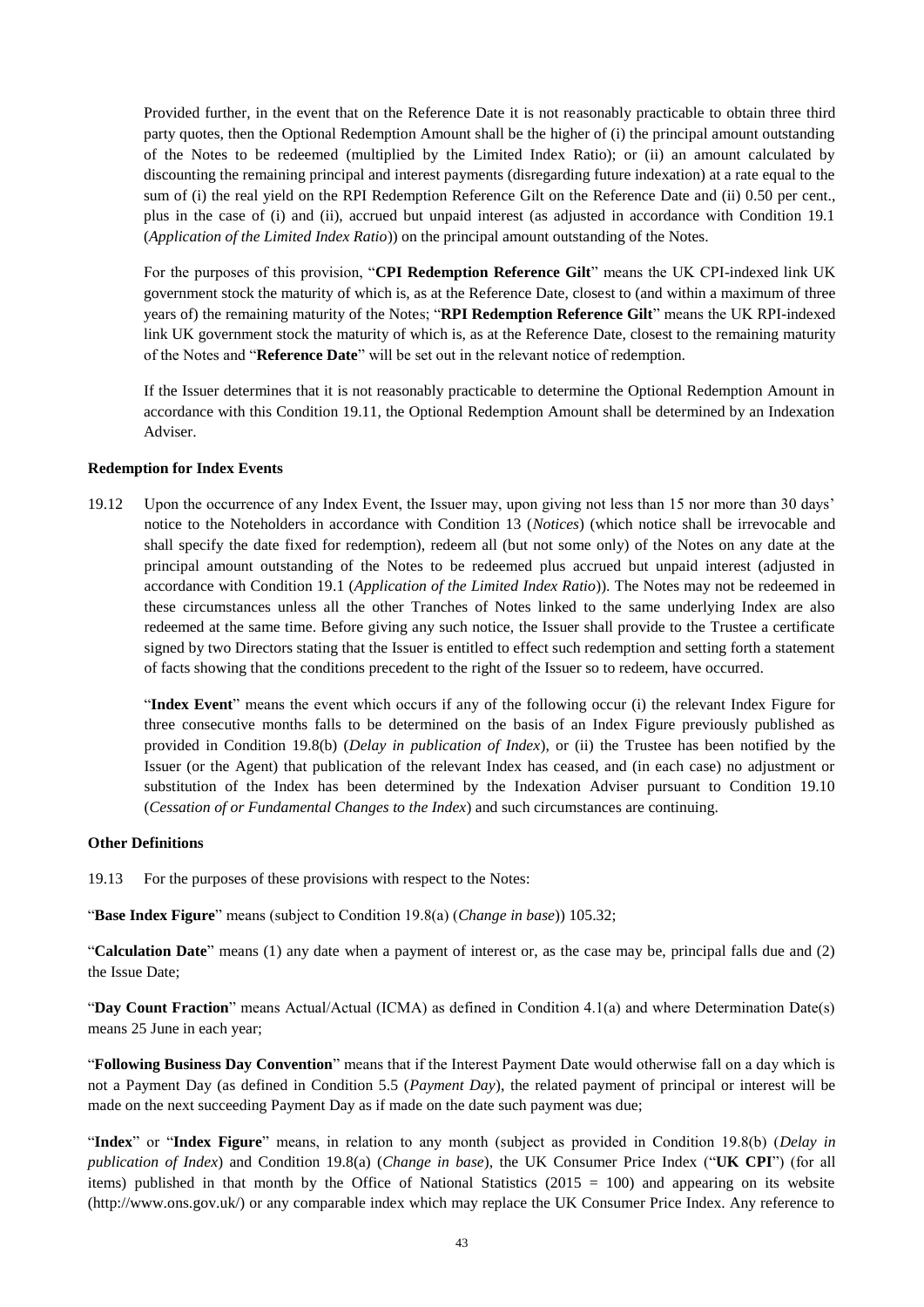the "**Index Figure applicable**" to a particular Calculation Date shall, subject as provided in Condition 19.8 (*Changes in Circumstances Affecting the Index*) and 19.10 (*Cessation of or Fundamental Changes to the Index*), be calculated in accordance with the following formula:

$$
IFA = CPI_{m-3} + \frac{(Day of Calculation Date - 1)}{(Days in month of Calculation Date)} (CPI_{m-2} - CPI_{m-3})
$$

and rounded to five decimal places (0.000005 being rounded upwards) and where:

"**IFA**" means the Index Figure applicable to such Calculation Date, provided that the Index Figure applicable to the Issue Date shall be the Base Index Figure;

"**CPI(m–3)**" means the Index Figure for the month that is three months prior to the month in which the Calculation Date falls; and

"**CPI(m–2)**" means the Index Figure for the month that is two months prior to the month in which the Calculation Date falls;

"**Indexation Adviser**" means a gilt edged market maker or other adviser selected by the Issuer;

"**Limited Index Ratio**" means (a) in respect of the Issue Date, 1; (b) in respect of any Calculation Date falling after the Issue Date that is a scheduled Interest Payment Date, the product of the Limited Indexation Factor for such Calculation Date and the Limited Index Ratio as calculated in respect of the scheduled Interest Payment Date in the month 12 months prior thereto or, in respect of the first Interest Payment Date, the Issue Date; and (c) in respect of any other Calculation Date, the product of the Limited Indexation Factor for such Calculation Date and the Limited Index Ratio as previously calculated in respect of the most recent preceding scheduled Interest Payment Date;

"**Limited Indexation Factor**" means (a) in respect of any Calculation Date falling 12 months or more after the Issue Date that is a scheduled Interest Payment Date, the ratio (expressed as a percentage) of the Index Figure applicable to such Calculation Date divided by the Index Figure applicable to the Calculation Date in respect of the scheduled Interest Payment Date in the month falling 12 months prior thereto or, in respect of the first Interest Payment Date, the Issue Date; (b) in respect of any Calculation Date 12 months or more after the Issue Date that is not a scheduled Interest Payment Date, the ratio of the Index Figure applicable to such Calculation Date divided by the Index Figure applicable to the most recent preceding scheduled Interest Payment Date; and (c) in respect of any Calculation Date falling less than 12 months after the Issue Date, the ratio of the Index Figure applicable to such Calculation Date divided by the Base Index Figure, provided in each case that (i) if such ratio is greater than the Maximum Indexation Factor, it shall be deemed to be equal to such Maximum Indexation Factor and (ii) if such ratio is less than the Minimum Indexation Factor, it shall be deemed to be equal to such Minimum Indexation Factor;

"**Maximum Indexation Factor**" means 105 per cent.;

"**Minimum Indexation Factor**" means 100 per cent.;

"**Rate of Interest**" applicable to any amount payable in respect of interest shall be 1.739 per cent. per annum;

"**Redemption Amount**" means subject to the provisions of this Condition 19, any of the Final Redemption Amount, Early Redemption Amount or Optional Redemption Amount; and

"**UK RPI**" means the UK Retail Price Index (for all items) published in that month by the Office of National Statistics (January 1987 = 100) and appearing on its website (http://www.ons.gov.uk/) or any comparable index which may replace the UK Retail Price Index.

Information about the UK CPI and the UK RPI can be found at [http://www.ons.gov.uk.](http://www.ons.gov.uk/)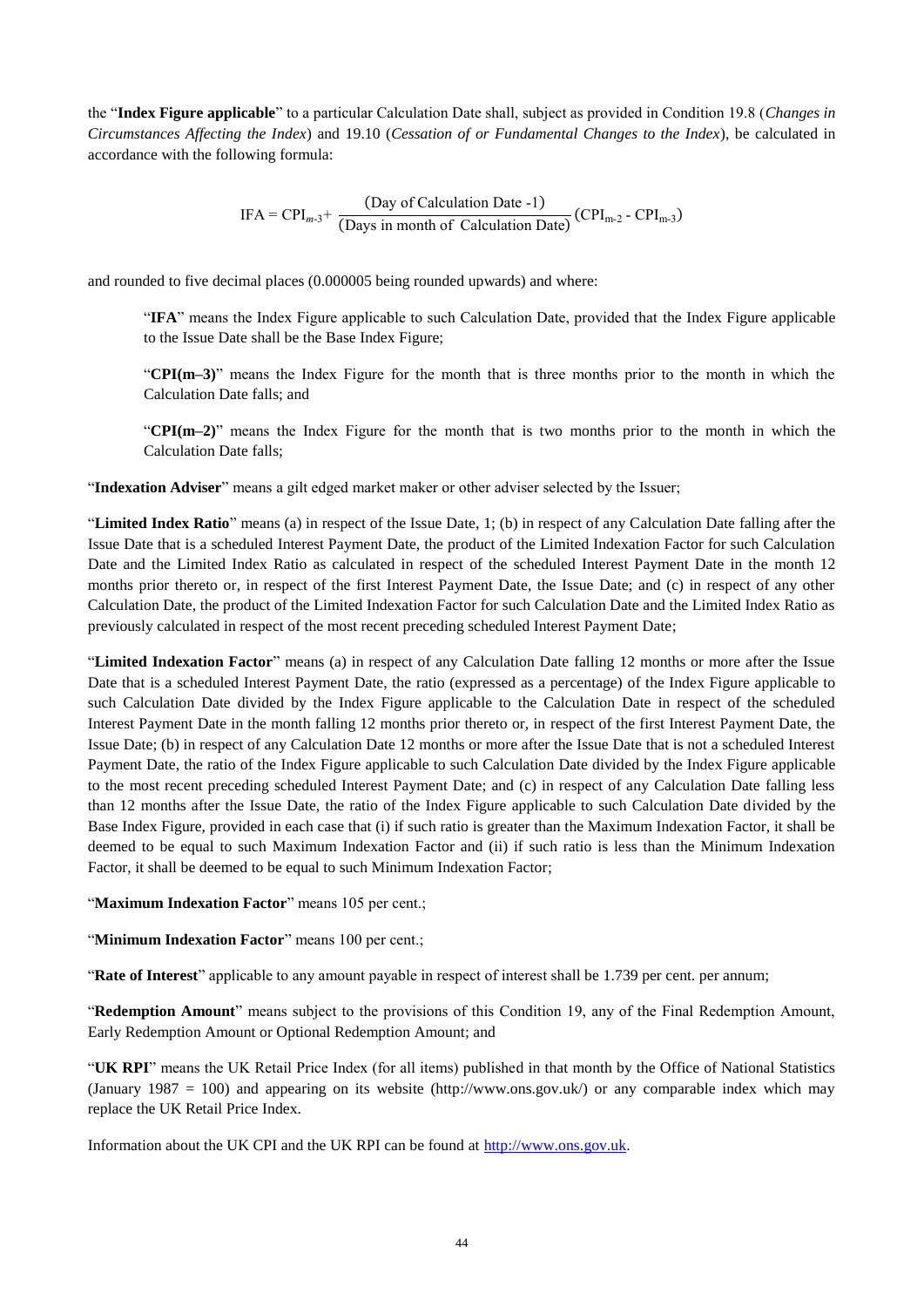### **FINAL TERMS 2042 CPI LINKED NOTES**

<span id="page-44-0"></span>**PRIIPs Regulation / PROHIBITION OF SALES TO EEA RETAIL INVESTORS** – The Notes are not intended to be offered, sold or otherwise made available to and should not be offered, sold or otherwise made available to any retail investor in the European Economic Area (**EEA**). For these purposes, a retail investor means a person who is one (or more) of: (i) a retail client as defined in point (11) of Article 4(1) of Directive 2014/65/EU (as amended, **MiFID II**); or (ii) a customer within the meaning of Directive 2002/92/EC (as amended), where that customer would not qualify as a professional client as defined in point (10) of Article 4(1) of MiFID II. Consequently no key information document required by Regulation (EU) No 1286/2014 (as amended, the **PRIIPs Regulation**) for offering or selling the Notes or otherwise making them available to retail investors in the EEA has been prepared and therefore offering or selling the Notes or otherwise making them available to any retail investor in the EEA may be unlawful under the PRIIPs Regulation.

Final Terms dated 21 June 2018

### **British Telecommunications public limited company Legal Entity Identifier (LEI): 549300OWFMSO9NYV4H90 Issue of GBP 340,000,000 1.774 per cent. CPI Linked Notes due 25 June 2042 under the €20,000,000,000 Euro Medium Term Note Programme**

### **PART A – CONTRACTUAL TERMS**

Terms used herein shall be deemed to be defined as such for the purposes of the Terms and Conditions set forth in the Prospectus dated 15 June 2018 relating to the Issuer's Euro Medium Term Note Programme (the **Base Prospectus**) and incorporated by reference in the drawdown prospectus dated 21 June 2018, which constitutes a prospectus (the **Prospectus**) for the purposes of Directive 2003/71/EC (as amended, including by Directive 2010/73/EU) and any relevant implementing measure in the relevant Member State of the European Economic Area (the **Prospectus Directive**). This document constitutes the Final Terms of the Notes described herein for the purposes of Article 5.4 of the Prospectus Directive and must be read in conjunction with the Prospectus. Full information on the Issuer and the offer of the Notes is only available on the basis of the combination of these Final Terms and the Prospectus. The Prospectus is available for viewing at the specified office of the Paying Agent for the time being in London and) on the website of the London Stock Exchange at [http://www.londonstockexchange.com/exchange/ news/market-news/market](http://www.londonstockexchange.com/exchange/%20news/market-news/market-news-home.html)[news-home.html.](http://www.londonstockexchange.com/exchange/%20news/market-news/market-news-home.html)

| 1. | Issuer:                          |                                                                              | British Telecommunications public limited company                                                                                                                                      |
|----|----------------------------------|------------------------------------------------------------------------------|----------------------------------------------------------------------------------------------------------------------------------------------------------------------------------------|
| 2. | (a)                              | Series Number:                                                               | 20186                                                                                                                                                                                  |
|    | (b)                              | Tranche Number:                                                              | 1                                                                                                                                                                                      |
|    | (c)                              | Date on which the Notes<br>will be consolidated and<br>form a single Series: | Not Applicable                                                                                                                                                                         |
| 3. |                                  | Specified Currency:                                                          | Pounds Sterling (GBP)                                                                                                                                                                  |
| 4. | <b>Aggregate Nominal Amount:</b> |                                                                              |                                                                                                                                                                                        |
|    | (a)                              | Series:                                                                      | GBP 340,000,000                                                                                                                                                                        |
|    | (b)                              | Tranche:                                                                     | GBP 340,000,000                                                                                                                                                                        |
| 5. | <b>Issue Price:</b>              |                                                                              | 100.00 per cent. of the Aggregate Nominal Amount                                                                                                                                       |
| 6. | (a)                              | Specified Denominations:                                                     | GBP 100,000 and integral multiples of GBP 1,000 in excess thereof up<br>to and including GBP 199,000. Definitive Notes will not be issued in<br>denominations in excess of GBP 199,000 |
|    | (b)                              | <b>Calculation Amount:</b>                                                   | GBP 1,000                                                                                                                                                                              |
| 7. | (a)                              | <b>Issue Date:</b>                                                           | 25 June 2018                                                                                                                                                                           |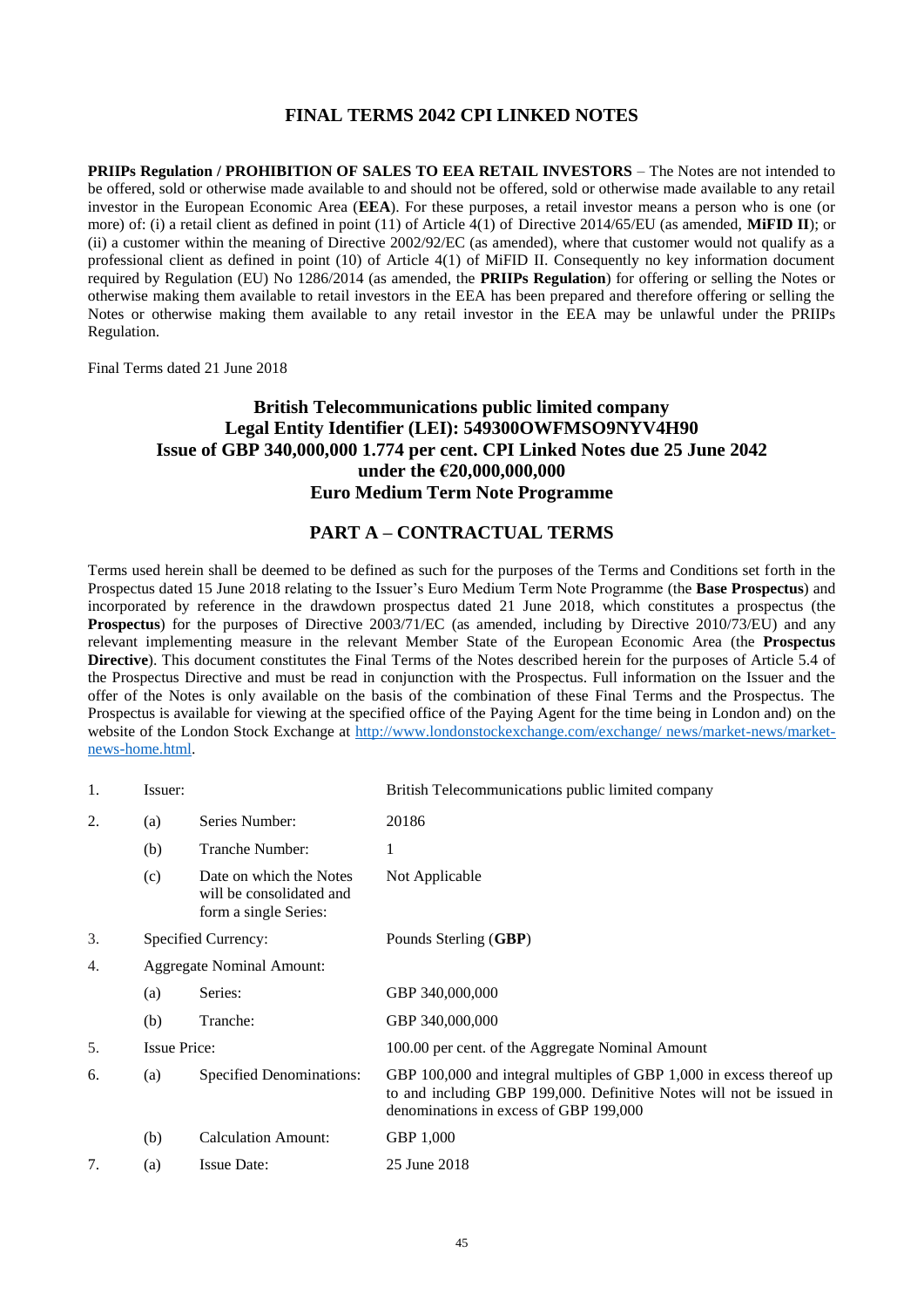|     | (b)                    | <b>Interest Commencement</b><br>Date:                                                                               | <b>Issue Date</b>                                                                                                                                                                               |
|-----|------------------------|---------------------------------------------------------------------------------------------------------------------|-------------------------------------------------------------------------------------------------------------------------------------------------------------------------------------------------|
| 8.  |                        | <b>Maturity Date:</b>                                                                                               | 25 June 2042                                                                                                                                                                                    |
| 9.  | <b>Interest Basis:</b> |                                                                                                                     | See Appendix – Condition 19                                                                                                                                                                     |
| 10. |                        | Redemption/Payment Basis:                                                                                           | See Appendix – Condition 19                                                                                                                                                                     |
| 11. |                        | Change of Interest Basis or<br>Redemption/Payment Basis:                                                            | Not Applicable                                                                                                                                                                                  |
| 12. |                        | Put/Call Options:                                                                                                   | See paragraphs 18, 19, 20 and 21 below and the Appendix                                                                                                                                         |
| 13. |                        | Date Board approval for issuance of<br>Notes obtained:                                                              | 26 April 1994, 23 October 2001 and 14 June 2018                                                                                                                                                 |
| 14. |                        | Negative Pledge (Condition 3):                                                                                      | Applicable                                                                                                                                                                                      |
|     |                        |                                                                                                                     | PROVISIONS RELATING TO INTEREST (IF ANY) PAYABLE - See Appendix - Condition 19                                                                                                                  |
| 15. |                        | <b>Fixed Rate Note Provisions</b>                                                                                   | Not Applicable                                                                                                                                                                                  |
| 16. |                        | <b>Floating Rate Note Provisions</b>                                                                                | Not Applicable                                                                                                                                                                                  |
| 17. |                        | Zero Coupon Note Provisions                                                                                         | Not Applicable                                                                                                                                                                                  |
|     |                        |                                                                                                                     | <b>PROVISIONS RELATING TO REDEMPTION - See Appendix - Condition 19</b>                                                                                                                          |
| 18. | Issuer Call:           |                                                                                                                     | Applicable – See Appendix – Condition 19                                                                                                                                                        |
|     | (a)                    | <b>Optional Redemption</b><br>$Date(s)$ :                                                                           | Any day prior to the Maturity Date                                                                                                                                                              |
|     | (b)                    | <b>Optional Redemption</b><br>Amount of each Note and<br>method, if any, of<br>calculation of such<br>$amount(s)$ : | See Appendix – Condition 19, subject to Condition 19.11, GBP 1,000<br>per Calculation Amount                                                                                                    |
|     | (c)                    | Reference Bond:                                                                                                     | See Appendix – Condition 19.11                                                                                                                                                                  |
|     | (d)                    | Quotation Time:                                                                                                     | 11.00 a.m. London time                                                                                                                                                                          |
|     | (e)                    | Redemption Margin:                                                                                                  | See Appendix - Condition 19.11                                                                                                                                                                  |
|     | (f)                    | If redeemable in part:                                                                                              | Not Applicable                                                                                                                                                                                  |
|     | (g)                    | Notice periods (if other<br>than as set out in the<br>Conditions):                                                  | Minimum period: 15 days<br>Maximum period: 30 days                                                                                                                                              |
| 19. |                        | <b>Issuer Maturity Par Call:</b>                                                                                    | Applicable – See Appendix – Condition 19, subject to Condition 19.1<br>and, in respect of the Final Redemption Amount, calculated as at the<br>Maturity Date - GBP 1,000 per Calculation Amount |
|     | (a)                    | Notice periods (if other                                                                                            | Minimum period: 15 days                                                                                                                                                                         |
|     |                        | than as set out in the<br>Conditions):                                                                              | Maximum period: 30 days                                                                                                                                                                         |
|     | (b)                    | Period in which Notes may<br>be redeemed to commence<br>(if different from that set<br>out in Condition 6.4):       | 30 days prior to the Maturity Date to (but excluding) the Maturity Date                                                                                                                         |
| 20. |                        | General Investor Put:                                                                                               | Not Applicable                                                                                                                                                                                  |
| 21. |                        | Change of Control Investor Put:                                                                                     | Applicable – See Appendix – Condition 19                                                                                                                                                        |
|     | (a)                    | <b>Optional Redemption</b><br>Amount:                                                                               | See Appendix – Condition 19, subject to Condition 19.1, GBP 1,000<br>per Calculation Amount                                                                                                     |
|     | (b)                    | Put Period (if other than as<br>set out in the Conditions):                                                         | Minimum period: 30 days<br>Maximum period: 45 days                                                                                                                                              |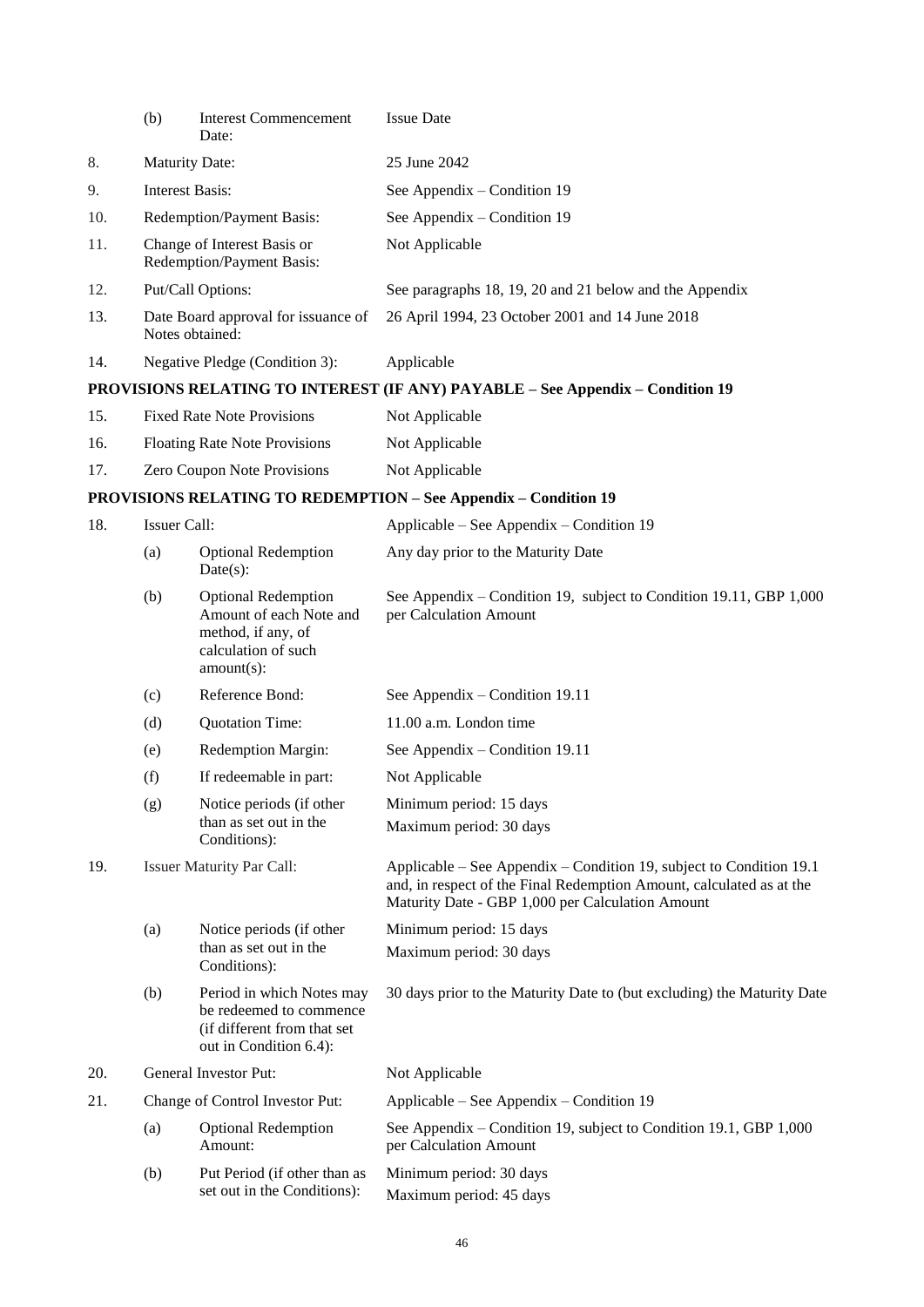| 22. | Final Redemption Amount:                                                                                                                                                                                             | See Appendix – Condition 19, subject to Condition 19.1, GBP 1,000<br>per Calculation Amount                                                 |
|-----|----------------------------------------------------------------------------------------------------------------------------------------------------------------------------------------------------------------------|---------------------------------------------------------------------------------------------------------------------------------------------|
| 23. | Early Redemption Amount payable<br>on redemption for taxation reasons<br>or on event of default and/or the<br>method of calculating the same (if<br>required or if different from that set<br>out in Condition 6.6): | See Appendix – Condition 19, subject to Condition 19.1, GBP 1,000<br>per Calculation Amount                                                 |
|     | <b>GENERAL PROVISIONS APPLICABLE TO THE NOTES</b>                                                                                                                                                                    |                                                                                                                                             |
| 24. | Form of Notes:                                                                                                                                                                                                       | Temporary Global Note exchangeable for a Permanent Global Note<br>which is exchangeable for Definitive Notes only upon an Exchange<br>Event |

| 25. | New Global Note:                                                                                  | Yes            |
|-----|---------------------------------------------------------------------------------------------------|----------------|
| 26. | Additional Financial Centre(s) or<br>other special provisions relating to<br><b>Payment Days:</b> | Not Applicable |
| 27. | Talons for future Coupons to be.<br>attached to Definitive Notes:                                 | No             |
| 28. | Relevant Benchmark:                                                                               | Not Applicable |

Signed on behalf of the Issuer:

By: ................................................................... *Duly authorised*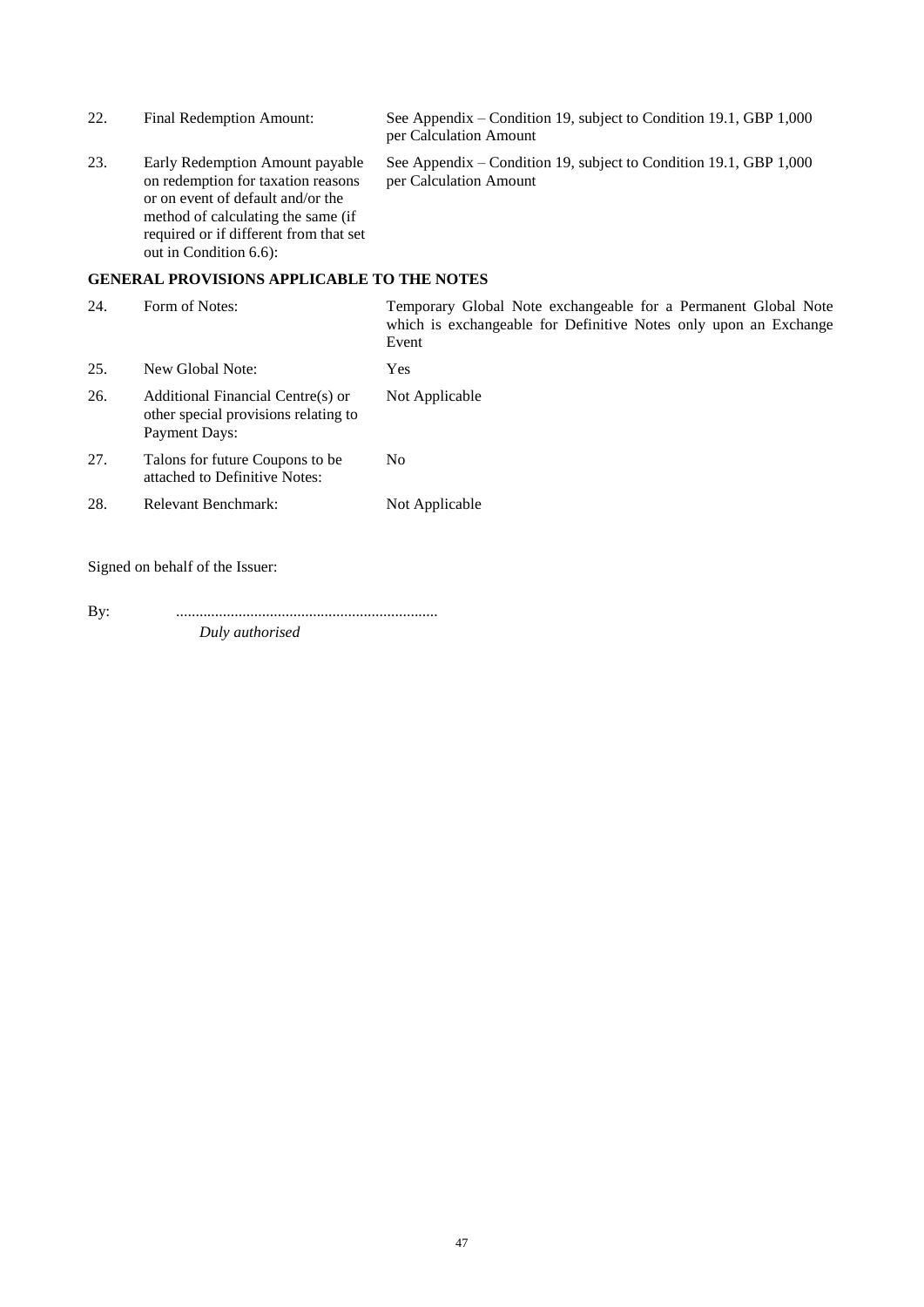### **PART B – OTHER INFORMATION**

#### **1. ADMISSION TO TRADING**

(i) Admission to trading: Application has been made by the Issuer (or on its behalf) for the Notes to be admitted to trading on the London Stock Exchange's regulated market and admitted to the Official List of the UK Listing Authority with effect from the Issue Date. (ii) Estimate of total expenses related to admission to GBP 4,500

trading:

#### **2. RATINGS**

Ratings: The Notes to be issued are expected to be rated:

S&P Global Ratings, acting through Standard & Poor's Credit Market Services Europe Limited (**Standard and Poor's**): BBB

Moody's Investors Service España, S.A. (**Moody's**): Baa2

Fitch Ratings Limited (**Fitch**): BBB

#### **3. INTERESTS OF NATURAL AND LEGAL PERSONS INVOLVED IN THE ISSUE**

Britel Scotland II L.P. is an investment holding vehicle established for the purpose of holding certain investments for the BT Pension Scheme (the **Scheme**). The Issuer is the sponsor to the Scheme. Save as discussed in the risk factor titled "An active trading market for the Notes cannot be assured" in the Prospectus, so far as the Issuer is aware, no other person involved in the offer of the Notes has an interest that is material to the offer.

#### **4. YIELD** (*Fixed Rate Notes only*)

Indication of yield: Not Applicable

#### **5. REASONS FOR THE OFFER**

As set out in "Use of Proceeds" on page 57 of the Base Prospectus

### **6. OPERATIONAL INFORMATION**

| (i)    | ISIN:                                                                                                                                                   | XS1833078600                                                                                       |  |
|--------|---------------------------------------------------------------------------------------------------------------------------------------------------------|----------------------------------------------------------------------------------------------------|--|
| (ii)   | Common Code:                                                                                                                                            | 183307860                                                                                          |  |
| (iii)  | CFI Code:                                                                                                                                               | Not Applicable                                                                                     |  |
| (iv)   | FISN:                                                                                                                                                   | Not Applicable                                                                                     |  |
| (v)    | Any clearing system(s)<br>other than Euroclear Bank<br><b>SA/NV</b> and Clearstream<br>Banking S.A. and the<br>relevant identification<br>$number(s)$ : | Not Applicable                                                                                     |  |
| (vi)   | Delivery:                                                                                                                                               | Delivery against payment                                                                           |  |
| (vii)  | Names and addresses of<br>additional Paying Agent(s)<br>(if any):                                                                                       | Not Applicable                                                                                     |  |
| (viii) | Intended to be held in a<br>manner which would allow<br>Eurosystem eligibility:                                                                         | Yes<br>Note that the designation "yes<br>upon issue to be deposited<br>Clearstream Banking S.A. as |  |

s" means that the Notes are intended with Euroclear Bank SA/NV or common safekeeper and does not necessarily mean that the Notes will be recognised as eligible collateral for Eurosystem monetary policy and intra-day credit operations by the Eurosystem either upon issue or at any or all times during their life. Such recognition will depend upon the ECB being satisfied that Eurosystem eligibility criteria have been met.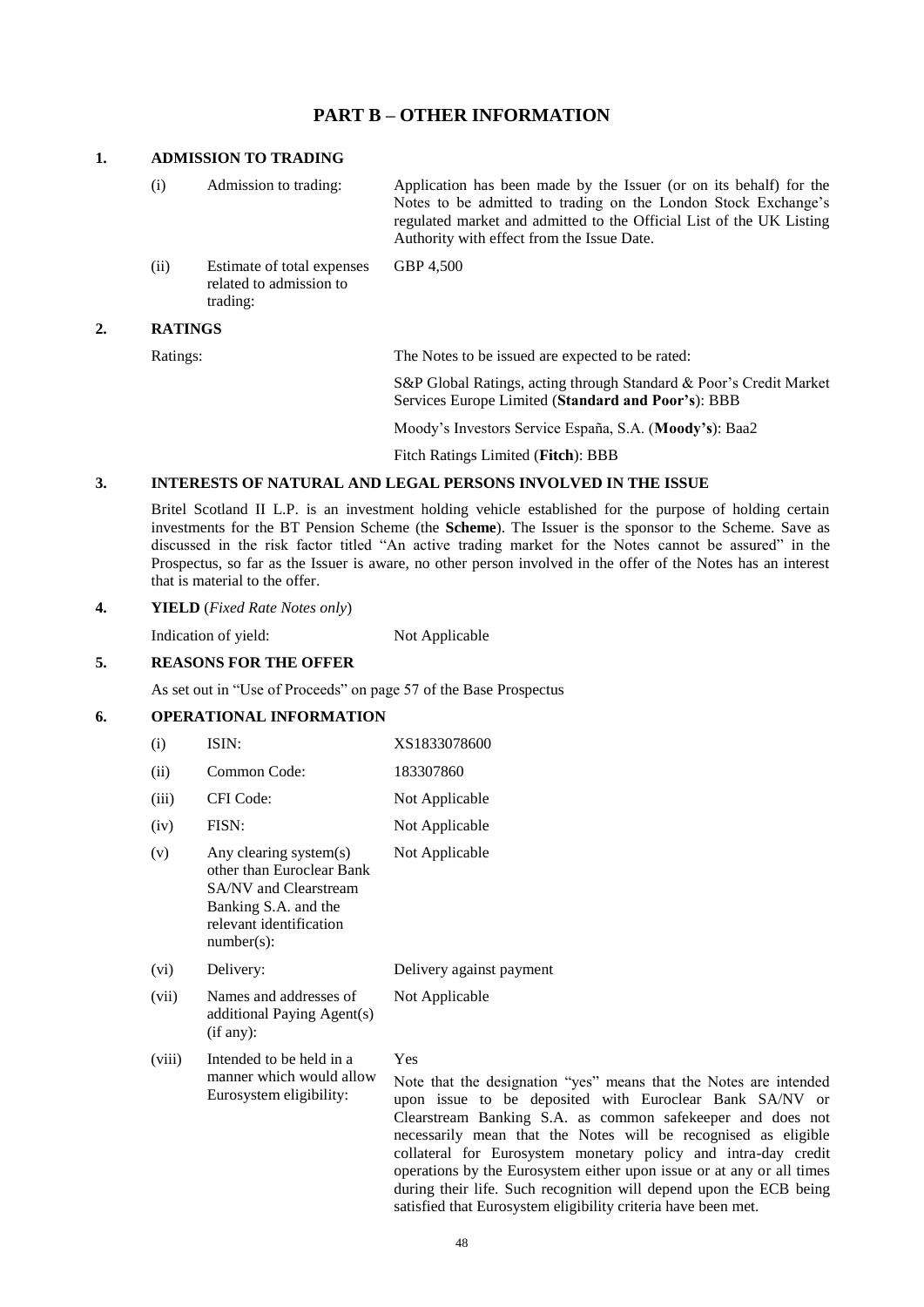# **7. DISTRIBUTION**

| (i)   | Method of distribution:                                                 | Non-syndicated                        |
|-------|-------------------------------------------------------------------------|---------------------------------------|
| (ii)  | If syndicated:                                                          | Not Applicable                        |
| (iii) | If non-syndicated, name of Britel Scotland II L.P.<br>Dealer/Purchaser: |                                       |
| (iv)  | U.S. Selling<br>Restrictions/TEFRA<br>Rules:                            | Reg. S Compliance Category 2; TEFRA D |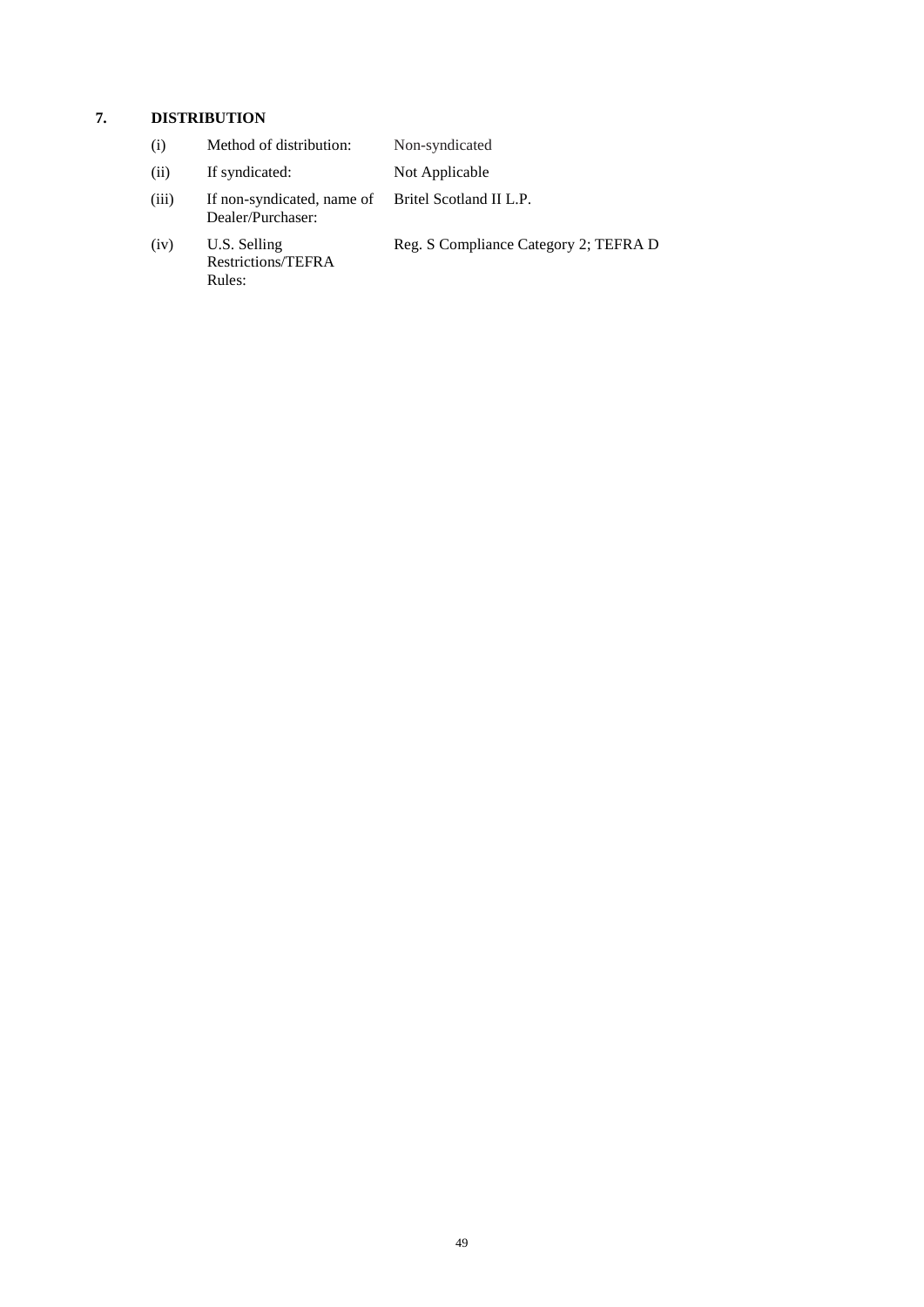### **APPENDIX**

The following Conditions shall apply with respect to the Notes:

#### **19. INDEX LINKED NOTES**

#### **Application of the Limited Index Ratio**

19.1 Subject to Condition 19.11 (*Redemption at the Option of the Issuer (Issuer Call)*), each payment of interest and principal in respect of the Notes shall be the amount provided in, or determined in accordance with, these Final Terms and these Conditions, multiplied by the Limited Index Ratio applicable to the Calculation Date, in each case and rounded in accordance with Condition 19.3 (*Rounding*).

#### **Rate of Interest**

19.2 Each Note bears interest from (and including) the Interest Commencement Date at the Rate of Interest, payable in arrear on 25 June in each year up to (and including) the Maturity Date (each, together with the Maturity Date, an "**Interest Payment Date**"), subject to adjustment in accordance with the Following Business Day Convention with respect only to the day payment is made if a payment is due on a day which is not a Payment Day and will not affect the calculation of the amount of interest. The first such Interest Payment Date falling on 25 June 2019. Such interest will be payable in respect of each Interest Period (which expression shall mean the period from (and including) an Interest Payment Date (or the Interest Commencement Date) to (but excluding) the next (or first) Interest Payment Date).

### **Rounding**

- 19.3 For the purposes of any calculations required pursuant to these Conditions (unless otherwise specified):
	- (a) all percentages resulting from such calculations will be rounded, if necessary, to the nearest one hundred thousandth of a percentage point (with halves being rounded up);
	- (b) all figures (other than percentages) will be rounded to seven significant figures (with halves being rounded up); and
	- (c) all pounds sterling currency amounts which fall due and payable will be rounded to the nearest unit of such currency (with halves being rounded up). For these purposes, "unit" means the lowest amount of pounds sterling which is available as legal tender in the United Kingdom.

#### **Calculations**

19.4 The amount of interest payable in respect of any Note for each Interest Period shall be calculated by applying the Rate of Interest to the Calculation Amount, multiplying the product by the Day Count Fraction and multiplying such rounded figure by a fraction equal to the Specified Denomination of such Note divided by the Calculation Amount and adjusted according to the indexation set out in Condition 19.1 (*Application of the Limited Index Ratio*).

#### **Determination and Publication of Interest Amounts and Redemption Amounts**

19.5 As soon as practicable after each time the Agent as Calculation Agent may be required to calculate any Redemption Amount or obtain any quote or make any determination or calculation, the Agent will calculate the amount of interest payable (the "**Interest Amounts**") in respect of each Specified Denomination of Notes or Calculation Amount for the relevant Interest Period (including, for the avoidance of doubt any applicable Limited Index Ratio to be calculated in accordance with Condition 19.1 (*Application of the Limited Index Ratio*)), calculate the Redemption Amount (including, for the avoidance of doubt any applicable Limited Index Ratio to be calculated in accordance with Condition 19.1 (*Application of the Limited Index Ratio*), obtain such quote or make such determination or calculation, as the case may be, and cause the Interest Amounts for each Interest Period and the relevant Interest Payment Date and the Redemption Amount to be notified to the Paying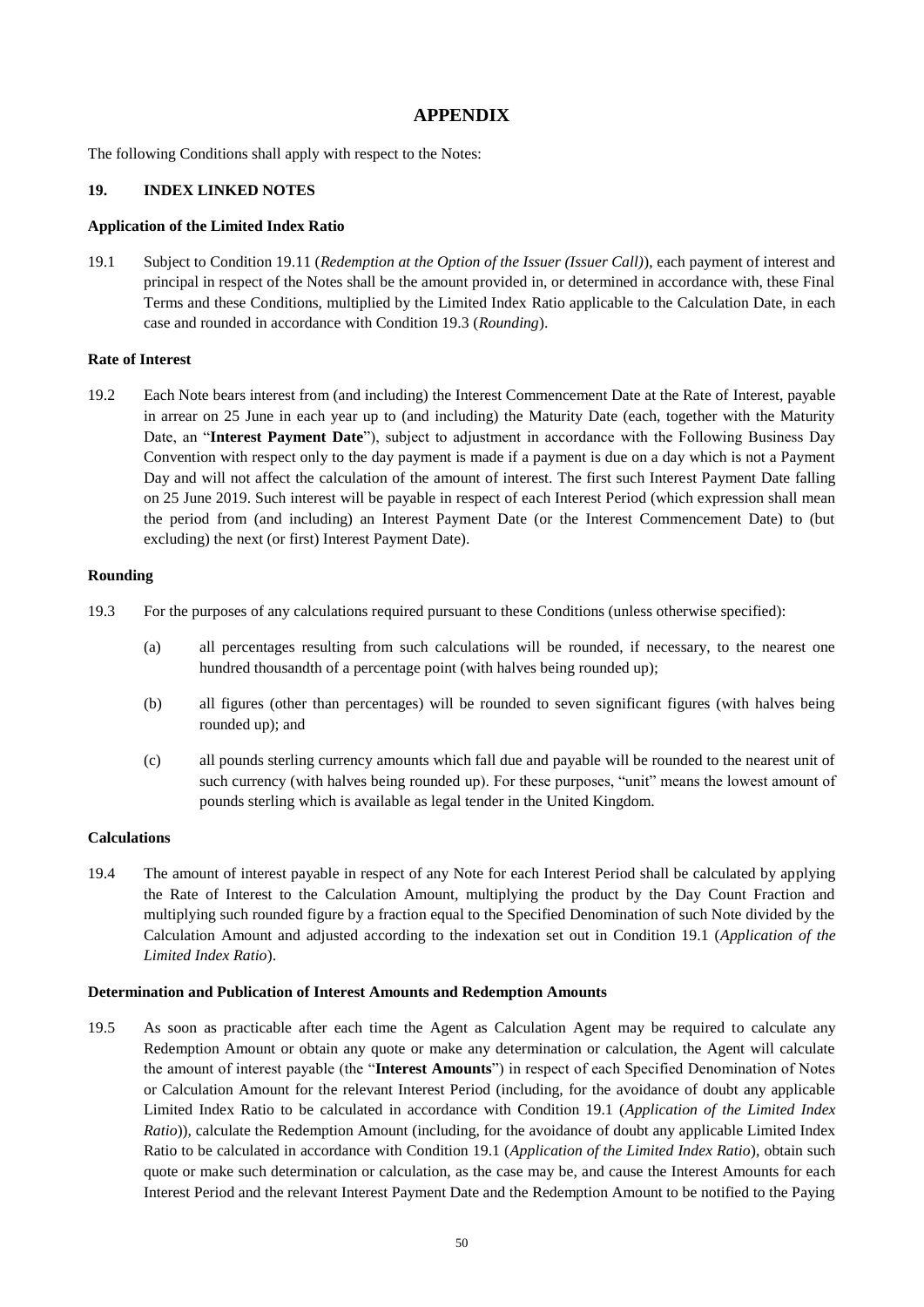Agents and the Trustee, the Issuer, the Noteholders and the London Stock Exchange as soon as possible after its determination but in no event later than the fourth Business Day after such determination. If the Notes become due and payable under Condition 9 (*Events of Default*), the accrued interest payable in respect of the Notes shall nevertheless continue to be calculated as previously provided in accordance with this Condition but no publication of the Interest Amount so calculated need be made unless otherwise required by the Trustee. In making any such determination or calculation of any Interest Amount or Redemption Amount or any other amount to be determined or calculated by the Agent, the Agent may appoint and rely on a determination or calculation by a calculation agent (which shall be an investment bank or other suitable financial services entity of international repute) and any costs in relation thereto shall be met by the Issuer.

#### **Determination or Calculation by Indexation Adviser**

19.6 If the Agent does not at any time for any reason determine any Interest Amount or Redemption Amount or any other amount to be determined or calculated by it, the Issuer shall appoint an Indexation Adviser to determine such Interest Amount, Redemption Amount or other amount as aforesaid at such rate or in such amount as in the Indexation Adviser's absolute discretion (having regard as it shall think fit to the procedures described above, but subject to any Minimum Indexation Factor or Maximum Indexation Factor specified in this Condition 19) it shall deem fair and reasonable in all the circumstances or, subject as aforesaid, apply the provisions of this Condition 19, and each such determination or calculation shall be deemed to have been made by the Agent. Any Indexation Adviser so appointed shall act as an expert and not as an arbitrator and all fees, costs and expenses of the Indexation Adviser and of the Issuer in connection with such appointment shall be borne by the Issuer.

#### **Certificates to be Final**

19.7 All certificates, communications, opinions, determinations, calculations, quotations and decisions given, expressed, made or obtained for the purposes of the provisions of these Conditions by the Agent shall (in the absence of wilful default, bad faith or manifest error) be binding on the Issuer, the Agent, the other Paying Agents, the Trustee, the Noteholders and the Couponholders and (in the absence as aforesaid) no liability to the Issuer, the Trustee, the Noteholders or the Couponholders shall attach to the Agent in connection with the exercise or non-exercise by it of its powers, duties and discretions pursuant to such provisions.

#### **Changes in Circumstances Affecting the Index**

- 19.8 (a) *Change in base*: If at any time and from time to time the Index is changed by the substitution of a new base for it, then with effect from the calendar month from and including that in which such substitution takes effect:
	- (i) the definition of "**Index**" and "**Index Figure**" in Condition 19.13 (*Definitions*) shall be deemed to refer to the new date, month and/or year (as applicable) in substitution for 2015 (or, as the case may be, to such other date or month as may have been substituted for it); and
	- (ii) the definition of Base Index Figure in Condition 19.13 (*Definitions*) shall be amended to mean the product of the then existing Base Index Figure and the Index Figure immediately following such substitution, divided by the Index Figure immediately prior to such substitution.
	- (b) *Delay in publication of Index*: If the Index Figure relating to any month (the "**relevant month**") which is required to be taken into account for the purposes of the determination of the Index Figure applicable for any date is not published on or before the fourteenth business day before the date on which any payment of interest or principal of the Notes is due (the "**date for payment**") (otherwise than because the Index has ceased to be published), the Index Figure applicable to the relevant month shall be (1) such substitute index figure (if any) as the Agent (acting on advice of the Indexation Adviser) considers to have been published by the UK Debt Management Office or the Bank of England, as the case may be (or such other body designated by the UK government for such purpose); or (2) if no such determination is made by the Agent (on advice of the Indexation Adviser) on or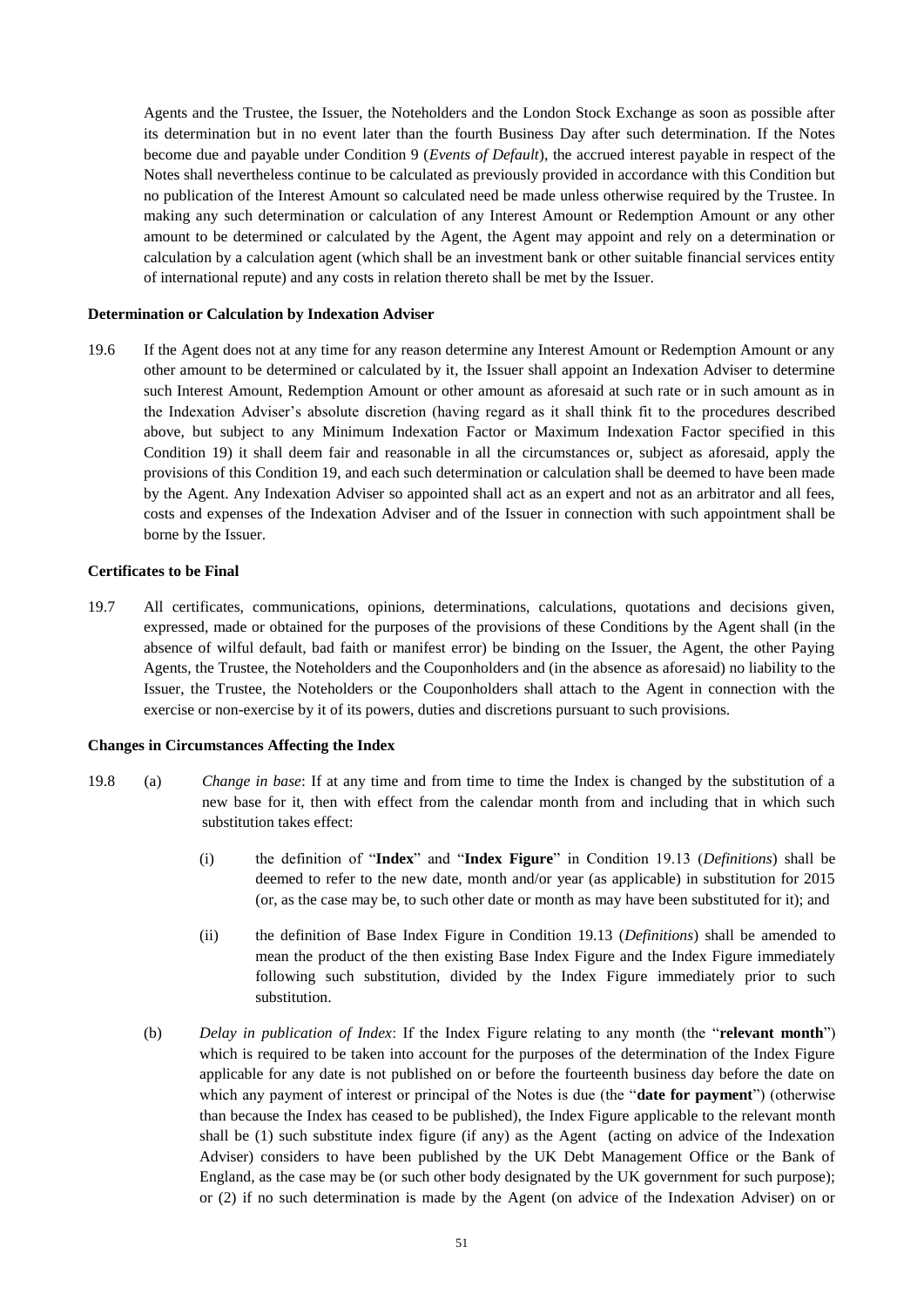before the seventh day before the date for payment, the Index Figure last published (or, if later, the substitute index figure last determined pursuant to Condition 19.8(b)(1)) before such seventh day.

#### **Application of Changes**

- 19.9 Where the provisions of Condition 19.8(b) (*Delay in publication of Index*) apply, the determination by the Agent (acting on the advice of the Indexation Adviser) as to the Index Figure applicable to the month in which the Calculation Date falls shall be conclusive and binding. If, an Index Figure having been applied pursuant to Condition  $19.8(b)(2)$ , the Index Figure relating to the relevant month is subsequently published while a Note is still outstanding, then:
	- (a) in relation to a payment of principal or interest in respect of such Note other than upon final redemption of such Note, the principal or interest (as the case may be) next payable after the date of such subsequent publication shall be increased or reduced by an amount equal to (respectively) the shortfall or excess of the amount of the relevant payment made on the basis of the Index Figure applicable by virtue of Condition  $19.8(b)(2)$ , below or above the amount of the relevant payment that would have been due if the Index Figure subsequently published had been published on or before the fourteenth business day before the date for payment; and
	- (b) in relation to a payment of principal or interest upon final redemption, no subsequent adjustment to amounts paid will be made.

#### **Cessation of or Fundamental Changes to the Index**

- 19.10 (a) If (1) the Index ceases to be published or (2) any change is made to the coverage or the basic calculation of the Index which, in the opinion of the Indexation Adviser, constitutes a fundamental change which would, in the opinion of the Indexation Adviser, be detrimental to the interests of the Issuer or the Noteholders, the Indexation Adviser and the Issuer shall agree for the purpose of the Notes one or more adjustments to the Index or a substitute index (with or without adjustments) with the intention that the same should (in the opinion of the Indexation Adviser) leave the Issuer and the Noteholders in no better and no worse a position than they would have been had the Index not ceased to be published or the relevant fundamental change not been made. Any Indexation Adviser so appointed shall act as an expert and not as an arbitrator and all fees, costs and expenses of the Indexation Adviser and of the Issuer in connection with such appointment shall be borne by the Issuer.
	- (b) If any payment in respect of the Notes is due to be made after the cessation or changes referred to in Condition 19.10(a) but before any such adjustment to, or replacement of, the Index takes effect, the Issuer shall (if the Index Figure applicable (or deemed applicable) to the relevant month is not available in accordance with the provisions of Condition 19.8(a) (*Change in base*) above) make a provisional payment on the basis that the Index Figure applicable to the month in which such payment is due to be made is the Index Figure last published. In that event, or in the event of any payment (also referred to below as a "**provisional payment**") on the Notes having been made on the basis of an Index applicable under Condition  $19.8(b)(1)$  and the Indexation Adviser subsequently determining that the relevant circumstances fall within this Condition 19.10 (*Cessation of or Fundamental Changes to the Index*), then:
		- (i) in relation to a payment of principal or interest in respect of the Notes other than upon final redemption of the Notes, if the sum which would have been payable if such adjustment of substitute index had been in effect on the due date for such payment is greater or less than the amount of such provisional payment, the Interest Amount payable on the Notes on the Interest Payment Date next succeeding the date on which such adjustment or substitute index becomes effective shall be increased or reduced to reflect the amount by which such provisional payment fell short of, or (as the case may be) exceeded, the amount which would have been paid on the Notes if such adjustment or substituted index had been in effect on that date; or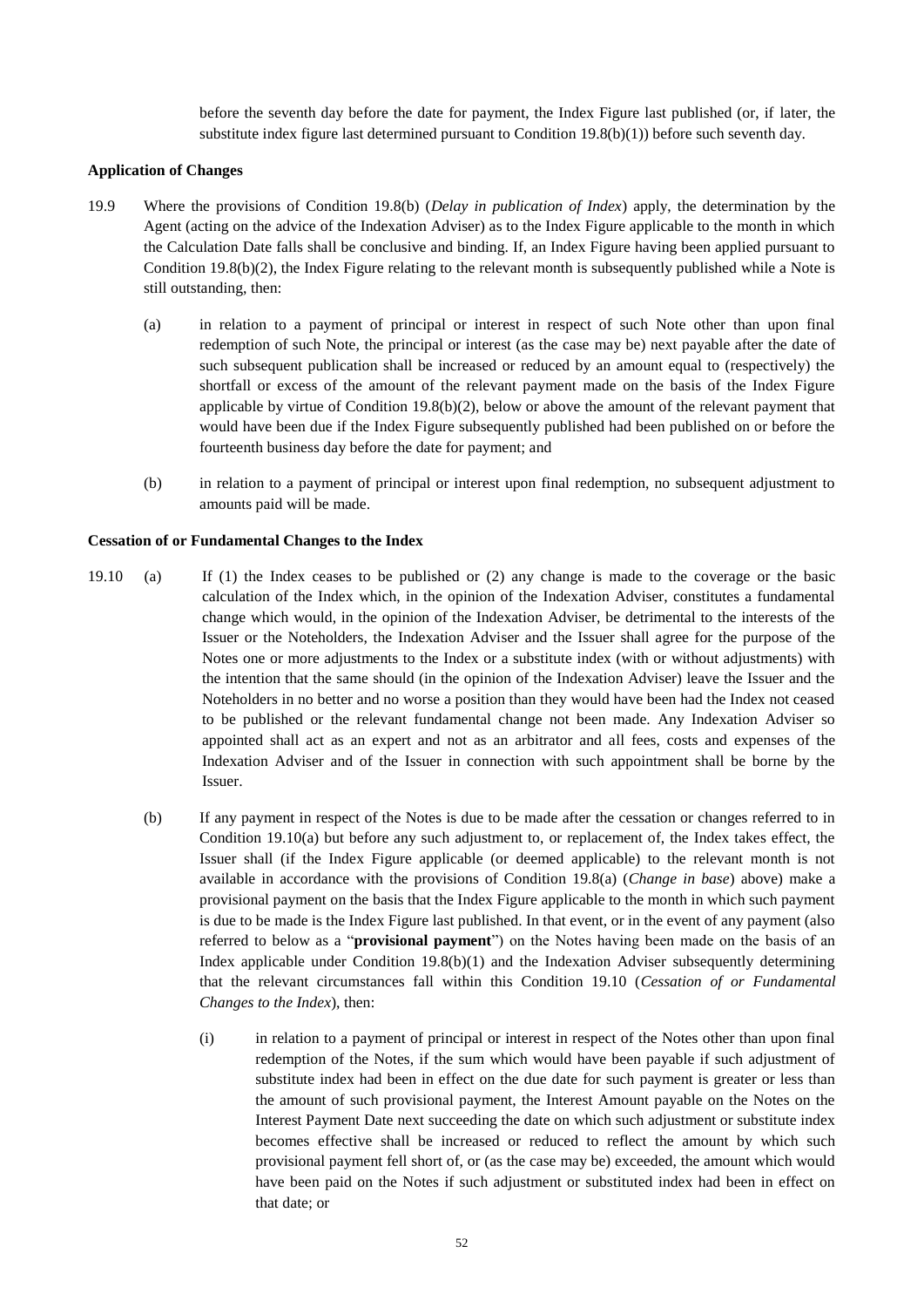- (ii) in relation to a payment of principal or interest upon final redemption, no subsequent adjustment to amounts paid will be made.
- (c) The Index shall be adjusted or replaced by a substitute index as determined by the Indexation Adviser pursuant to the foregoing paragraphs, as the case may be, and references in these Conditions to the Index and to any Index Figure shall be deemed amended accordingly to give effect to such adjustment or replacement. Such amendments shall be effective from the date of the notification referred to in Condition 19.10(a) above and binding upon the Issuer, the Trustee and the Noteholders, and the Issuer shall give notice to the Noteholders in accordance with Condition 13 (*Notices*) of such amendments as promptly as practicable following such agreement.

#### **Redemption at the Option of the Issuer (Issuer Call)**

- 19.11 For the purposes of the redemption of the Notes pursuant to Condition 6.3 (*Redemption at the Option of the Issuer (Issuer Call)*), the Optional Redemption Amount shall be the higher of (i) the principal amount outstanding of the Notes to be redeemed (multiplied by the Limited Index Ratio); or (ii) an amount equal to (subject as provided in the following paragraph) the sum of:
	- (a) an amount calculated by discounting the remaining principal and interest payments (disregarding future indexation) at a rate equal to the sum of (i) the real yield on the CPI Redemption Reference Gilt on the Reference Date and (ii) 0.25 per cent.; and
	- (b) the market value (which may be positive or negative and, if negative, the absolute value of the relevant amount shall, for the avoidance of doubt, be deducted from the amount calculated under paragraph (a) above) to a market counterparty on the Reference Date (based on three third party quotes) of a notional swap under which the market counterparty receives the remaining cashflows of the Notes discounted based on appropriate mid-market swap rates and the market counterparty pays the remaining cashflows of a notional bond discounted based on appropriate mid-market swap rates where (i) the notional bond cashflows are indexed in line with UK CPI (and not, for the avoidance of doubt, UK RPI); and (ii) the notional bond cashflows are not subject to any cap or floor and (iii) the terms of the notional bond are in all other respects the same as those of the Notes,

plus in the case of (i) and (ii), accrued but unpaid interest (as adjusted in accordance with Condition 19.1 (*Application of the Limited Index Ratio*)) on the principal amount outstanding of the Notes.

Provided however, in the event that on the Reference Date (a) there is no CPI Redemption Reference Gilt or (b) it is not reasonably practicable to obtain three third party quotes, then the Optional Redemption Amount shall be the higher of (i) the principal amount outstanding of the Notes to be redeemed (multiplied by the Limited Index Ratio); or (ii) an amount equal to (subject as provided in the following paragraph) the sum of:

- (a) an amount calculated by discounting the remaining principal and interest payments (disregarding future indexation) at a rate equal to the sum of (i) the real yield on the RPI Redemption Reference Gilt on the Reference Date and (ii) 0.25 per cent.; and
- (b) the market value (which may be positive or negative and, if negative, the absolute value of the relevant amount shall, for the avoidance of doubt, be deducted from the amount calculated under paragraph (a) above) to a market counterparty on the Reference Date (based on three third party quotes) of a notional swap under which the market counterparty receives the remaining cashflows of the Notes discounted based on appropriate mid-market swap rates and the market counterparty pays the remaining cashflows of a notional bond discounted based on appropriate mid-market swap rates where (i) the notional bond cashflows are indexed in line with UK RPI (and not, for the avoidance of doubt, UK CPI); and (ii) the notional bond cashflows are not subject to any cap or floor and (iii) the terms of the notional bond are in all other respects the same as those of the Notes,

plus in the case of (i) and (ii), accrued but unpaid interest (as adjusted in accordance with Condition 19.1 (*Application of the Limited Index Ratio*)) on the principal amount outstanding of the Notes.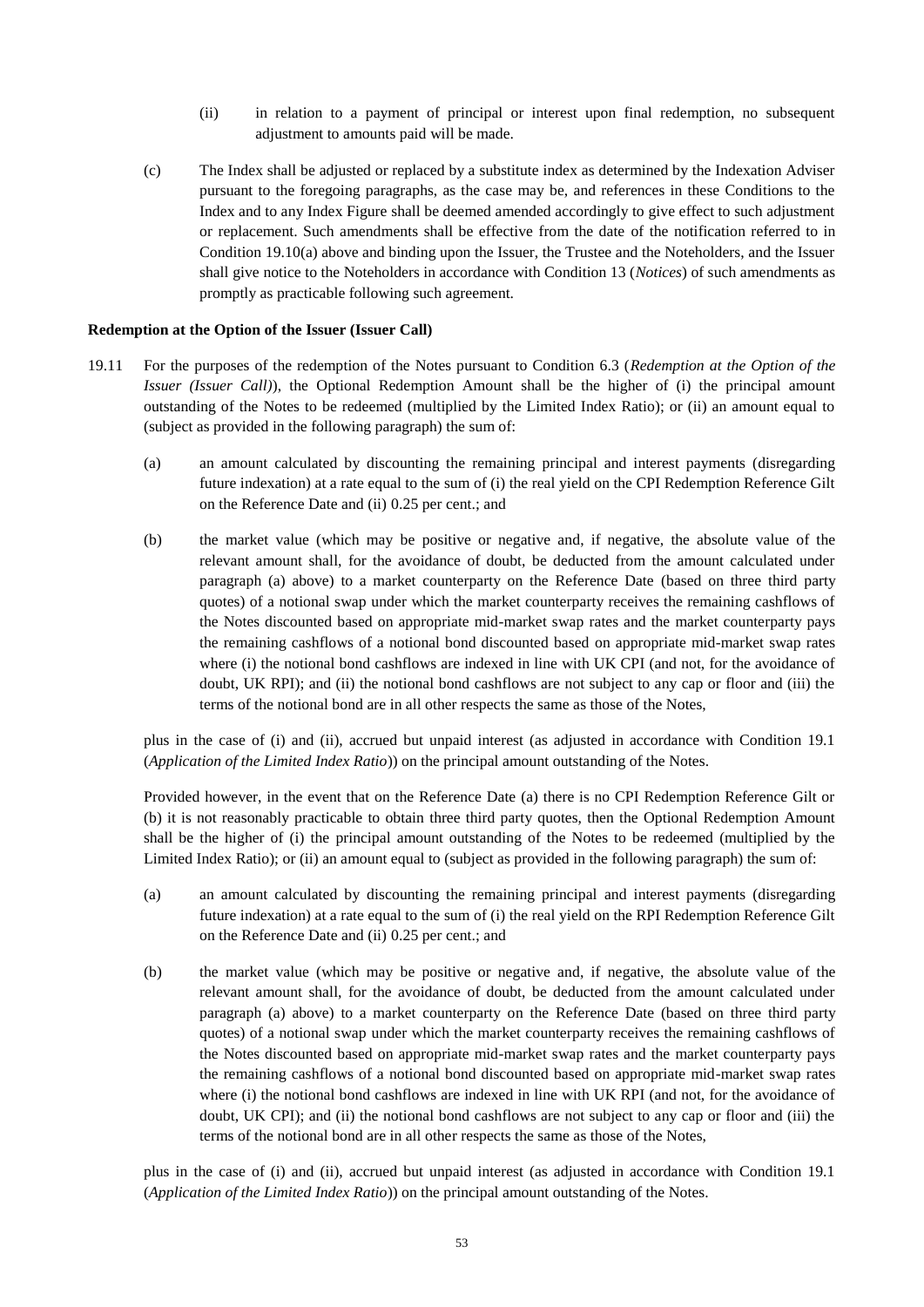Provided further, in the event that on the Reference Date it is not reasonably practicable to obtain three third party quotes, then the Optional Redemption Amount shall be the higher of (i) the principal amount outstanding of the Notes to be redeemed (multiplied by the Limited Index Ratio); or (ii) an amount calculated by discounting the remaining principal and interest payments (disregarding future indexation) at a rate equal to the sum of (i) the real yield on the RPI Redemption Reference Gilt on the Reference Date and (ii) 0.50 per cent., plus in the case of (i) and (ii), accrued but unpaid interest (as adjusted in accordance with Condition 19.1 (*Application of the Limited Index Ratio*)) on the principal amount outstanding of the Notes.

For the purposes of this provision, "**CPI Redemption Reference Gilt**" means the UK CPI-indexed link UK government stock the maturity of which is, as at the Reference Date, closest to (and within a maximum of three years of) the remaining maturity of the Notes; "**RPI Redemption Reference Gilt**" means the UK RPI-indexed link UK government stock the maturity of which is, as at the Reference Date, closest to the remaining maturity of the Notes and "**Reference Date**" will be set out in the relevant notice of redemption.

If the Issuer determines that it is not reasonably practicable to determine the Optional Redemption Amount in accordance with this Condition 19.11, the Optional Redemption Amount shall be determined by an Indexation Adviser.

#### **Redemption for Index Events**

19.12 Upon the occurrence of any Index Event, the Issuer may, upon giving not less than 15 nor more than 30 days' notice to the Noteholders in accordance with Condition 13 (*Notices*) (which notice shall be irrevocable and shall specify the date fixed for redemption), redeem all (but not some only) of the Notes on any date at the principal amount outstanding of the Notes to be redeemed plus accrued but unpaid interest (adjusted in accordance with Condition 19.1 (*Application of the Limited Index Ratio*)). The Notes may not be redeemed in these circumstances unless all the other Tranches of Notes linked to the same underlying Index are also redeemed at the same time. Before giving any such notice, the Issuer shall provide to the Trustee a certificate signed by two Directors stating that the Issuer is entitled to effect such redemption and setting forth a statement of facts showing that the conditions precedent to the right of the Issuer so to redeem, have occurred.

"**Index Event**" means the event which occurs if any of the following occur (i) the relevant Index Figure for three consecutive months falls to be determined on the basis of an Index Figure previously published as provided in Condition 19.8(b) (*Delay in publication of Index*), or (ii) the Trustee has been notified by the Issuer (or the Agent) that publication of the relevant Index has ceased, and (in each case) no adjustment or substitution of the Index has been determined by the Indexation Adviser pursuant to Condition 19.10 (*Cessation of or Fundamental Changes to the Index*) and such circumstances are continuing.

#### **Other Definitions**

19.13 For the purposes of these provisions with respect to the Notes:

"**Base Index Figure**" means (subject to Condition 19.8(a) (*Change in base*)) 105.32;

"**Calculation Date**" means (1) any date when a payment of interest or, as the case may be, principal falls due and (2) the Issue Date;

"**Day Count Fraction**" means Actual/Actual (ICMA) as defined in Condition 4.1(a) and where Determination Date(s) means 25 June in each year;

"**Following Business Day Convention**" means that if the Interest Payment Date would otherwise fall on a day which is not a Payment Day (as defined in Condition 5.5 (*Payment Day*), the related payment of principal or interest will be made on the next succeeding Payment Day as if made on the date such payment was due;

"**Index**" or "**Index Figure**" means, in relation to any month (subject as provided in Condition 19.8(b) (*Delay in publication of Index*) and Condition 19.8(a) (*Change in base*), the UK Consumer Price Index ("**UK CPI**") (for all items) published in that month by the Office of National Statistics ( $2015 = 100$ ) and appearing on its website (http://www.ons.gov.uk/) or any comparable index which may replace the UK Consumer Price Index. Any reference to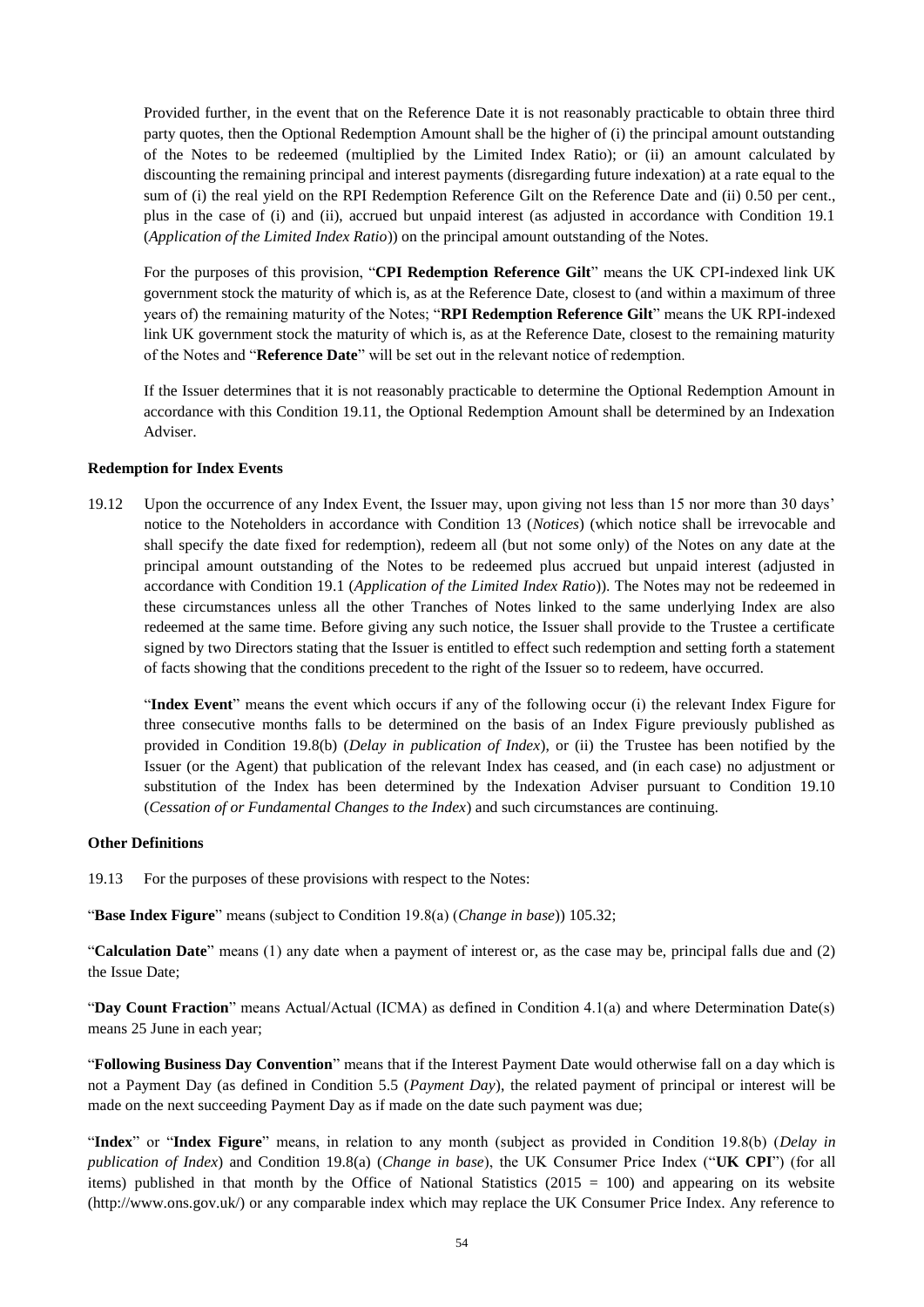the "**Index Figure applicable**" to a particular Calculation Date shall, subject as provided in Condition 19.8 (*Changes in Circumstances Affecting the Index*) and 19.10 (*Cessation of or Fundamental Changes to the Index*), be calculated in accordance with the following formula:

$$
IFA = CPI_{m-3} + \frac{(Day of Calculation Date - 1)}{(Days in month of Calculation Date)} (CPI_{m-2} - CPI_{m-3})
$$

and rounded to five decimal places (0.000005 being rounded upwards) and where:

"**IFA**" means the Index Figure applicable to such Calculation Date, provided that the Index Figure applicable to the Issue Date shall be the Base Index Figure;

"**CPI(m–3)**" means the Index Figure for the month that is three months prior to the month in which the Calculation Date falls; and

"**CPI(m–2)**" means the Index Figure for the month that is two months prior to the month in which the Calculation Date falls;

"**Indexation Adviser**" means a gilt edged market maker or other adviser selected by the Issuer;

"**Limited Index Ratio**" means (a) in respect of the Issue Date, 1; (b) in respect of any Calculation Date falling after the Issue Date that is a scheduled Interest Payment Date, the product of the Limited Indexation Factor for such Calculation Date and the Limited Index Ratio as calculated in respect of the scheduled Interest Payment Date in the month 12 months prior thereto or, in respect of the first Interest Payment Date, the Issue Date; and (c) in respect of any other Calculation Date, the product of the Limited Indexation Factor for such Calculation Date and the Limited Index Ratio as previously calculated in respect of the most recent preceding scheduled Interest Payment Date;

"**Limited Indexation Factor**" means (a) in respect of any Calculation Date falling 12 months or more after the Issue Date that is a scheduled Interest Payment Date, the ratio (expressed as a percentage) of the Index Figure applicable to such Calculation Date divided by the Index Figure applicable to the Calculation Date in respect of the scheduled Interest Payment Date in the month falling 12 months prior thereto or, in respect of the first Interest Payment Date, the Issue Date; (b) in respect of any Calculation Date 12 months or more after the Issue Date that is not a scheduled Interest Payment Date, the ratio of the Index Figure applicable to such Calculation Date divided by the Index Figure applicable to the most recent preceding scheduled Interest Payment Date; and (c) in respect of any Calculation Date falling less than 12 months after the Issue Date, the ratio of the Index Figure applicable to such Calculation Date divided by the Base Index Figure, provided in each case that (i) if such ratio is greater than the Maximum Indexation Factor, it shall be deemed to be equal to such Maximum Indexation Factor and (ii) if such ratio is less than the Minimum Indexation Factor, it shall be deemed to be equal to such Minimum Indexation Factor;

"**Maximum Indexation Factor**" means 105 per cent.;

"**Minimum Indexation Factor**" means 100 per cent.;

"**Rate of Interest**" applicable to any amount payable in respect of interest shall be 1.774 per cent. per annum;

"**Redemption Amount**" means subject to the provisions of this Condition 19, any of the Final Redemption Amount, Early Redemption Amount or Optional Redemption Amount; and

"**UK RPI**" means the UK Retail Price Index (for all items) published in that month by the Office of National Statistics (January 1987 = 100) and appearing on its website (http://www.ons.gov.uk/) or any comparable index which may replace the UK Retail Price Index.

Information about the UK CPI and the UK RPI can be found at [http://www.ons.gov.uk.](http://www.ons.gov.uk/)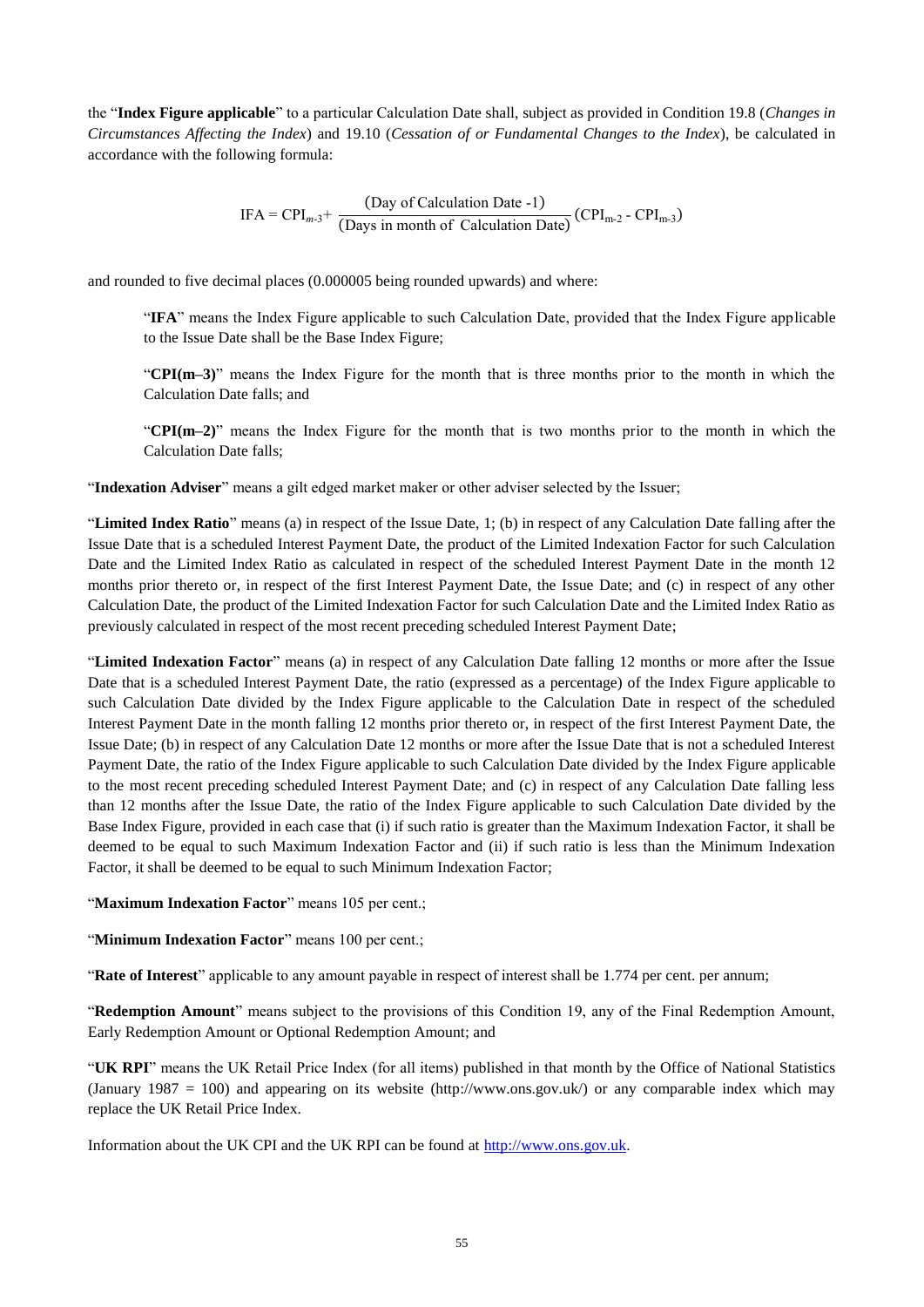### **GENERAL INFORMATION**

#### <span id="page-55-0"></span>**Authorisation**

The issue of the Notes has been duly authorised by resolutions of the Board of Directors of the Issuer dated 26 April 1994, 23 October 2001 and 14 June 2018.

#### **Documents Available**

For so long as any of the Notes shall be outstanding, copies of the following documents will, when published, be available for inspection at the specified office of the Paying Agent for the time being in London:

- (a) the Articles of Association of the Issuer;
- (b) the Annual Report & Form 20-F 2018 of the Issuer which contains the auditors' report and audited consolidated annual financial statements of the Issuer in respect of the financial years ended 31 March 2018 and 31 March 2017;
- (c) the Trust Deed, the Agency Agreement and the forms of the Global Notes, the Notes in definitive form, the Coupons and the Talons;
- (d) the Base Prospectus and this Prospectus; and
- (e) the applicable Final Terms relating to any Notes outstanding.

The Base Prospectus is available, and this Prospectus and the applicable Final Terms relating to any of the Notes when published will be available for viewing on the website of the London Stock Exchange at [http://www.londonstockexchange.com/exchange/news/market-news/market-news-home.html.](http://www.londonstockexchange.com/exchange/news/market-news/market-news-home.html)

#### **Clearing Systems**

The Notes have been accepted for clearance through Euroclear and Clearstream, Luxembourg (which are the entities in charge of keeping the records). The appropriate Common Code and ISIN for each Tranche of Notes allocated by Euroclear and Clearstream, Luxembourg have been specified in the applicable Final Terms.

The address of Euroclear is Euroclear Bank SA/NV, 1 Boulevard du Roi Albert II, B-1210 Brussels and the address of Clearstream, Luxembourg is Clearstream Banking, 42 Avenue JF Kennedy, L-1855 Luxembourg.

#### **Significant or Material Change**

Save as disclosed in note 30 to the Issuer's consolidated financial statements on pages 168-170 of its Annual Report & Form 20-F 2018, incorporated by reference in this Prospectus, there has been no significant change in the financial or trading position of the Issuer and its consolidated subsidiaries (considered as a whole) since 31 March 2018 and there has been no material adverse change in the prospects of the Issuer since 31 March 2018.

#### **Litigation**

Save as disclosed in note 8 under the heading "EE acquisition warranty claims" and note 29 to the Issuer's consolidated financial statements on page 125 and pages 166-168, respectively, of its Annual Report & Form 20-F 2018, incorporated by reference in this Prospectus, there are no governmental, legal or arbitration proceedings (including any such proceedings which are pending or threatened of which the Issuer is aware) in the 12 months preceding the date of this Prospectus which may have or have in such period had a significant effect on the financial position or profitability of the Issuer and its consolidated subsidiaries.

#### **Auditors**

The auditors of the Issuer are PricewaterhouseCoopers LLP (Registered Auditors and a member of the Institute of Chartered Accountants in England and Wales), of 1 Embankment Place, London WC2N 6RH who have audited the Issuer's accounts, without qualification, in accordance with generally accepted auditing standards in the United Kingdom for each of the two financial years ended on 31 March 2018 and 31 March 2017. The auditors of the Issuer have no material interest in the Issuer.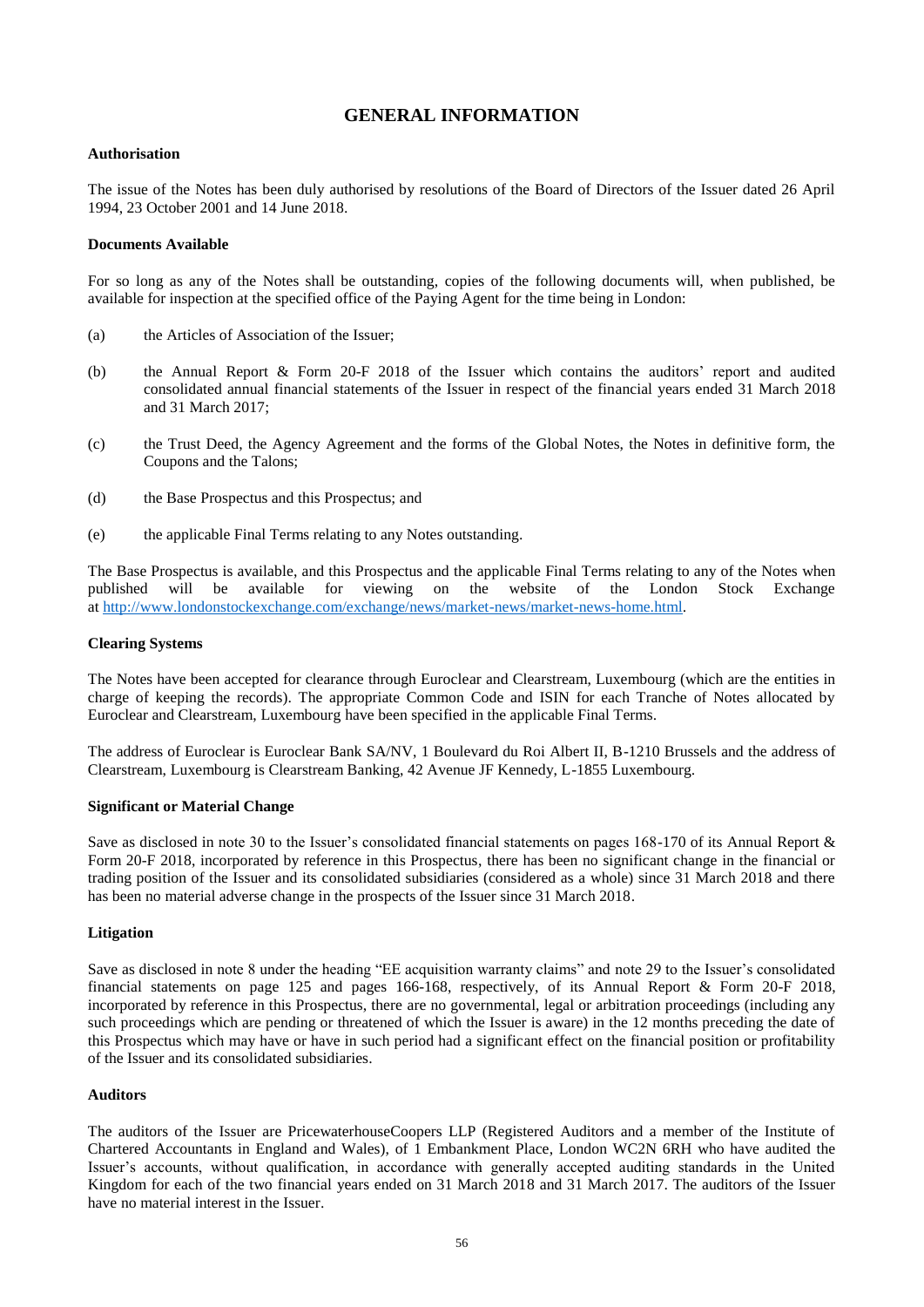#### **Post-issuance information**

The Issuer does not intend to provide any post-issuance information in relation to any of the Notes.

#### **Trust Deed**

The Trust Deed provides that the Trustee may rely on certificates or reports from the auditors and/or any other expert (whether or not addressed to the Trustee) as sufficient evidence of the facts stated therein notwithstanding that such certificate or report and/or any engagement letter or other document entered into by the Trustee and the auditors or such other expert in connection therewith contains a monetary or other limit on the liability of the auditors or such other expert in respect thereof.

#### **Yield**

In relation to the 2033 Notes, the 2039 Notes and the 2042 Notes, respectively, an indication of the yield in respect of such Notes has been specified in the applicable Final Terms. The yield is calculated at the Issue Date of the 2033 Notes, the 2039 Notes and the 2042 Notes, respectively, on the basis of the relevant Issue Price. The yield indicated has been calculated as the yield to maturity as at the Issue Date of the 2033 Notes, the 2039 Notes and the 2042 Notes, respectively, and will not be an indication of future yield.

#### **Websites**

In this Prospectus, references to websites or uniform resource locators (**URLs**) are inactive textual references. The contents of any such website or URL shall not form part of, or be deemed to be incorporated by reference into, this Prospectus.